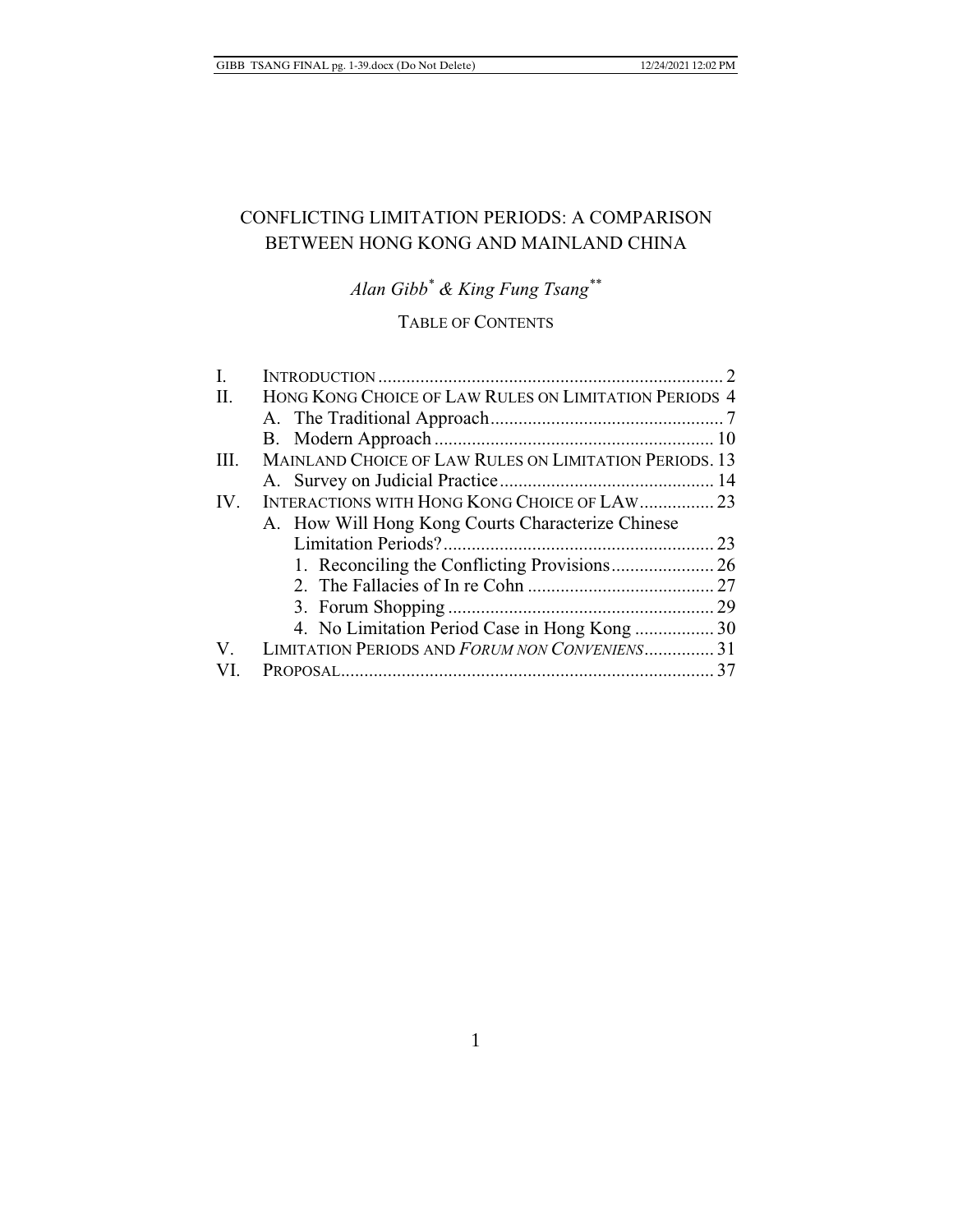#### I. INTRODUCTION

The topic of limitation periods is frequently discussed in private international law.<sup>1</sup> In common law, it is an important part of the substance-versus-procedure characterization issue.<sup>2</sup> Since countries normally only apply their own procedural law, a characterization of procedure means that the forum's limitation period will apply. Alternatively, a characterization of substance leads a court to apply a foreign limitation period. A court faced with two different limitation periods thus has to make a decision on this characterization. If the proceedings are brought at a time when the claim is time barred under the lex causae, but not the *lex fori*,<sup>3</sup> the characterization will be outcome determinative. When the shorter limitation period is applied, the litigation will be time barred and the proceedings will be dismissed. Thus, the uniqueness of limitation period characterization is that, while it is technically a choice of law matter, its impact is jurisdictional because a court no longer has jurisdiction on a matter that is time barred.

Despite the importance of limitation periods, as will be demonstrated below, traditional common law rules hardly provide a straightforward answer. In fact, from time to time, this characterization is said to be used by courts to avoid the applicability of an undesirable governing law of the cause of action. This earns the limitation period the

<sup>\*</sup> Alan Gibb, Associate Professor of Practice in Law, Professional Consultant, Barrister, The Chinese University of Hong Kong. King Fung Tsang, S.J.D. (Georgetown University), L.L.M., J.D. (Columbia University), Associate Professor, The Chinese University of Hong Kong. The authors would like to thank Leo Fung for his brilliant research assistance that is integral to the writing of this article.

<sup>\*\*</sup> King Fung Tsang, S.J.D. (Georgetown University), L.L.M., J.D. (Columbia University), Associate Professor, The Chinese University of Hong Kong. The authors would like to thank Leo Fung for his brilliant research assistance that is integral to the writing of this article. This Article also benefited from feedback provided in the Cross-Border Legal Issues Dialogue Seminar Series held by The Chinese University of Hong Kong Faculty of Law.

<sup>1</sup> For example, Huber discussed statutes of limitation in his seminal work. DE CONFLICTU LEGUM DIVERSARUM IN DIVERSIS IMPERIIS back in the 17th century. *See* JOSEPH STORY**,** COMMENTARIES ON THE CONFLICT OF LAWS, FOREIGN AND DOMESTIC 483 (1834), *translated in* ERNEST G. LORENZEN, *Huber's De Conflictu Legum*, *in* SELECTED ARTICLES ON THE CONFLICTS OF LAWS 136, 161 (1947).

<sup>2</sup> *See* Black Clawson Int'l Ltd. v. Papierwerke Waldhof-Aschaffenburg AG [1975] AC 591 (HL) 628 (Lord Wilberforce) (appeal taken from Eng.).

<sup>3</sup> *Lex causae* is defined as "the law applicable to the issue in dispute," while *lex fori* is defined as "the law of the court in which the trial is taking place." *See* ADRIAN BRIGGS, THE CONFLICT OF LAWS 36 (3rd ed. 2013).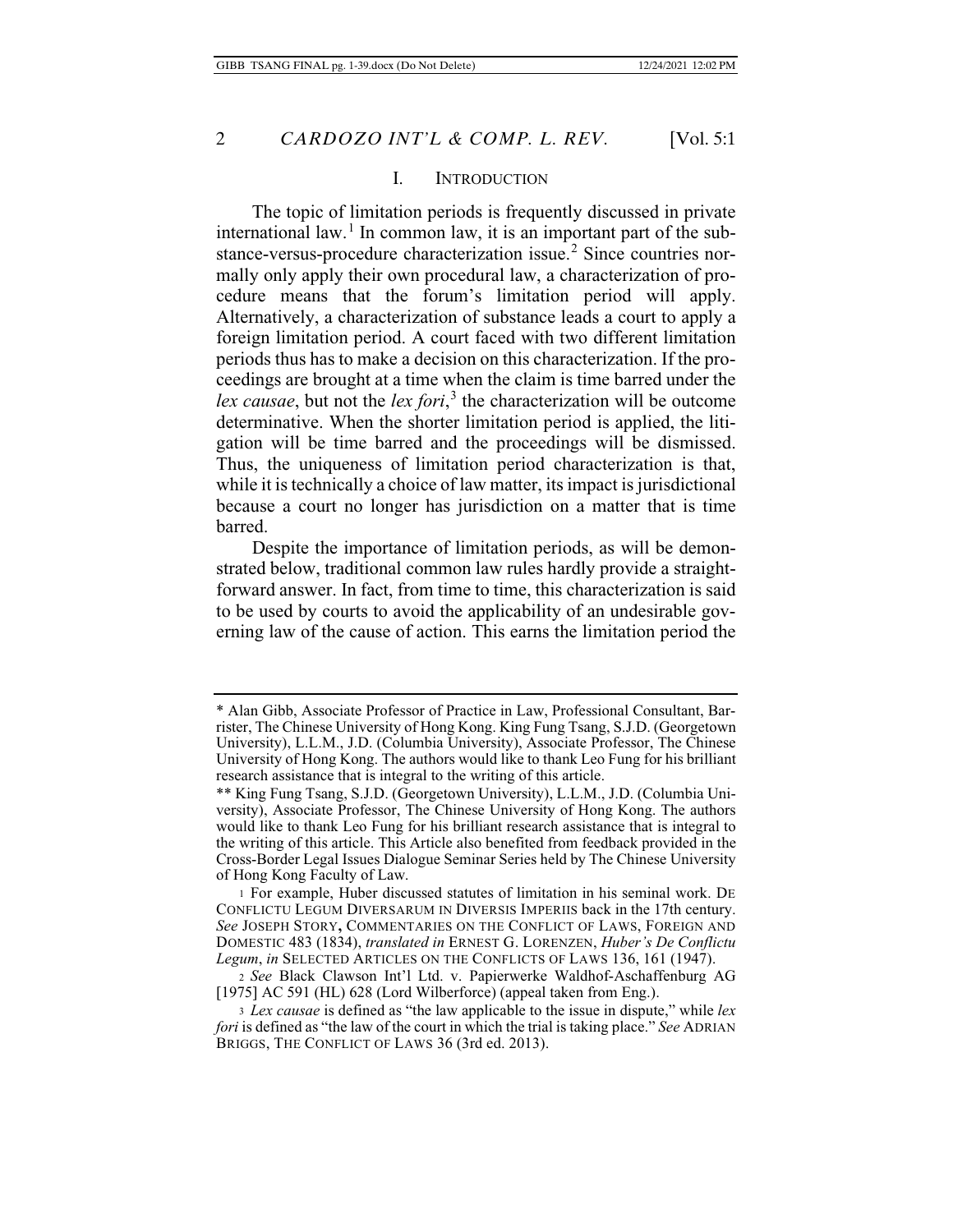infamous designation as one of the "escape devices."<sup>4</sup> Some common law jurisdictions, such as England, have changed the common law rules through legislation and opted for a more certain standard: the foreign limitation period is typically applied.<sup>5</sup> Meanwhile, a minority of jurisdictions, such as Hong Kong, continue to stick to traditional common law rules.<sup>6</sup>

To untangle these different approaches, this article seeks to highlight the problem of applying the traditional common law rules through a comparison between the characterization rules of Hong Kong and of Mainland China (hereinafter "Mainland"). In addition, the comparison will have significant practical impact as the Mainland is Hong Kong's largest trading partner. Trade with the Mainland accounted for more than half of Hong Kong's total trade in 2019.<sup>7</sup> Commercial disputes involving the two jurisdictions often arise and plaintiffs can potentially take advantage of Hong Kong's longer limitation periods. The general Mainland limitation period was, until recently, two years.<sup>8</sup> It is four years in cases of contracts for international sales of goods and contracts for and technology imports and exports.<sup>9</sup> The Hong Kong limitation period is generally six years;<sup>10</sup> or twelve years if the contract is made by deed.<sup>11</sup> It is difficult to find conflicting limitation periods between two jurisdictions that are as different as Hong Kong and the Mainland, yet that still interact so frequently. The com-

11 *Id.* § 4(3).

<sup>4</sup> *See* KERMIT ROOSEVELT**,** CONFLICT OF LAWS 19–21 (2010). Other escape devices include *renvoi* and public policy.

<sup>5</sup> Foreign Limitation Periods Act, (1984) c. 16, § 1(1) (Eng. & Wales).

<sup>6</sup> *See infra* notes 29–43 and accompanying text regarding interpretation of Hong Kong's limitation period under the traditional approach.

<sup>7</sup> *See* TRADE & INDUS. DEP'T**,** *Hong Kong's Principal Trading Partners in*  2020), https://www.tid.gov.hk/english/trade\_relations/mainland/trade.html.

<sup>8</sup> Minfa Zongze (民法总则) [General Provisions of the Civil Law] (promulgated by the Nat'l People's Cong., Mar. 15, 2017, effective Oct. 1, 2017), art. 188 (China), http://www.npc.gov.cn/zgrdw/npc/xinwen/2017-03/15/content\_2018907.htm (amending the limitation period to three years); Minfadian  $(E, \nexists \#)$  [Civil Code] (promulgated by the Nat'l People's Cong., May 28, 2020, effective Jan. 1, 2021), art. (China), 188 (China), 189 (China), 189 (China), 189 (China), 189 (China), 189 (China), 189 (China), 189 (China), 189 (China), 189 (China), 189 (China), 189 (China), 189 (China), 189 (China), 189 (China), 189 (China), http://www.npc.gov.cn/npc/c30834/202006/75ba6483b8344591abd07917e1d25cc 8.shtml (preserving the general rule of 3-year limitation period introduced by the General Provisions of the Civil Law).

<sup>9</sup> Hetong Fa (合同法) [Contract Law] (promulgated by the Nat'l People's Cong.,<br>r. 15, 1999, effective Oct. 1, 1999), art. 129 (China), Mar. 15, 1999, effective Oct. 1, 1999), art. 129 (China), http://www.npc.gov.cn/wxzl/wxzl/2000-12/06/content\_4732.htm.

<sup>10</sup> Limitation Ordinance, (2020) Cap. 347, § 4(1) (H.K.).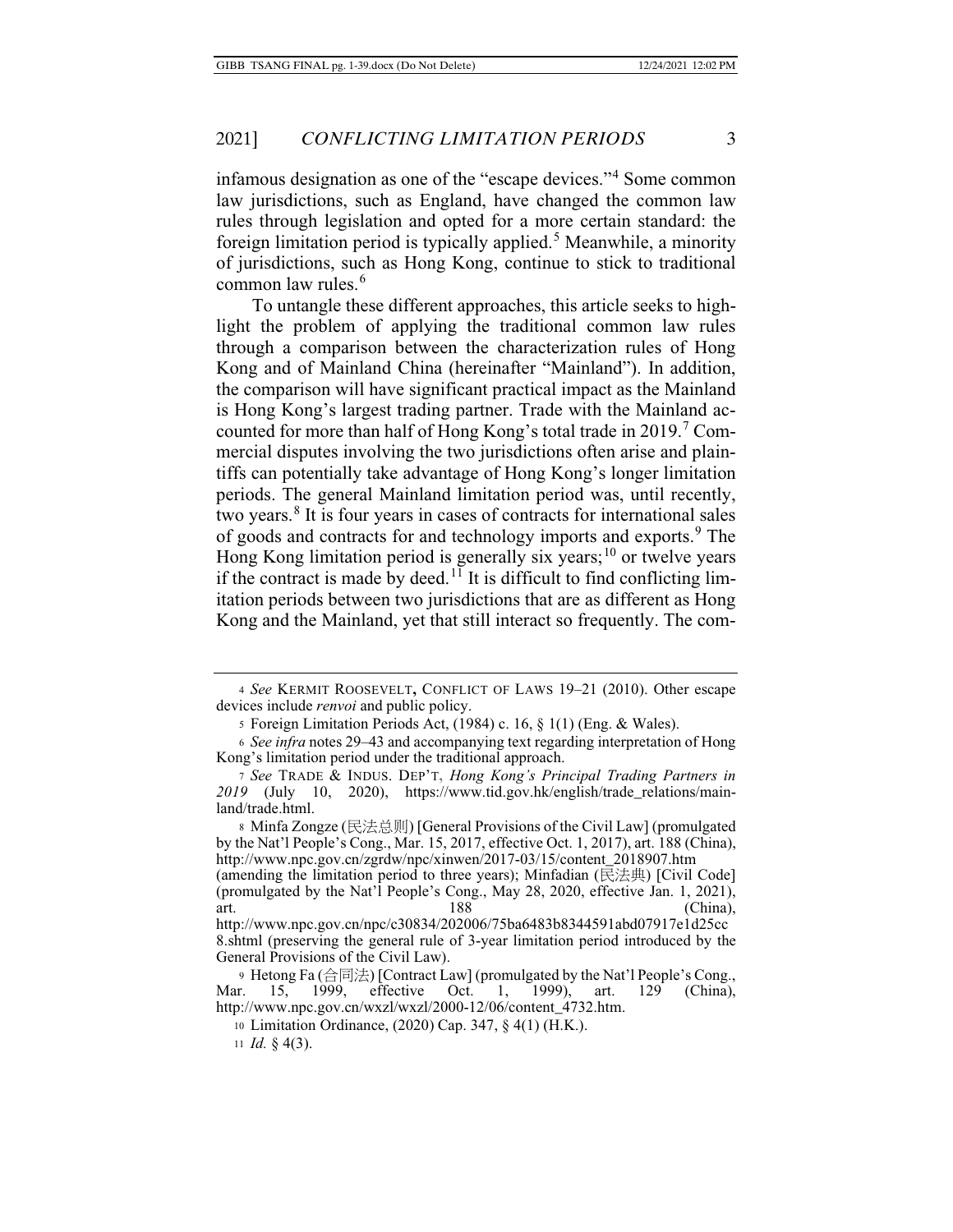parison of these two jurisdictions will not only shed light on the conflict between Hong Kong and the Mainland, but also on how conflicting limitation periods should be assessed and resolved internationally.

Part II of this article introduces Hong Kong choice of law rules on limitation periods. This is followed by a comparison with its counterpart in the Mainland in Part III. Part IV highlights the various issues arising from the conflict between the different limitation periods of the two jurisdictions. In particular, the focus will be on the difficulties Hong Kong courts face in characterizing the Mainland limitation period provisions. Part V goes beyond choice of law to examine the impacts of the characterization of choice of law on the exercise of jurisdiction—*forum non conveniens*. Part VI concludes the article, suggesting that Hong Kong should adopt reforms via legislation in line with the Foreign Limitation Periods Act of 1984.

### II. HONG KONG CHOICE OF LAW RULES ON LIMITATION PERIODS

How do Hong Kong courts applying Mainland law address a situation where a defendant argues for dismissal because the claim is time barred by Mainland law, even though it is not time barred under Hong Kong law?

As noted at the outset, unlike many jurisdictions, Hong Kong does not have legislation dealing with this issue. Under statutory provisions of other jurisdictions that have opted to change the common law regime, the foreign law limitation period will generally apply when foreign law applies.<sup>12</sup> Therefore, in Hong Kong, the issue must be resolved by the application of Hong Kong's common law rules on private international law. However, as will be discussed below, applying these rules to clashing limitation periods is no easy matter.

In limitation periods disputes, a Hong Kong judge's first step is to decide whether the limitation periods are to be categorized as substantive law or procedural law.<sup>13</sup> The traditional common law approach is to characterize the rule of law of the foreign country and the

<sup>12</sup> *See, e.g.*, Foreign Limitation Periods Act 1984, c. 16, § 1(1) (Eng. & Wales); Foreign Limitation Periods Act, (2013) Cap. 111A, § 3(1) (Sing.); Shewai Minshi Guanxi Falu Shiyong Fa (涉外民事关系法律适用法) [Law on the Application of Law for Foreign-related Civil Legal Relationships] (promulgated by the Standing Comm. of the Nat'l People's Cong., Oct. 28, 2010, effective Apr. 1, 2011), art. 7 (China), http://www.npc.gov.cn/zgrdw/huiyi/cwh/1117/2010-10/28/content\_1602779.htm.

<sup>13</sup> *See generally* George Panagopoulos, *Substance and Procedure in Private International Law*, 1 J**.** PRIV. INT'L L. 69 (2005).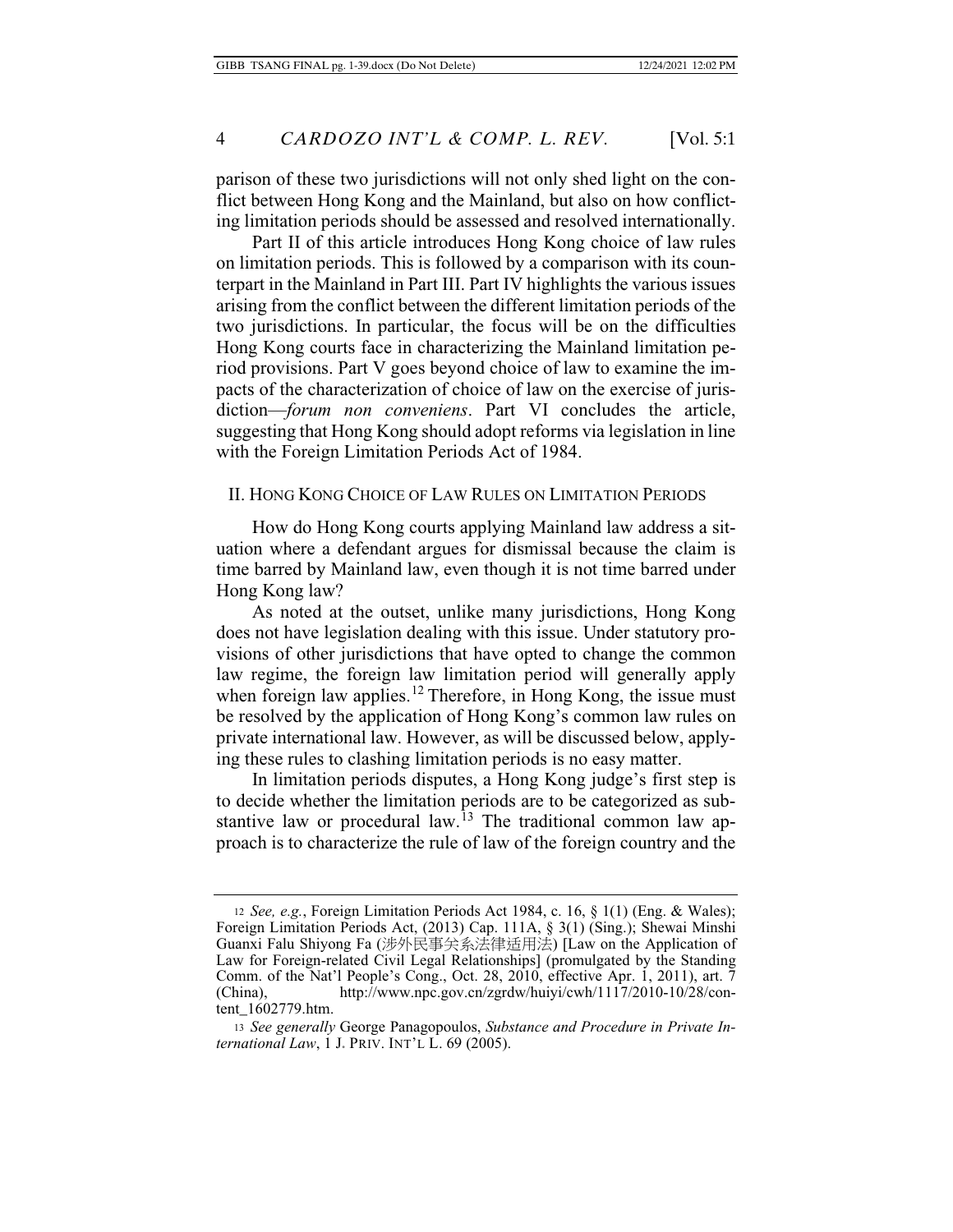rule of law of the forum, rather than the issue itself.14 As such, in *In re Cohn*, when deciding whether German or English law governed the issue of survivorship, the English court chose to characterize each of the relevant statutes instead of characterizing the issue of survivorship.<sup>15</sup> The problem with characterizing rules of law is the possibility of odd results, including the application of both laws (which may conflict) or none of them. The former possibility would have come about, for example, if the court characterized the English law as procedural and the German law as substantive (called a "cumulation").<sup>16</sup> The latter would have been the case if the English law was characterized as substantive and the German law as procedural (called a "gap").<sup>17</sup>

These difficulties fortunately did not come about in *In re Cohn*, but their possibility is the reason why *In re Cohn* and its characterization of rules of law are criticized by commentators.<sup>18</sup> Alternatively, as Briggs<sup>19</sup> has suggested, "it is usually understood that issues, rather than rules of law, are characterized."<sup>20</sup> Thus, in the context of limitation periods, the court should simply characterize the issue of the limitation period as substantive or procedural. This reduces the variables from two (as in the characterization of two rules) to just one. As stated above, however, the characterization of rules of law remains the general practice of English courts. This distinction has not been addressed by Hong Kong courts.

If a rule of law characterization is applied to limitation periods, potential problems arise for the court. In a case where a Hong Kong court decides that both the Mainland and Hong Kong limitation period rules are procedural law, applying fundamental principles of private international law, a Hong Kong court would apply its own procedural

<sup>14</sup> *See* RICHARD GARNETT**,** SUBSTANCE AND PROCEDURE IN PRIVATE INTERNATIONAL LAW 47 (2012); LAWRENCE COLLINS ET AL., DICEY, MORRIS & COLLINS ON THE CONFLICT OF LAWS ¶¶ 2-009, -042 (2012); Christopher Forsyth, *Characterisation Revisited: An Essay in the Theory and Practice of the English Conflict of Laws*, 114 L.Q. REV. 141, 147 (1998) ("It is submitted, that there is a very clear answer to the question of what is characterised: the object of characterisation is rules of law.").

<sup>15</sup> In re Cohn [1945] Ch 5 (Eng.).

<sup>16</sup> *See* GARNETT, *supra* note 14, at 47.

<sup>17</sup> *Id.*

<sup>18</sup> *See id.* at 46–47; ADRIAN BRIGGS**,** PRIVATE INTERNATIONAL LAW IN ENGLISH COURTS 112-13 (2014).

<sup>19</sup> Professor Adrian Briggs is Professor of Private International Law at the University of Oxford. *Adrian Briggs QC (Hon),* UNIV. OF OXFORD FACULTY OF L. BIOGRAPHIES, https://www.law.ox.ac.uk/people/adrian-briggs-qc-hon (last visited Oct. 10, 2021).

<sup>20</sup> BRIGGS, *supra* note 18, at 111.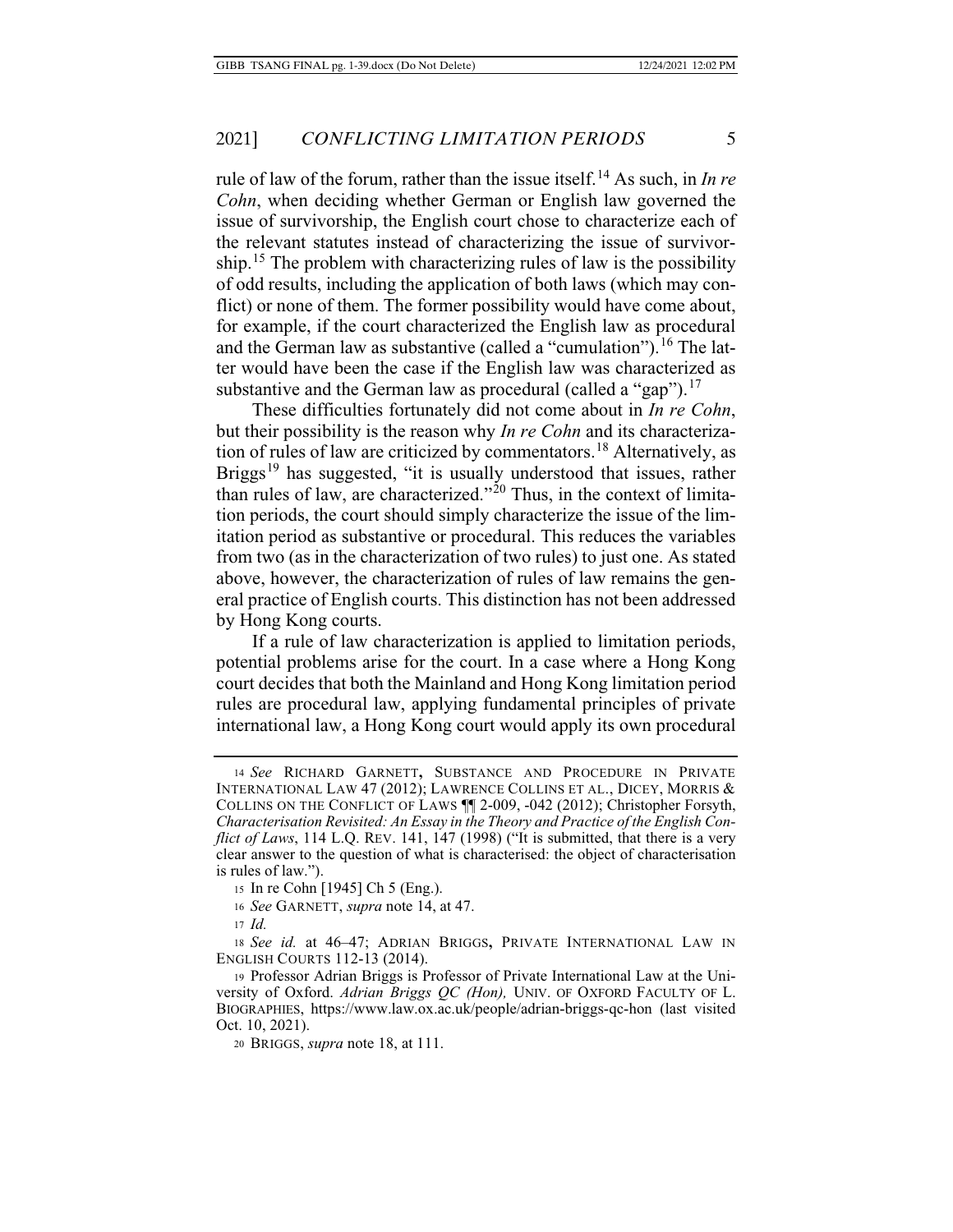rules and not those of the foreign law,  $2<sup>1</sup>$  so the Hong Kong limitation period applies. If Hong Kong and Mainland limitation rules are both considered matters of substantive law and Mainland law governs the contract, again there is no legal difficulty as the Mainland limitation period applies. Difficulties appear, however, when Hong Kong's limitation period is considered procedural law and the Mainland time-bar is deemed substantive law. In such a case, logically both limitation periods would apply—the problem of cumulation. Furthermore, if Hong Kong's limitation period is characterized as a matter of substantive law and the Mainland's period as procedural, and if Mainland substantive law applies to the matter, logically no limitation law applies the problem of gap.<sup>22</sup> These difficulties are fully discussed in Part IV.

In deciding how to characterize each limitation period, the Hong Kong court will apply its own law. This is a well-established private international law principle. Thus, in deciding the issue of whether a particular part of the Kyrgyz Civil Procedure Law was a matter of substantive law or a rule of procedure, the Privy Council in *AK Investment CJSC v. Kyrgyz Mobil Tel Ltd.* stated: "The question for the Manx court is whether, *from the viewpoint of Manx law*, the Kyrgyz rule relates to a matter of substance or of procedure. That the rule is contained in the Civil Procedure Code is relevant but not conclusive."<sup>23</sup> An illustration of this rule in the context of limitation periods is provided by *Black Clawson International Ltd. v Papierwerke Waldhof-Aschaffenburg AG,* where, despite the fact that German law regarded

<sup>21</sup> Black Clawson International Ltd v. Papierwerke Waldhof-Aschaffenburg AG [1975] AC 591 (HL) 630 (Lord Wilberforce) (appeal taken from Eng.) ("the distinction made in English private international law between matters of substance and matters of procedure, and within that, the classification of limitation as a matter of procedure. Classification of limitation as procedural means that in proceedings in an English court, English law, as the lex fori, will apply its domestic law as to limitation and will not apply foreign limitation provisions even if the foreign law is the proper law").

<sup>22</sup> The problem of a "gap" has been solved in South Africa, where its limitation legislation has been classified as substantive law by applying the limitation law with "the closest and most real connection with the [legal] dispute" and the foreign limitation period has been classified as procedural. *Society of Lloyd's v. Price*, *Society of Lloyd's v. Lee* 2006 (5) SA 393 (SCA) at para. 26 (S. Afr.). For further discussion, see GARNETT, *supra* note 14, at 265–66.

 <sup>23</sup> AK Inv. CJSC v. Kyrgyz Mobil Tel Ltd. [2011] UKPC 7, [2012] 1 WLR 1804, ¶ 108 (appeal taken from Isle of Man) (emphasis added). In AK Inv. CJSC v. Kyrgyz Mobil Tel. Ltd., the court quoted with approval DICEY, MORRIS & COLLINS, THE CONFLICT OF LAWS para. 7-002 (14th ed. 2006) ("In deciding whether a foreign rule is procedural, the court examines the foreign law in order to determine whether the rule is of such a nature as to be procedural in the English sense."). AK Inv. CJSC v. Kyrgyz Mobil Tel. Ltd. ¶ 105.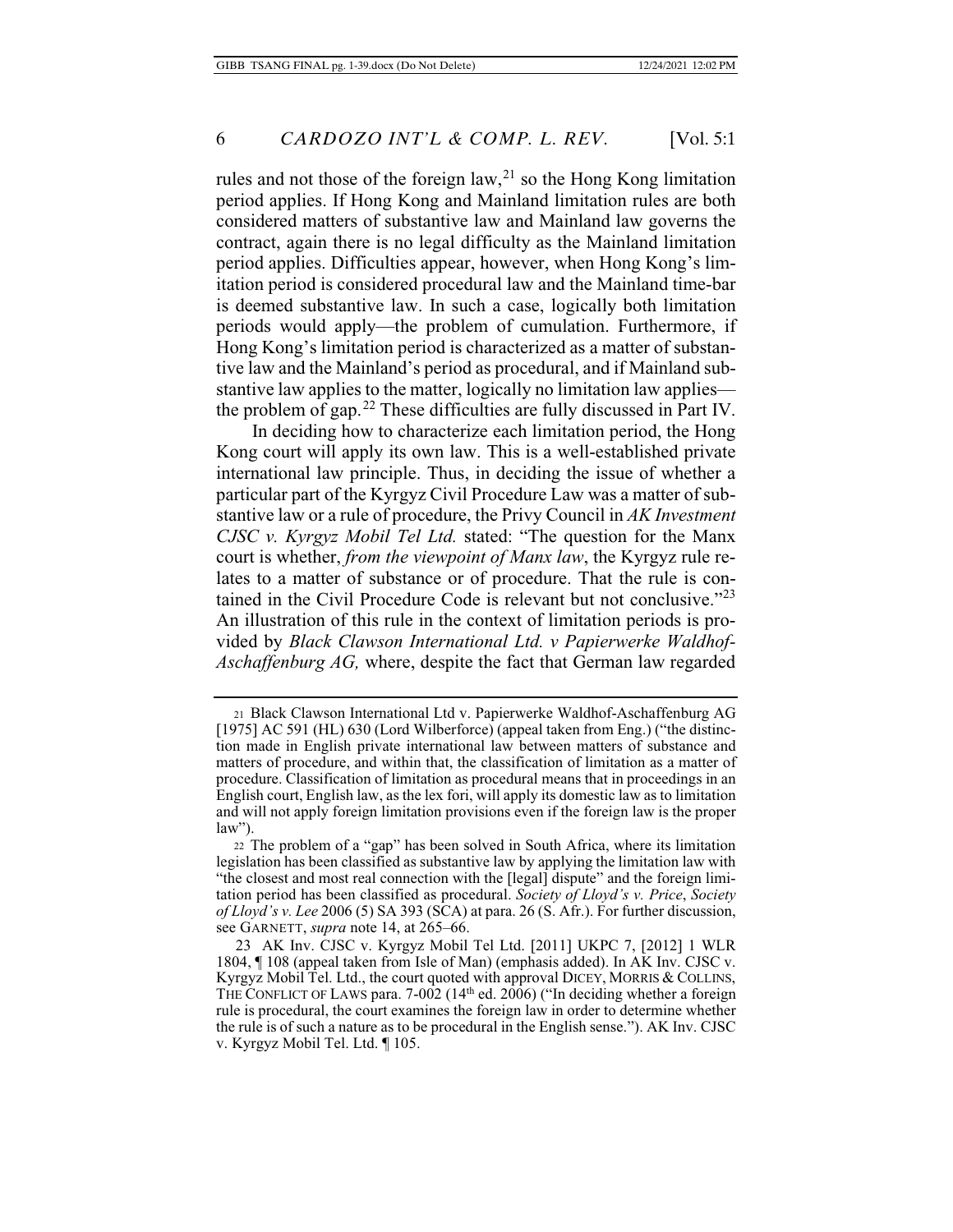limitation periods as substantive law, the law of England, the *lex fori*, classified the German rules as procedural*.* 24

Accordingly, in deciding how to characterize the Mainland rules on limitation periods, a Hong Kong judge is likely to ignore the Mainland's own characterization of limitation periods. Thus, the fact that Article 7 of the Law on the Application of Laws for Foreign-Related Civil Legal Relationships ("LAL") clearly regards limitation periods as matters of substantive law<sup>25</sup> would not be regarded as relevant in Hong Kong courts.

One problem in applying Hong Kong's own characterization rule on limitation periods is that there is uncertainty as to exactly what these rules are. Does Hong Kong apply the traditional English common law approach to the substance/procedure distinction, or the "modern" approach adopted by the Australian High Court in *John Pfeiffer Pty Ltd v Rogerson*?<sup>26</sup>

#### *A. The Traditional Approach*

The traditional common law approach distinguishes between rights and the enforcement of those rights (i.e., remedies). The rule is summarized by Briggs:

If the common law rules identify a foreign law as applicable, but that foreign law is written in terms which suggest, in whole or in part, that it is concerned with the remedies which may be ordered rather than with underlying rights, the foreign law will, to that extent, not apply in [Hong Kong]. $27$ 

Similarly, in *Poyser v. Minors*, Lord Justice Lush defined procedure as "the mode of proceeding by which a legal right is enforced, as distinguished from the law which gives or defines the rights  $\dots$ ."<sup>28</sup>

Applying this traditional approach to limitation periods, if the language of the relevant law merely prevents a party suing but does

28 Poyser v. Minors [1881] 7 QBD 329 (CA) 333 (Lush LJ) (appeal taken from Shrewsbury Assizes) (UK).

 <sup>24</sup> Black Clawson Int'l Ltd. v. Papierwerke Waldhof-Aschaffenburg AG [1975] AC 591 (HL) (appeal taken from Eng.).

<sup>25</sup> Shewai Minshi Guanxi Falu Shiyong Fa (涉外民事关系法律适用法) [Law on the Application of Law for Foreign-related Civil Legal Relationships] (promulgated by the Standing Comm. of the Nat'l People's Cong., Oct. 28, 2010, effective Apr. 1, 2011) art. 7 (China), http://www.npc.gov.cn/zgrdw/huiyi/cwh/1117/2010- 10/28/content\_1602779.htm [hereinafter LAL] ("Limitation period is governed by the law that should be applicable to the foreign-related civil relation.").

<sup>26</sup> *See John Pfeiffer Pty Ltd v Rogerson* [2000] 203 CLR 503, 543–44 (Austl.).

<sup>27</sup> BRIGGS, *supra* note 18, at 145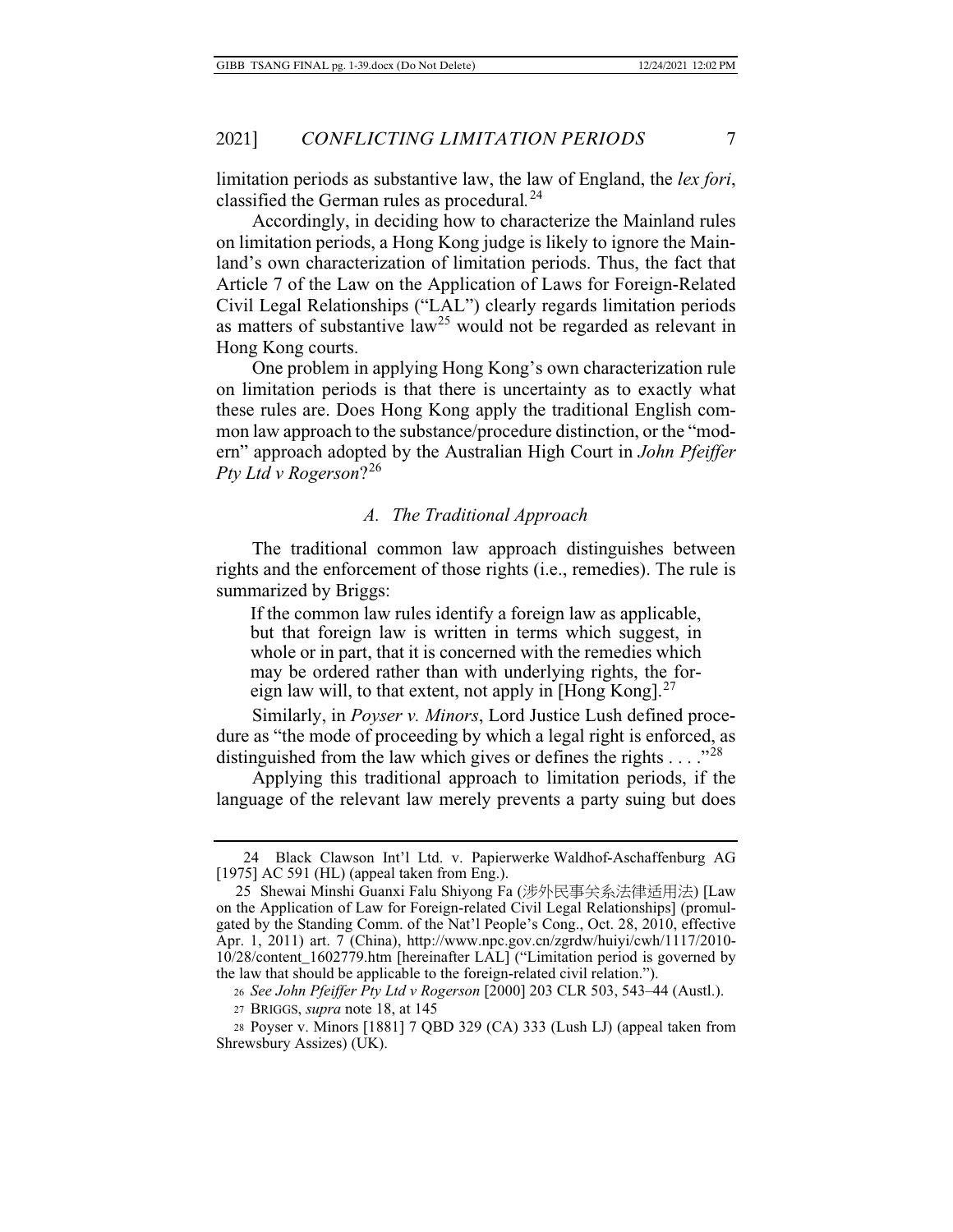not "kill off" the right, the limitation period would be classified as procedural. In the case of Hong Kong's own limitation period rules, most are clearly applying this approach procedurally. The most prominent one is Limitation Ordinance (Cap. 347). Section 4(1) states that, "[t]he following actions shall not be brought after the expiration of 6 years from the date on which the cause of action accrued . . . . .<sup>29</sup> This clearly means that after the limitation period expires in a claim for money owed under a contract, the creditor is unable to sue for this sum. However, the creditor still has the right to the sum owed, and if the debtor paid that sum, the creditor would have the right to keep it.

The English common law rules on this issue are well established going back almost two centuries. In *Huber v. Steiner*, the court concluded that a French limitation statute was procedural.<sup>30</sup> The English court construed the words "all actions prescribe themselves" as limiting the action only, not as destroying the debt.<sup>31</sup> Similarly, in *Harris v. Quine*, 32 an Isle of Man limitation periods statute was held to be a matter of procedural law, as the statute stated:

[A]ctions of debt, grounded upon any trading, contract, or demand, without specialty, which shall be sued or brought in any of the temporal courts of this isle, shall be commenced and effectually prosecuted within the time and limitation hereinafter expressed, that is to say, within three years next after the cause of such action, plaint, or suit, and at no time afterwards.<sup>33</sup>

On the other hand, some Hong Kong limitation period rules clearly kill off the right and would be classified as substantive law. For example, section 5(2) of the Limitation Ordinance, which deals with successive conversions and extinction of title for an owner of converted goods, provides:

Where any such cause of action has accrued to any person and the period prescribed for bringing that action and for bringing any action in respect of such a further conversion or wrongful detention as aforesaid has expired and he has not

<sup>29</sup> Limitation Ordinance, (2020) Cap. 347, § 4(1) (H.K.).

<sup>30</sup> Huber v. Steiner [1835] 132 Eng. Rep. 80 (C.P. UK).

<sup>31</sup> *Id.* at 84 (Tindall, CJ) ("The article itself begins by stating, that 'all actions prescribe themselves,' not 'that the contract is proscribed or gone' . . . . [I]t is the action, not the debt, which is prescribed by the law.").

<sup>32</sup> Harris v. Quine [1869] LR 4 QB 653 (Eng.).

<sup>33</sup> *Id.* at 655 (quoting Manx statute of limitations).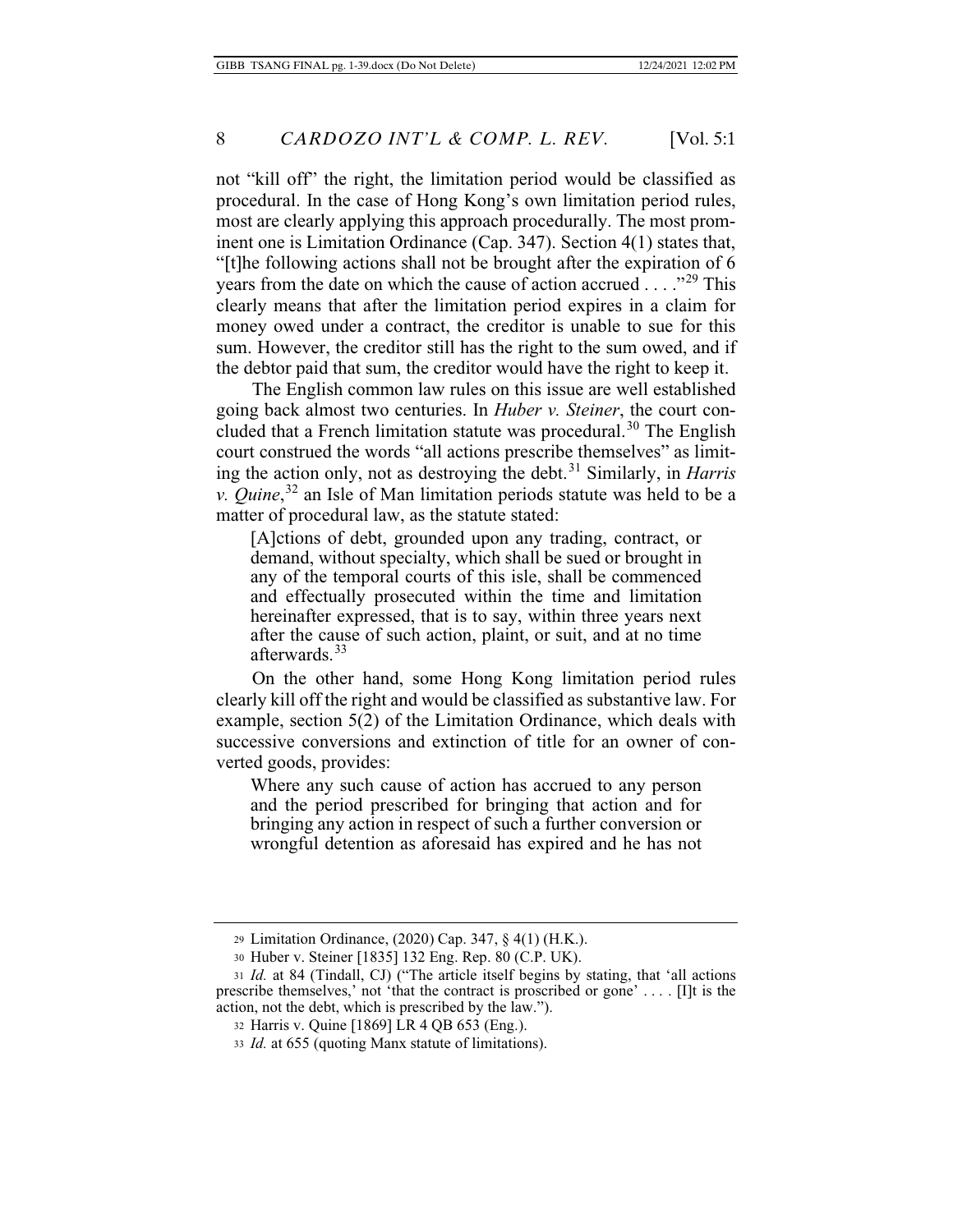during that period recovered possession of the chattel, *the title of that person to the chattel shall be extinguished*. 34

What is the status of these English authorities in Hong Kong? In *Peregrine Fixed Income Ltd. v. JP Morgan Chase Bank*, the defendant made an interlocutory application to stay proceedings in favor of New York.<sup>35</sup> One issue that arose was whether the fact that the contract was time barred under New York law, the governing law of the contract, but not under Hong Kong law was a factor that should be taken into account in deciding if Hong Kong was the *forum conveniens*. 36 One of the arguments considered was whether the traditional common law rules on procedure/substance applied in Hong Kong.<sup>37</sup> High Court Judge William Stone stated:

30. Initially Mr. Shieh [the Defendant's Counsel] sought to defuse that which the court made clear it regarded as a significant juridical disadvantage by arguing that a time bar in an alternative forum could only amount to a juridical disadvantage if such otherwise were not applicable in Hong Kong. 31. This line of argument thus stimulated an invitation to the court by Mr. Shieh to depart from the recognised common law position that, in terms of Hong Kong conflict of laws characterisation, statutes of limitation are regarded as matters of procedure and are governed by the law of the forum, and to adopt the position — specifically achieved by statute in England and Australia — that defences of limitation are substantive defences and are governed by the proper law of the transaction.

32. This court made it clear that it was *not* going to accept this argument, for the purpose of this interlocutory application at least; thus the proposition that PFIL [the plaintiff] would face the same time bar argument under New York law, irrespective of whether the action were to be tried in Hong Kong or in New York, and that as a consequence there would be no juridical disadvantage in staying proceedings to New York, was not an argument that was going to succeed.<sup>38</sup>

<sup>34</sup> *See* Limitation Ordinance, (2020) Cap. 347, § 5(2) (H.K.) (emphasis added).

<sup>35</sup> Peregrine Fixed Income Ltd. v. JP Morgan Chase Bank [2005] 3 H.K.L.R.D. 1 (C.F.I.).

<sup>36</sup> *Id.* at 7. *Forum Conveniens* is a term meaning the most appropriate court for the resolution of a particular dispute.

<sup>37</sup> *Id.*

<sup>38</sup> *Id.*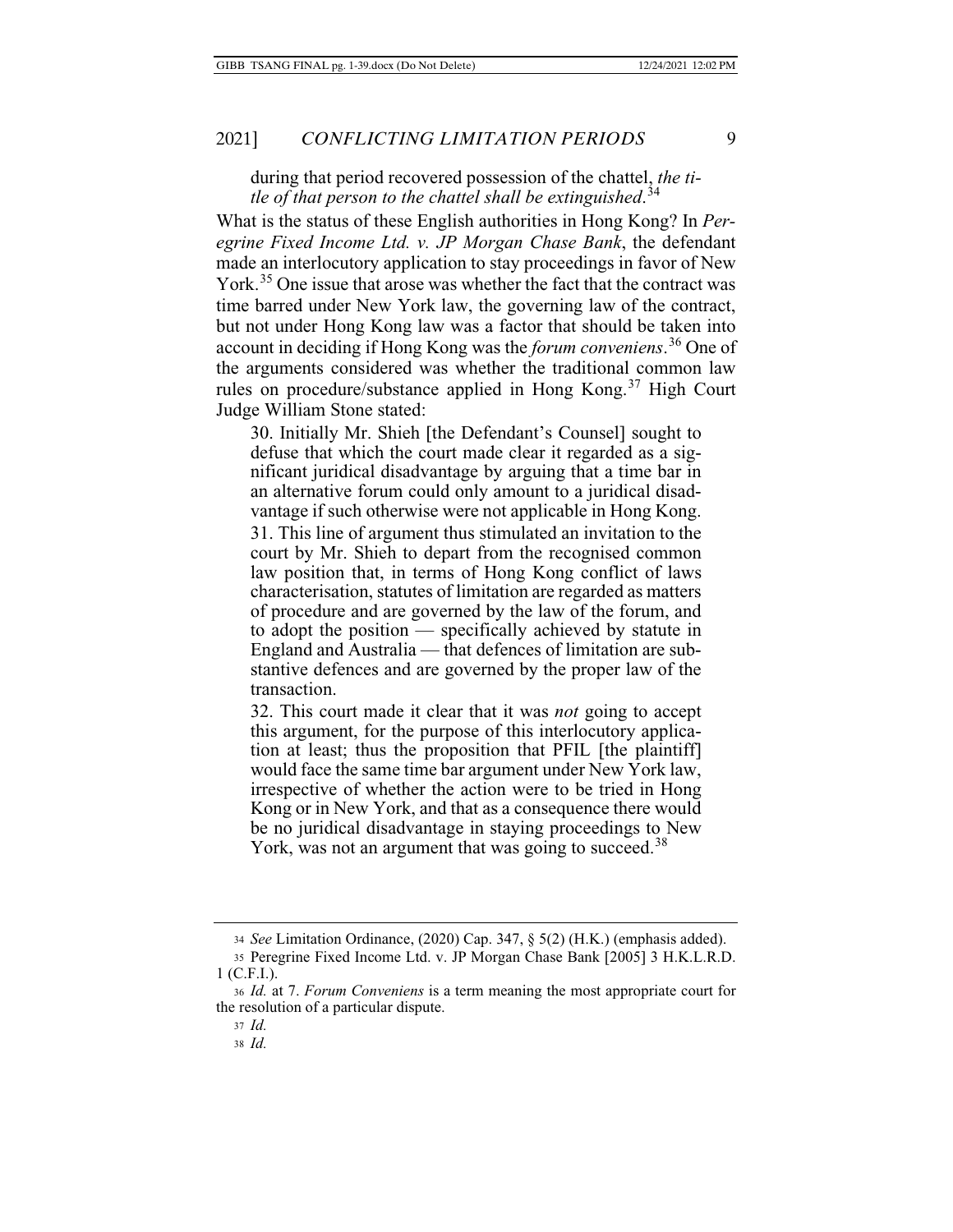In another hearing relating to costs,<sup>39</sup> Judge William Stone further commented that he "was not interested in overturning a century or so of conflicts jurisprudence . . . upon an interlocutory application . . . ."<sup>40</sup>

As such, *Peregrine* does not constitute the strongest of precedents, as it was an interlocutory application and the judge considered this in determining at that stage of the litigation that it was not appropriate to consider detailed arguments on whether limitation periods were to be classified as procedural or substantive law. However, there remains at least the possibility that a future Hong Kong court will apply the traditional common law approach to the issue of conflicting limitation periods, as in private international law the Hong Kong courts have a tendency to apply the English common law approach.<sup>4 $\overline{1}$ </sup>

### *B. Modern Approach*

The traditional approach to substance/procedure has been heavily criticized because of the "the intrusive effect of the forum law's modification of foreign substantive laws, contrary to the avowed objective of private international law to give effect to foreign law."42 The attitude of the common law courts is well summarized by Ernest G. Lorenzen:

English and American courts have been too prone to say in the past that a particular matter belonged to procedure, and that it was controlled therefore by the law of the forum. They have given to the term a very wide meaning, with the consequence, that many matters, which on principle and according to the established practice of other countries should be governed by some other law, are subjected to the law of the place where the suit happens to be brought . . . . The tendency of

<sup>42</sup> REPORT OF THE LAW REFORM COMMITTEE OF SINGAPORE ON LIMITATION PERIODS IN PRIVATE INTERNATIONAL LAW <sup>1</sup>28(c) (2011).

<sup>39</sup> Peregrine Fixed Income Ltd. v. JP Morgan Chase Bank, HCCL 2/2004 (C.F.I. Mar. 15, 2005) (Legal Reference System) (H.K.).

<sup>40</sup> *Id.* at 5.

<sup>41</sup> *E.g.,* in Islamic Republic of Iran Shipping Lines v. Phiniqia International Shipping LLC, HCA 2368/2012 10–11 (C.F.I. July 21, 2014) (Legal Reference System) (H.K.), the Hong Kong court preferred the traditional common law rule that presence in a foreign country is required to establish competent jurisdiction and rejected the more modern Canadian approach that all that is required is a real and substantial connection with the claim. Application for leave to appeal against such decision was dismissed. Islamic Republic of Iran Shipping Lines v. Phiniqia International Shipping LLC, HCMP 2034/2014 (C.A. Sept. 24, 2014) (Legal Reference System) (H.K.).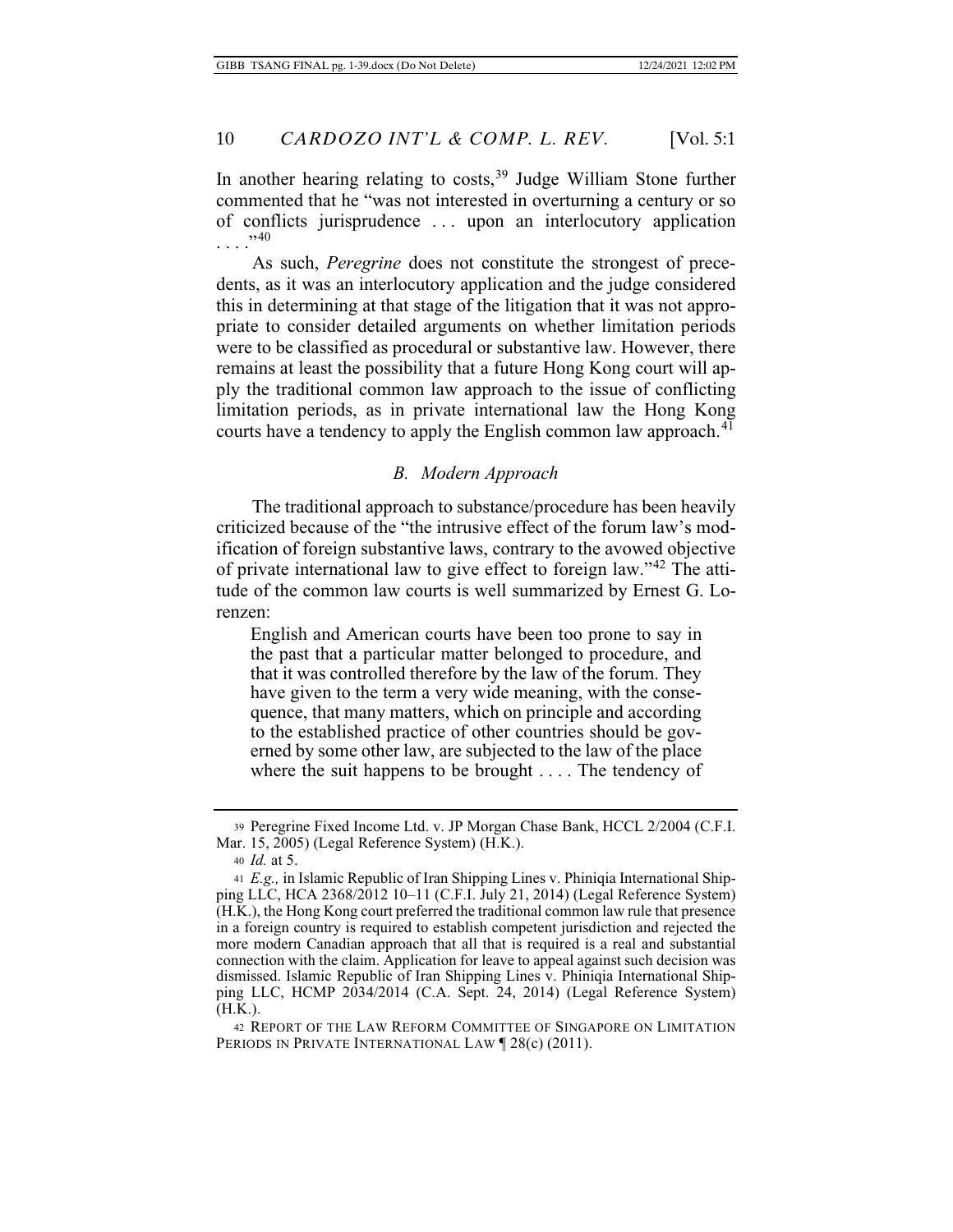the common law has always been to be exclusive. It is no wonder, therefore, that when the English courts were first asked to enforce rights 'created' by a foreign system of law, the civil law, they should welcome any doctrines which would operate restrictively in the recognition and enforcement of such rights. They willingly accepted therefore the doctrine of the Dutch school which gave to the term 'procedure' a very extensive meaning. By subjecting to the law of the forum all matters belonging to procedure and giving that term the widest possible meaning, the field for the application of 'foreign law' became necessarily reduced.<sup>43</sup>

Logically, if in applying conflict of law rules the court has decided foreign law should apply, then as much as possible of that law should be applied. Applying the words of Chief Justice Sir Anthony Mason in *McKain v RW Miller & Co (SA) Pty Ltd*, the court stated, "the essence of what is procedural may be found in those rules which are directed to governing or regulating the mode or conduct of court proceedings."<sup>44</sup> This is in line with the practical test favored by  $Cook<sup>45</sup>$ as to what substantive law is: "How far can the court of the forum go in applying the rules taken from the foreign system of law without unduly hindering or inconveniencing itself?"<sup>46</sup>

In particular, the application of the traditional approach of procedure/substance to limitation clauses has given rise to the following criticisms:<sup>47</sup>

> 1. It encourages forum shopping by allowing a plaintiff to litigate in a jurisdiction where his or her claim is not time barred.<sup>48</sup>

<sup>43</sup> Ernest G. Lorenzen, *The Statute of Frauds and the Conflict of Laws,* 32 YALE L.J. 311, 327 (1923).

<sup>44</sup> *McKain v RW Miller & Co.* [1991] 174 CLR 1, 26-27 (Austl.).

<sup>45</sup> Cook is an American legal scholar specializing in the conflict of laws. *Guide to the Walter Wheeler Cook (1873-1943) Papers 1891/1944,* NW. UNIV. LIBR., http://uncap.lib.uchicago.edu/view.php?eadid=inu-ead-nua-archon-1062 (last visited Oct. 10, 2021).

<sup>46</sup> WALTER WHEELER COOK, THE LOGICAL AND LEGAL BASES OF THE CONFLICT OF LAWS 166 (1942).

<sup>47</sup> U.K. LAW COMMISSION**,** REPORT NO. 1**1**4**,** CLASSIFICATION OF LIMITATION IN PRIVATE INTERNATIONAL LAW**,** ¶ 3.2 (1982); REPORT OF THE LAW REFORM COMMITTEE OF SINGAPORE ON LIMITATION PERIODS IN PRIVATE INTERNATIONAL LAW 7–8 (2011); Brian R. Opeskin, *Choice of Law in Torts and Limitation Statutes*, 108 L.Q. REV. 398 (1992).

<sup>48</sup> However, a plaintiff may have difficulty in persuading a Hong Kong court, where his/her claim is time barred in the Mainland, that Hong Kong is *forum conveniens*. *See infra* note 131 and accompanying text.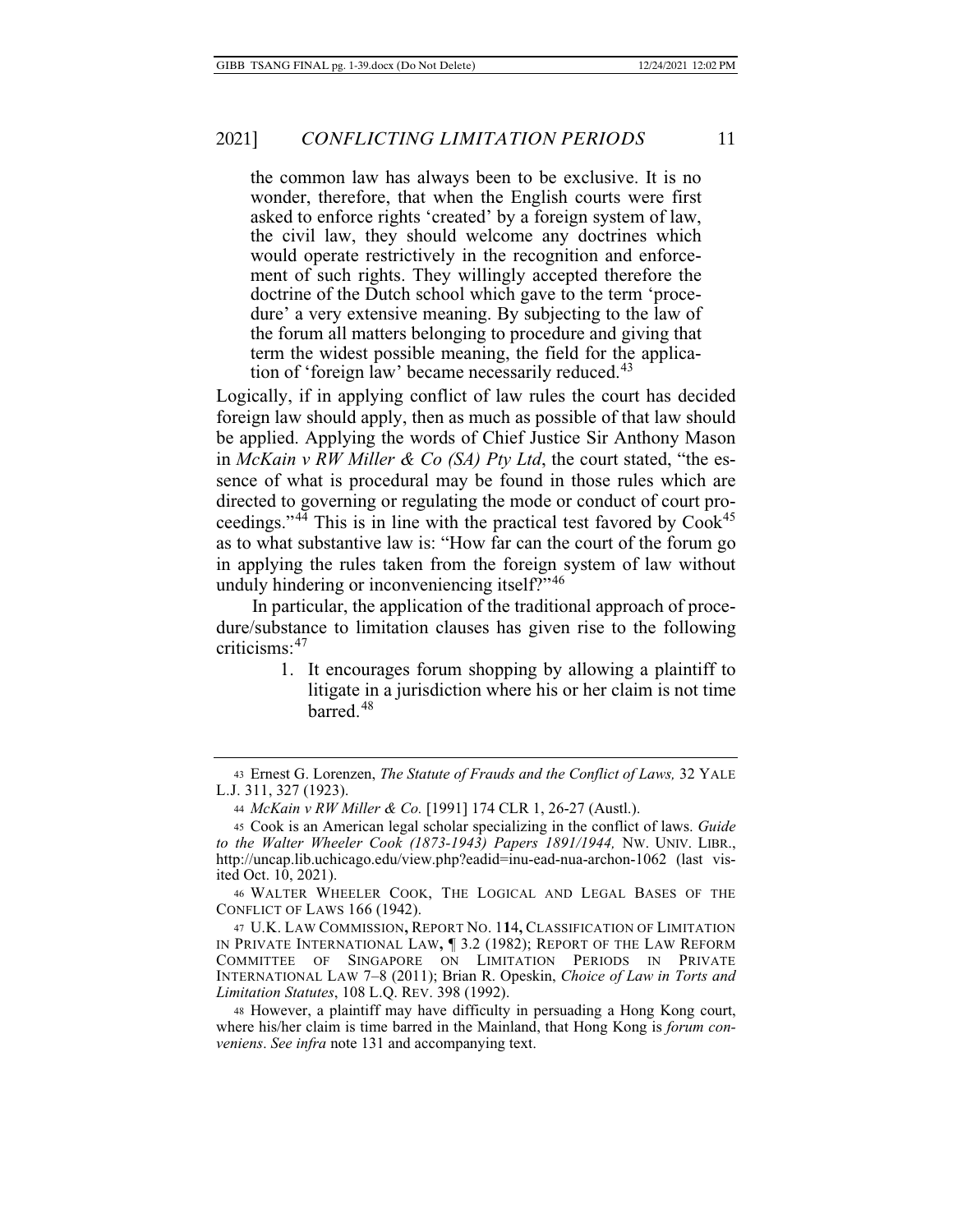- 2. It defeats the main objective of limitation periods: legal certainty. A Mainland plaintiff who destroys all the documentary evidence concerning the dispute believing that no claim can now be brought against him in the Mainland may find that that he or she must then face trial in Hong Kong because of a longer limitation period.
- 3. The creation of an illusory distinction between a right and a remedy. "A right for which a legal remedy is barred is not much of a right."49 A remedy is surely an inseparable part of a right.
- 4. The incongruity of the plaintiff establishing his or her claim based on one law and the defendant establishing his or her defense of limitation based on another law.

Under the modern approach, limitation periods are regarded as matters of substantive law. The leading case on this approach in the common law world is *John Pfeiffer Pty Ltd v Rogerson*, 50 which stated that, "matters that affect the existence, extent or enforceability of the rights or duties of the parties to an action are matters that, on their face, appear to be concerned with issues of substance, not with issues of procedure."51 Referring to limitation periods, the court observed that "[s]ome statutes of limitation have traditionally been held to be procedural on the basis that they bar the remedy not the right; other limitation provisions have been held to be substantive. But all limitation provisions can affect whether a plaintiff recovers";<sup>52</sup> and "the application of any limitation period, whether barring the remedy or extinguishing the right, would be taken to be a question of substance not procedure."<sup>53</sup>

Does this approach apply in Hong Kong? In *First Laser Ltd. v. Fujian Enterprises (Holdings) Co. Ltd.*, 54 in deciding the issue as to whether estoppel by convention was to be classified as a matter of procedure or substantive law, Lord Collins stated:

The question whether a rule is a rule of procedure or a rule of substantive law depends on classification by the *lex fori*, here Hong Kong law. But it does not follow that because a

<sup>49</sup> ROBERT A. LEFLAR**,** AMERICAN CONFLICTS LAW 253 (1977); BRIGGS, *supra* note 18, at 145–46.

<sup>50</sup> *John Pfeiffer Pty Ltd v Rogerson* [2000] 203 CLR 503 (Austl.).

<sup>51</sup> *Id.* ¶ 99.

<sup>52</sup> *Id.* ¶ 98.

<sup>53</sup> *Id.* ¶ 100.

<sup>54</sup> First Laser Ltd. v. Fujian Enterprises (Holdings) Co. Ltd., [2012] 15. H.K.C.F.A.R. 569 (C.F.A.).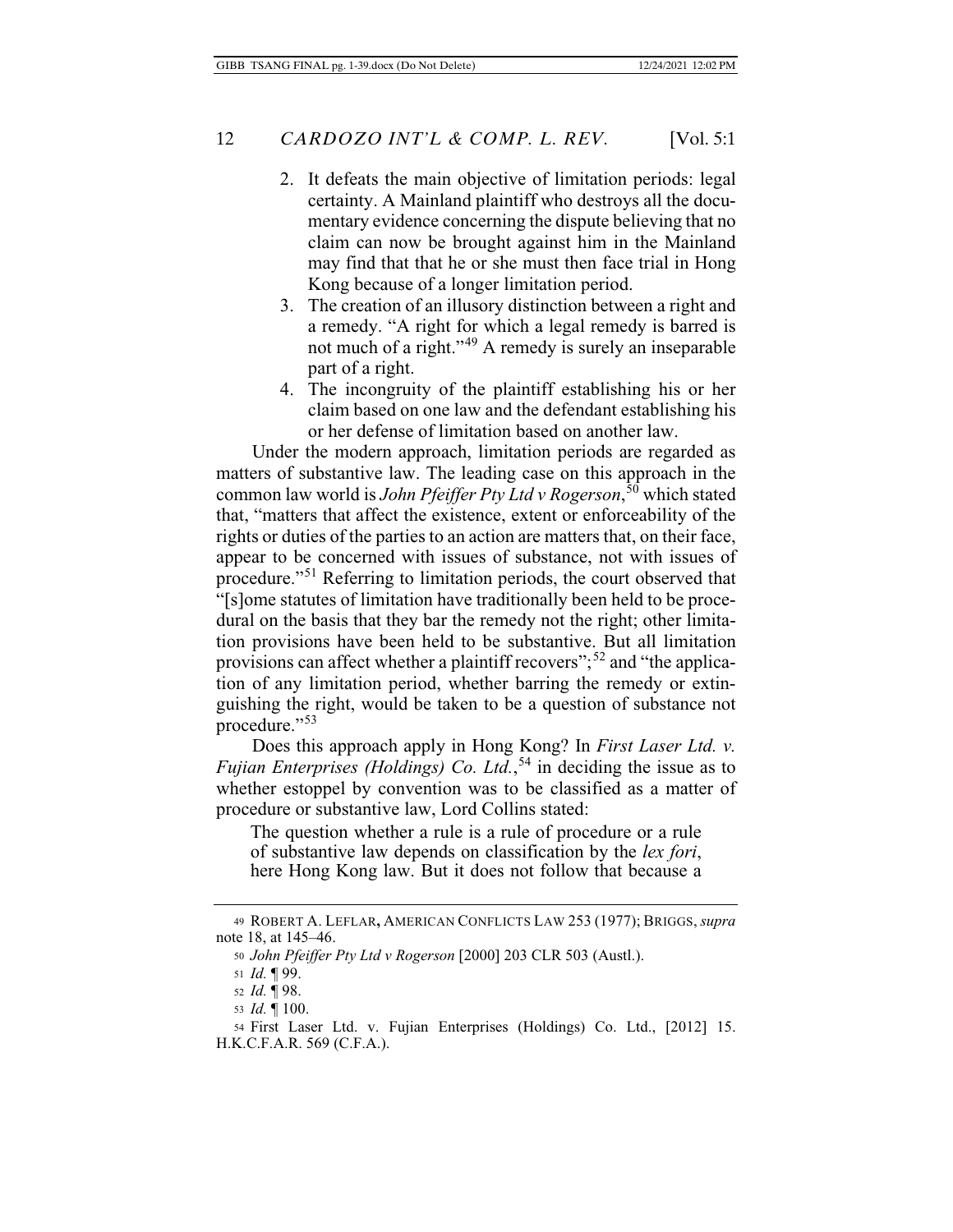rule is classified as a rule of procedure for domestic purposes, it is also classified as a rule of procedure for the purposes of the conflict of laws . . . In the past there has been a tendency to classify rules as procedural for the purposes of the conflict of laws if those rules are classified as procedural in cases without an international element. But the more modern, and preferable approach is to say that matters which affect the existence, extent or enforceability of the rights or duties of the parties to an action are matters that are concerned with issues of substance, not with issues of procedure: *John Pfeiffer Pty Ltd v Rogerson* (2000) 203 CLR 503, 543.<sup>55</sup>

Hong Kong courts have yet to decide if this statement by Lord Collins now represents the approach to be taken in Hong Kong in all cases involving the procedure/ substance distinction. Alternatively, it is surely possible for Hong Kong to introduce legislation similar to the Foreign Limitation Periods Act to avoid doubt and establish clear exceptions to the rule, such as that the foreign limitation period will not apply if it would cause undue hardship to one of the parties.<sup>56</sup>

### III. MAINLAND CHOICE OF LAW RULES ON LIMITATION PERIODS

In this part, the Mainland choice of law rules on limitation periods will be explored. As Mainland cases do not adhere to *stare decisis*, 57 this section makes use of empirical methods to identify the practices of Mainland courts in applying Mainland choice of law rules.

Unlike traditional common law, where limitation periods are part of the overarching characterization question of substance and procedure, Mainland law has long provided for a bright-line choice of law rule on limitation periods. In 1988, the Opinions of the Supreme People's Court on Several Issues Concerning the Implementation of the General Principles of the Civil Law of the People's Republic of China

<sup>55</sup> *Id.* ¶ 91, 95.

<sup>56</sup> *See, e.g.*, Foreign Limitation Periods Act 1984, c. 16, § 2 (Eng. & Wales). *See also* Jones v. Trollope Colls Cementation Overseas [1990] (CA) (appeal taken from EWHC (QB)) (UK) (foreign limitation period of only twelve months not applied where the plaintiff was hospitalized for seven months of this period and was led by the defendant to believe that her claim would be settled).

<sup>57</sup> *See* ALBERT CHEN**,** AN INTRODUCTION TO THE LEGAL SYSTEM OF THE PEOPLE'S REPUBLIC OF CHINA 166–67 (2011) (stating that case law does not constitute a formal source of law in the Mainland, even though some judicial decisions, such as those from the Supreme People's Court ("SPC"), are binding on lower courts in practice).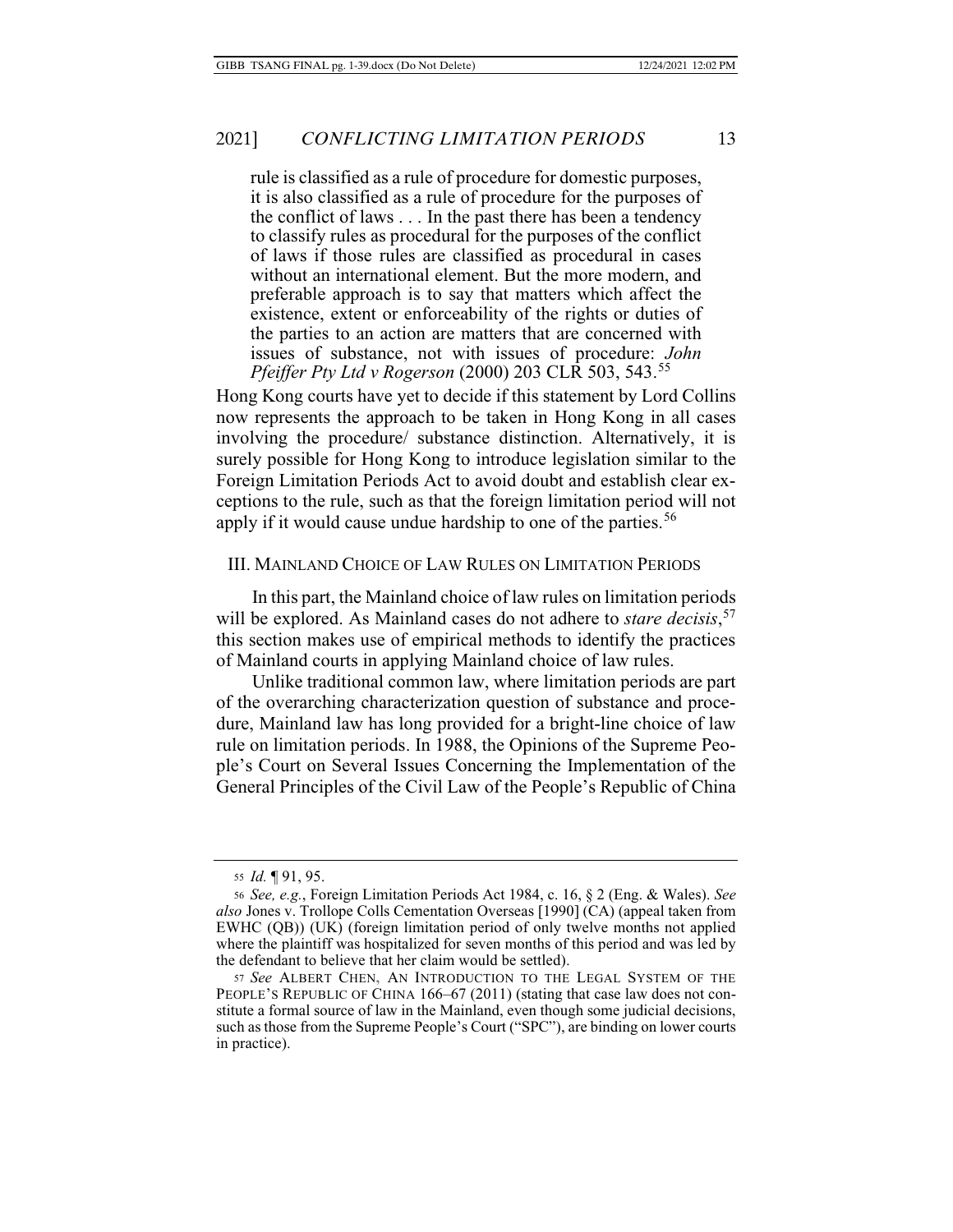(For Trial Implementation) ("1988 Interpretation") specified that limitation periods are governed by substantive law.<sup>58</sup> This rule has been preserved in Article 7 of the LAL, the law that sets out the current choice of law regime in China. In one simple line, the Article provides that limitation periods are governed by the law that should be applicable to the foreign-related civil relation. When this rule was originally proposed in 1988 and during the drafting of the LAL, Chinese scholars generally thought that it would align with the international practice of having the substantive law governing limitation periods.<sup>59</sup> This international practice includes the United Kingdom's Foreign Limitation Periods Act of 1984, chapter 16, which changed the traditional common law, but was not adopted in Hong Kong.<sup>60</sup> Another observation that distinguishes the Mainland choice of law rule from the Hong Kong rule is the characterization of limitation periods as an issue instead of a rule. This has avoided the complicated issues illuminated by *In re Cohn*, discussed above.<sup>61</sup> In short, the Mainland rule looks straightforward and easy to apply compared to its counterpart in Hong Kong.

### *A. Survey on Judicial Practice*

Judicial practice in applying Article 7 of the LAL and Article 195 of the 1988 Interpretation by Mainland courts has been consistent. Throughout several legal databases,  $62$  the authors identified thirty-two cases where Chinese courts applied Article 7 of the LAL and Article 195 of the 1988 Interpretation. The following table shows that Chinese courts apply the limitation period of the substantive law on most occasions.

|                                        | <b>Substantive</b><br>Law was<br><b>Applied to</b><br>the<br><b>Limitation</b><br><i>Issue</i> | $Non-$<br><b>Substantive</b><br>Law was<br><b>Applied to</b><br>the<br><b>Limitation</b><br><i>Issue</i> | <b>Not</b><br>Provided | <b>Total</b>     |
|----------------------------------------|------------------------------------------------------------------------------------------------|----------------------------------------------------------------------------------------------------------|------------------------|------------------|
| 1988<br>Interpretation<br><b>Cases</b> | 6<br>$(66.7\%)$                                                                                | $3^{63}$<br>$(33.3\%)$                                                                                   | $(0.0\%)$              | 9<br>$(100.0\%)$ |

### **Table 1. Relationship between the substantive law and the law governing the issue of limitation**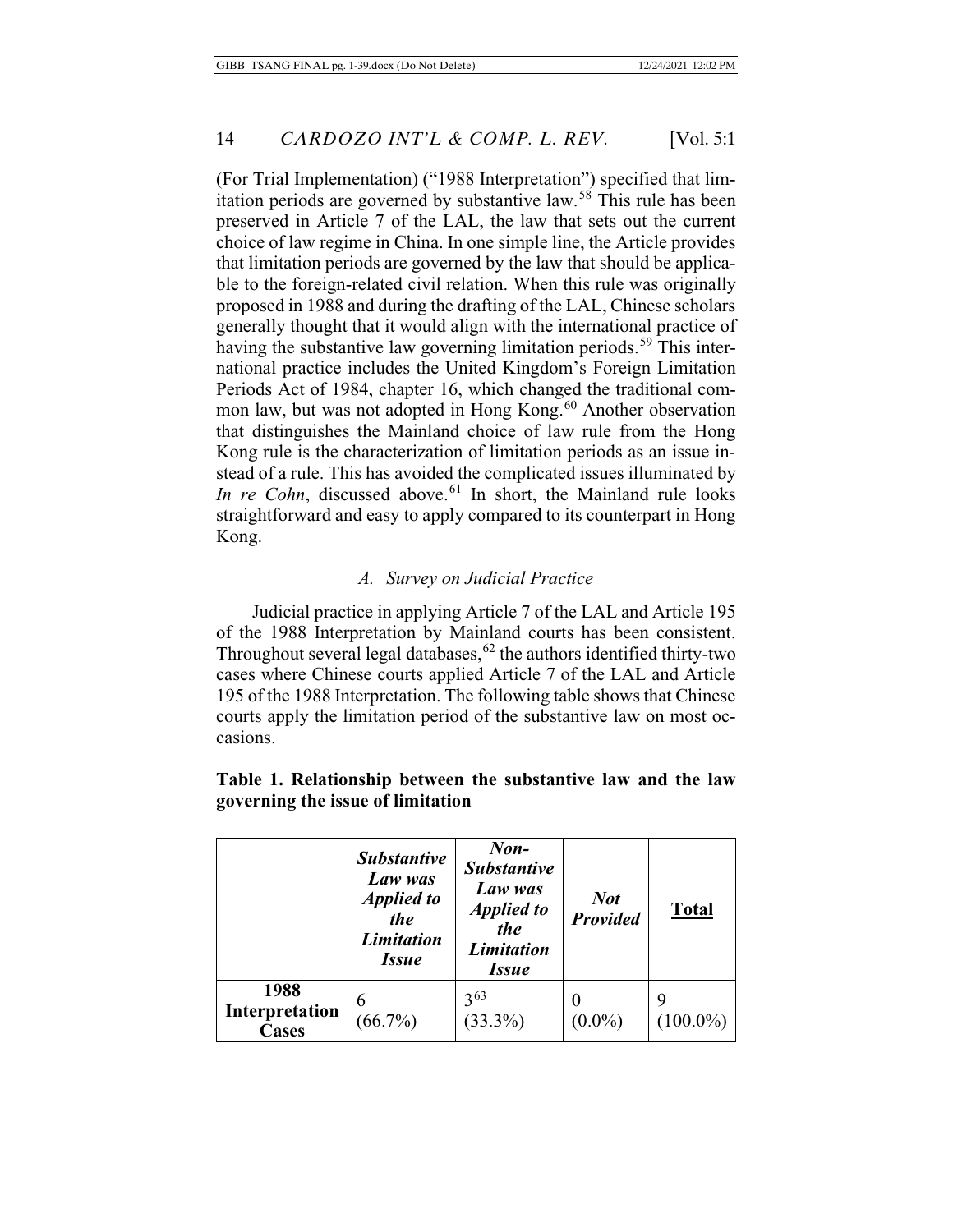58 Zuigao Renmin Fayuan Guanyu Guanche Zhixing <Zhonghua Renmin Gongheguo Minfa Tongze> Ruogan Wenti de Yijian (Shixing), Fa (Ban) Fa [1988] Liu Hao (最高人民法院关于贯彻执行《中华人民共和国民法通则》若干问题 的意见(试行),法(办)发[1988]6号) [the Opinions of the Supreme People's Court on Several Issues Concerning the Implementation of the <General Principles of the Civil Law of the People's Republic of China> (For Trial Implementation), Document Distributed by the Adjudication Comm. Sup. People's Ct. No. 6 [1988]] (promulgated by the Adjudication Comm. Sup. People's Ct., Apr. 2, 1988, effective Apr. 2, 1988), art. 195 (China), http://www.npc.gov.cn/zgrdw/huiyi/lfzt/swmsgxflsyf/2010-08/18/content\_1588353.htm ("The statute of limitations for foreign related civil juristic relations shall be determined according to the governing law for civil juristic relations determined by conflicting rules.").

59 *See* Du Xinli (杜新丽), Guoji Sifa Shiwu Zhong de Falu Wenti (国际 私法中的实务问题) [PRACTICAL ISSUES INVOLVED IN THE IMPLEMENTATION OF THE PRIVATE INTERNATIONAL LAW] 120 (2005); HUANG JIN (黄进) ET AL., ZHONGHUA RENMIN GONGHEGUO SHEWAI MINSHI GUANXI FALU SHIYONG FA JIANYI GAO JI SHUOMING (中华人民共和国涉外民事关系法律适用法建议稿及 宜㖶) [PROPOSED PROVISIONS AND EXPLANATIONS OF THE LAW ON THE APPLICATION OF LAW FOR FOREIGN-RELATED CIVIL LEGAL RELATIONSHIPS] 121 (2011); *see also* Huang Jin (黃汫) et al., *Review of Judicial Practice in the Chinese Private International Law in 2007*, 11 CHINESE Y.B. OF PRIV. INT'L L. AND COMPAR. L. 433, 476 (2008); QI XIANGQUAN (齐湘泉), PRINCIPLES AND ESSENTIALS OF LAW OF LAW APPLICATION OF FOREIGN CIVIL RELATIONS (《涉 外民事关系法律适用法》原理与精要) 3 (2011); WAN EXIANG (万鄂湘) et al., *Zhonghua Renmin Gongheguo Shewai Minshi Guanxi Falu Shiyong Fa Tiaowen Lijie Yu Shiyong* (中华人民共和国涉外民事关系法律适用法条文理解与适用) [Explanations and Applications of the "Law on the Application of Law for Foreignrelated Civil Legal Relationships"] 59-60 (2011).

<sup>60</sup> *See, e.g.*, Foreign Limitation Periods Act 1984, c. 16, § 2 (Eng. & Wales). *See also* Jones [1990] (CA) (appeal taken from EWHC (QB)) (foreign limitation period of only twelve months not applied where the plaintiff was hospitalized for seven months of this period and was led by the defendant to believe that her claim would be settled).

<sup>61</sup> *See* In re Cohn [1945] Ch 5 (Eng.).

62 These databases are pkulaw.cn, China Judgments Online, Westlaw China and Lexis China. The authors employed several search phrases (in Chinese), including art. 195 of the 1988 Interpretation, art. 7 of the LAL, and the full text of the two provisions, to collect potentially related cases and reviewed each case to identify relevant ones.

63 Nawagelekexi Hangyun Youxian Gongsi Su Zhongguo Yejin Jinchukou Shandong Gongsi (纳瓦嘎勒克西航运有限公司诉中国冶金进出口山东公司) [Navalgalaxy Shipping Ltd. v. China Metallurgical I/E Shandong Company], 2003 (3) Renmin Fayuan Anli Xuan (人民法院案例选) [People's Ct. Case Selection] 387 (Higher People's Ct. of Shandong Province Sept. 24, 2001) (China); Tongchuan Xinguang Luye Youxian Gongsi Su Zhongguo Yinhang (Xianggang) Youxian Gongxi (铜川鑫光铝业有限公司诉中国银行(香港)有限公司) [Tongchuan Xinguang Aluminum Co. Ltd. v. Bank of China (Hong Kong) Ltd.], (2004) Yue Gao Fa Min Si Zhong Zi No. 6 (Higher People's Ct. of Guangdong Province May 8, 2004) (China); Zhongguo Yinhang (Xianggang) Youxian Gongxi Su Zhuhai Shi Haida Gongmao Gongsi (中国银行(香港)有限公司诉珠海市海大工贸公司) [Bank of China (Hong Kong) Ltd. v. Zhauhai Municipality Haida Industry & Trade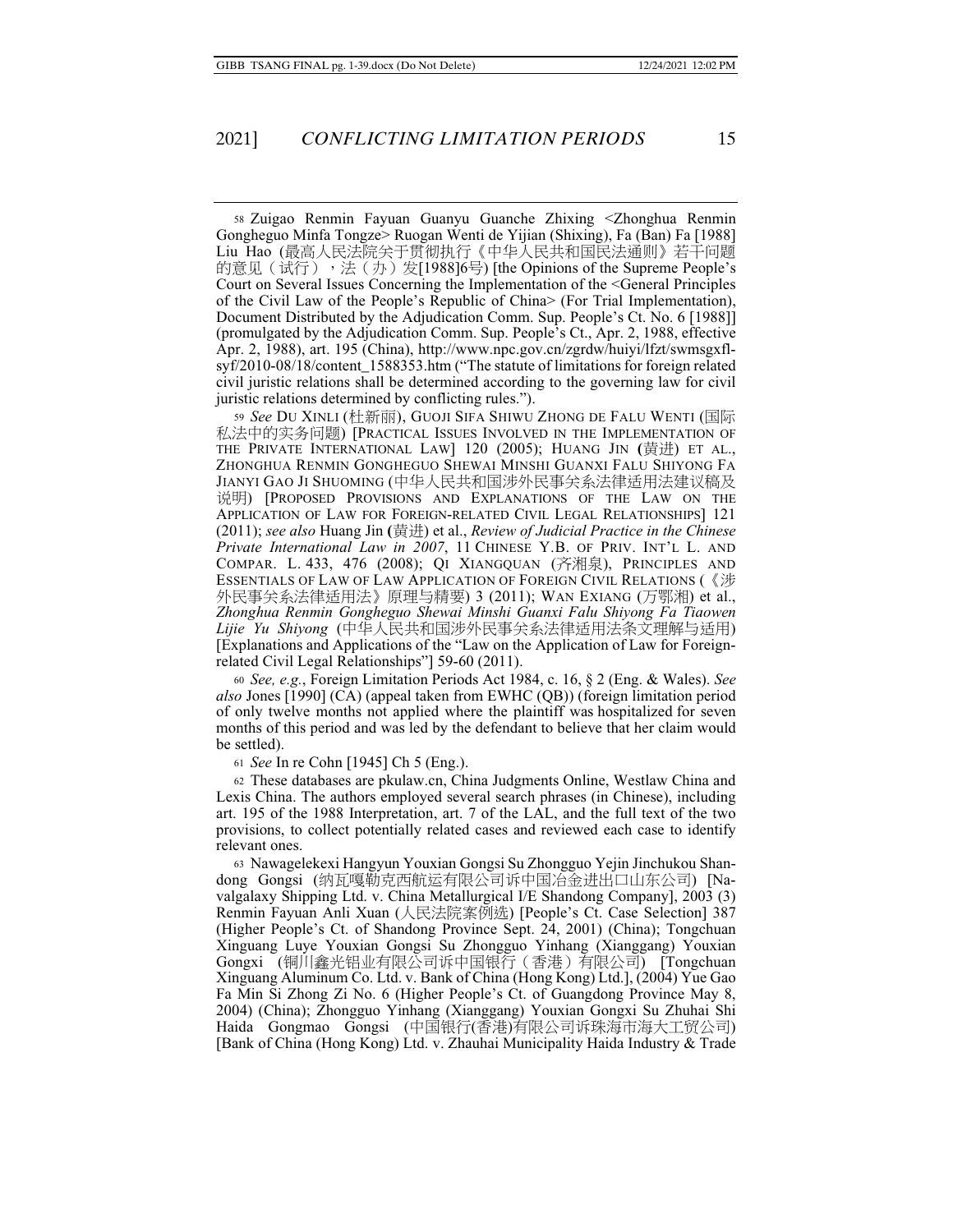| <b>LAL Cases</b> | 21<br>$(91.3\%)$ | 164<br>$(4.3\%)$ | $1^{65}$<br>$(4.3\%)$ | 23<br>$(100.0\%)$ |
|------------------|------------------|------------------|-----------------------|-------------------|
| <b>Total</b>     | 27<br>$(84.4\%)$ | 4<br>$(12.5\%)$  | $(3.1\%)$             | 32<br>$(100.0\%)$ |

It is worth noting that in all three 1988 Interpretation cases that have applied a law other than the substantive law to the issue of limitation periods, Mainland law (i.e., *lex fori*) was the substantive law; and, the only LAL case applying a non-substantive law to the limitation issue can be justified by its peculiar facts.<sup>66</sup>

In comparison to Hong Kong law, this means that Mainland courts do not characterize limitation periods as procedural at all, so Mainland courts do not usually characterize limitation periods as an escape device. In fact, limitation periods do not generally utilize other escape devices either. Among the usual escape devices, we could identify no case among the surveyed cases that struck out a limitation period specifically for public policy. There were also just two cases where a limitation period was rejected for a mandatory rule (i.e., replacing a limitation period by Mainland limitation period with the latter being a mandatory rule),  $67$  and just one case where a limitation period was rejected for failure to prove foreign law (i.e., failing to

Co. Ltd.] (2008) Zhu Zhong Fa Min Si Chu Zi No. 22 (Intermediate People's Ct. of Zhuhai Municipality, Guangdong Province Dec. 10, 2009) (China) (P v. D1 only).

<sup>64</sup> Xinjiapo Zhangrong Haiyun Gufen Youxian Gongsi Su Diyi Chanwu Baoxian Gufen Youxian Gongsi (新加坡长荣海运股份有限公司诉第一产物保险股份有 限公司) [Evergreen Marine (Singapore) Pte. Ltd. v. First Insurance Co., Ltd.] (2018) Zui Gao Fa Min Zai No. 196 (Supreme People's Ct. June 28, 2019) (China).

<sup>65</sup> Foshan Shi Shunde Qu Dongjun Touzi Youxian Gogsi Su Zhongguo Yinhang Gufen Youxian Gongsi Foshan Gaoming Zhihang (佛山市顺德区东骏投资有限公 司诉中国银行股份有限公司佛山高明支行) [Foshan Municipality Shunde District Dongjun Investment Co. Ltd. v. Bank of China Ltd., Foshan Gaoming Branch] (2013) Yue Gao Fa Min Si Zhong Zi No. 53 (Higher People's Ct. of Guangdong Province Oct. 11, 2013) (China).

<sup>66</sup> *See infra* notes 99–101 and accompanying text.

<sup>67</sup> *See infra* note 99 and accompanying text. *See also* Zhongguo Yinhang (Xianggang) Youxian Gongxi Su Zhuhai Shi Haida Gongmao Gongsi (中国银行(香港)有 限公司诉珠海市海大工贸公司) [Bank of China (Hong Kong) Ltd. v. Zhauhai Municipality Haida Industry & Trade Co. Ltd.] (2008) Zhu Zhong Fa Min Si Chu Zi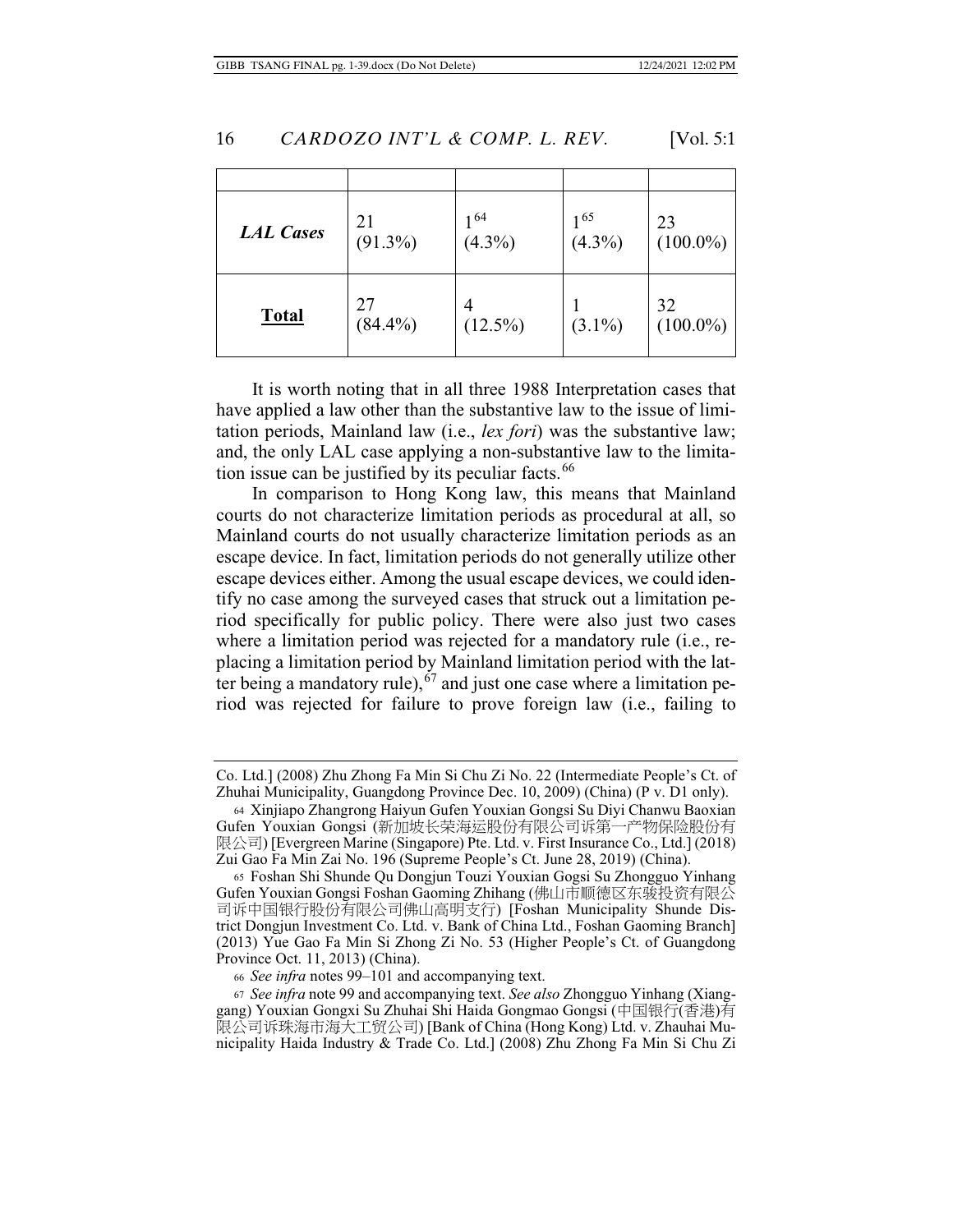provide foreign law on a limitation period as the sole basis for applying Mainland limitation period).<sup>68</sup>

It is easy to understand why escape devices are not exercised in limitation periods. Table 2 shows the substantive law applied by the courts in the thirty-two cases.

|                                                          | <b>Mainl</b><br>and<br>Law | HK<br>Law             | UK<br>Law                           | <b>Indi</b><br>an<br>Law | <b>Singapo</b><br>rean<br>Law | <b>Mexi</b><br>can<br>Law    | <b>Total</b>           |
|----------------------------------------------------------|----------------------------|-----------------------|-------------------------------------|--------------------------|-------------------------------|------------------------------|------------------------|
| 1988<br><i><b>Interpret</b></i><br>ation<br><b>Cases</b> | 8<br>(88.9)<br>$\%$        | (11.1)<br>$\%$ )      | $\boldsymbol{0}$<br>(0.0)<br>$\%$ ) | 0<br>(0.0)<br>$\%$ )     | $\overline{0}$<br>$(0.0\%)$   | $\boldsymbol{0}$<br>$(0.0\%$ | 9<br>(100.<br>$0\%$ )  |
| <b>LAL</b><br><b>Cases</b>                               | 15<br>(60.9)<br>$\%$ )     | 4<br>(21.7)<br>$\%$   | 1<br>(4.3)<br>$\%$ )                | (4.3)<br>$\%$ )          | $(4.3\%)$                     | (4.3%                        | 23<br>(100.<br>$0\%$   |
| <b>Total</b>                                             | 23<br>(71.9)<br>$\%$ )     | 5<br>(15.6)<br>$\%$ ) | 1<br>(3.1)<br>$\%$ )                | (3.1)<br>$\%$ )          | $(3.1\%)$                     | (3.1%                        | 32<br>(100.<br>$0\%$ ) |

**Table 2. The substantive law applied by the Chinese courts** 

With more than seventy percent of the cases applying Mainland law, the courts generally applied the domestic limitation period. In other words, there is no potential conflict between substantive and procedural laws, as they are the same. Application of Mainland law clearly will not violate public policy or clash with a mandatory rule. Of course, there is no need to prove Mainland law as in the case of a foreign country's law. It is also noted that another 15.6% of the cases applied Hong Kong law. Even though Hong Kong is regarded as a

No. 22 (Intermediate People's Ct. of Zhuhai Municipality, Guangdong Province Dec. 10, 2009) (China) (P v. D1 only).

<sup>68</sup> Note, however, that Meiya Baoxian Gongsi Shanghai Fengongsi Su Xianggang Donghang Chuanwu Youxian Gongsi (美亚保险公司上海分公司诉香港东航船 ≉㚱旸℔⎠) [American International Group, Inc. (Shanghai Branch) v. TOHO Shipping Ltd.] (2003) Hu Hai Fa Shang Chu Zi No. 207 (Shanghai Maritime Ct. Sept. 23, 2004) (China) could be interpreted as such, though the judgment was not clear on this. *See infra* notes 97–98 and accompanying text.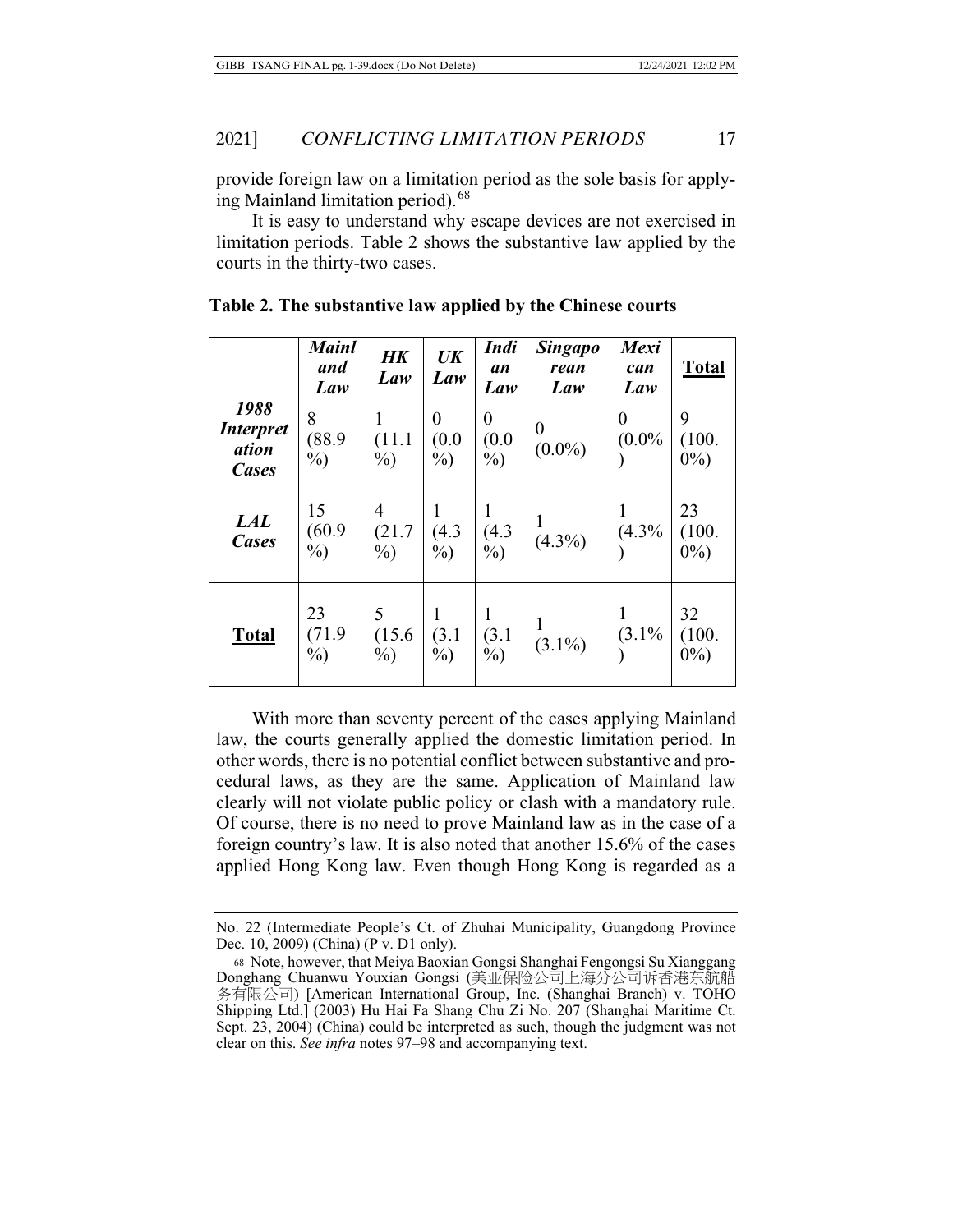separate jurisdiction for the purpose of choice of law under the Mainland rule,<sup>69</sup> Mainland courts have long shown friendliness to Hong Kong in private international law issues.<sup>70</sup> For example, Hong Kong judgments have a better chance to be recognized and enforced in the Mainland than those rendered by other jurisdictions.<sup>71</sup> It also helps that all statutes in Hong Kong are published in English and Chinese,72 and many Mainland judges have received legal training in Hong Kong.<sup>73</sup> In short, putting aside cases governed by Mainland and Hong Kong laws, there were only four cases  $(12.5\%)$  governed by foreign law.<sup>74</sup>

70 The reverse is the same: *e.g.,* Export-Import Bank of China v. Taifeng Textile Group Co. Ltd., HCMP 3012, 1684/2015 (C.F.I. Aug. 3, 2018) (Legal Reference System) (H.K.) (liberal and broad approach was adopted to interpret the jurisdiction clause rendering the relevant Mainland judgment enforceable in Hong Kong).

<sup>71</sup> *See* King Fung Tsang, *Enforcement of Foreign Commercial Judgments in China*, 14 J. PRIV. INT'L L. 262, 275-76 (2018).

72 Official Languages Ordinance,  $(2017)$  Cap. 5, § 4(1) (H.K.) ("All Ordinances all be enacted and published in both official languages."). See shall be enacted and published in both official languages."). *See also* XIANGGANG JIBEN FA [The Basic Law of the Hong Kong Special Administrative Region of the People's Republic of China] art. 9 (H.K.) ("In addition to the Chinese language, English may also be used as an official language by the executive authorities, legislature and judiciary of the Hong Kong Special Administrative Region.").

<sup>73</sup> *See* Catherine Law, *Visit Enhances Collaboration Between CityU and National Judges College,* CITY UNIV. OF H.K. (Jan. 24, 2018), https://www.cityu.edu.hk/media/news/2018/01/24/visit-enhances-collaboration-between-cityu-and-national-

judges-college (highlighting that the School of Law of the City of University of Hong Kong is offering various programs for current Chinese judges). *See generally*  CTR. JUD. EDUC. & RSCH., *About Us*, CITY UNIV. OF H.K, https://www.cityu.edu.hk/cjer/en/about.html (last visited Sept. 8, 2021) (showing that the Centre for Judicial Education and Research was set up in 2013 to institutionalize those programs); GOV'T OF THE H.K. SPECIAL ADMIN., *Region, Projects and Cooperation with the Mainland*, DEP'T OF JUST., https://www.doj.gov.hk/en/mainland\_and\_macao/training\_for\_mainland.html (last visited Sept. 8, 2021) (indicating "Training Scheme in Common Law for Mainland Legal Officials" and "Short term attachment programme" are arranged by the Hong Kong Department of Justice for Mainland legal officials).

74 The overall application of a foreign limitation period may still appear to be relatively high given the conventional observation that Chinese courts have a homeward trend in applying Chinese law in foreign related cases. *See* ZHENG SOPHIA TANG ET AL., CONFLICT OF LAWS IN THE PEOPLE'S REPUBLIC OF CHINA 227–28

<sup>69</sup> *See* Zuigao Renmin Fayuan Guanyu Shiyong <Zhongua Renmin Gongheguo Shewai Minshi Guanxi Jieshi (Yi), Fashi [2012] Ershisi Hao (最高人民法院关于适用《中华人民共和国 涉外民事关系法律适用法》若干问题的解释(一),法释[2012]24号) (Interpretations of the Supreme People's Ct. on Several Issues Concerning the Application of the Law on the Application of Law for Foreign-related Civil Legal Relationships of the People's Republic of China, Judicial Interpretation No. 24 [2012]) (promulgated by the Adjudication Comm. Sup. People's Ct., Dec. 28, 2012, effective Jan. 7, 2013), art. 19 (China), http://www.court.gov.cn/shenpan-xiangqing-5273.html.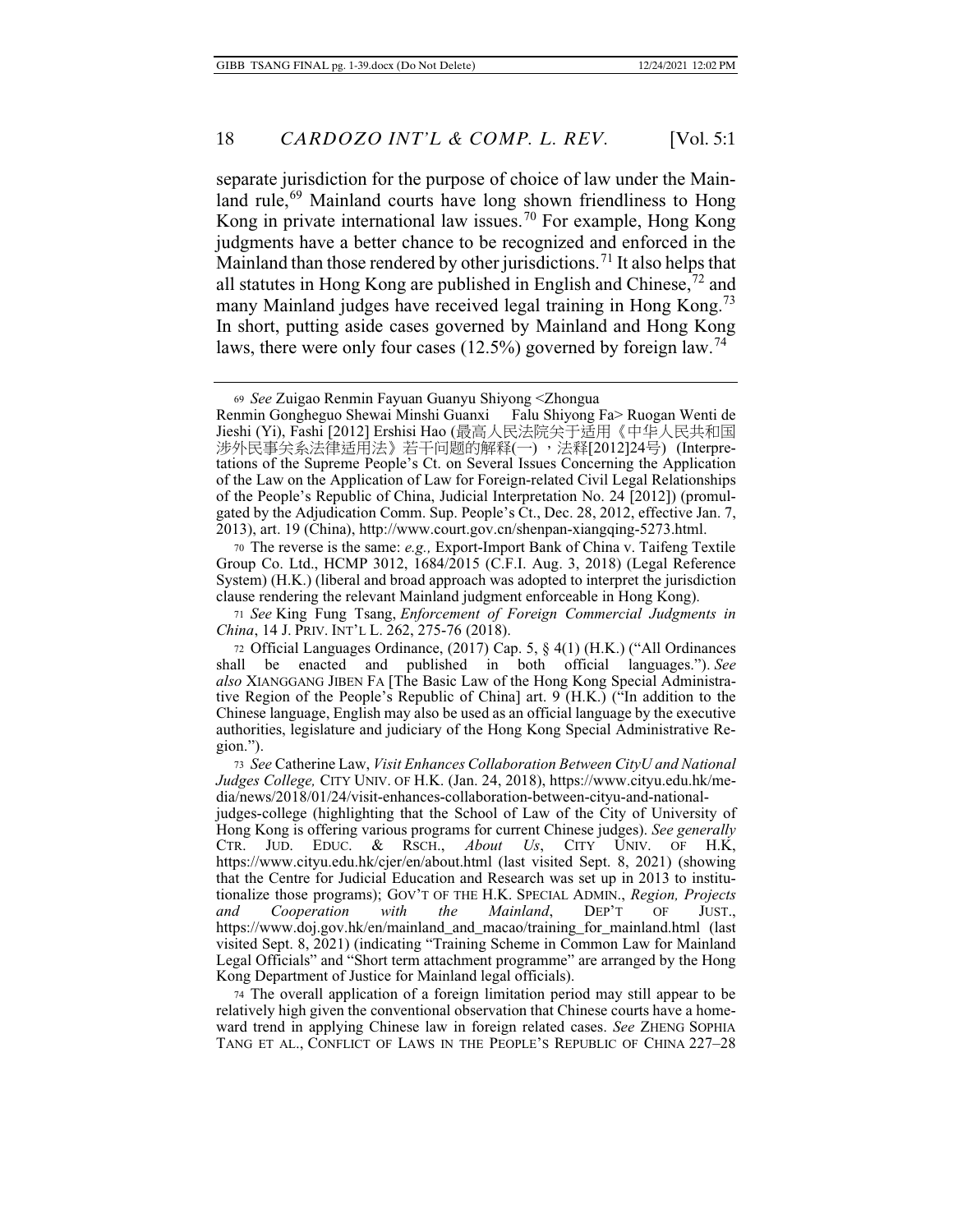Additionally, it is difficult to utilize the aforementioned escape devices. For characterization, the clear language of Article 7 of the LAL does not lend itself to an interpretation of the limitation period as procedural.<sup>75</sup> While it is possible to utilize the public policy exception under Article 5 of the  $LAL$ ,<sup>76</sup> that exception is usually limited to clear cut cases, such as foreign gambling  $law<sup>77</sup>$  Theoretically, a much shorter foreign limitation period may deprive the plaintiff of a meaningful opportunity to initiate proceedings in court such that it denies him due process. In practice, however, the Chinese limitation period, which used to be two years generally (amended to three years in October 2017), is usually shorter than other jurisdictions.<sup>78</sup> Table 3 below compares the limitation period of China with those of other jurisdictions that were involved in the thirty-two surveyed cases:

| <b>Foreign Law</b>              | Contract     | <b>Tort</b>                        |
|---------------------------------|--------------|------------------------------------|
| <b>British</b><br><b>Virgin</b> | 6 years      | 6 years <sup><math>79</math></sup> |
| <b>Islands</b>                  |              |                                    |
| <b>England and Wales</b>        | 6 years      | 6 years $80$                       |
| India                           | years        | year <sup>81</sup>                 |
| Indiana, USA                    | $6/10$ years | 2 years $82$                       |
| Japan                           | $5/10$ years | $3/20$ years <sup>83</sup>         |
| Macau, PRC                      | 15 years     | 15 years $84$                      |

**Table 3. Limitation period of foreign jurisdictions involved in the surveyed cases (except Hong Kong)**

(2016). However, the sample size here is limited to conclude a contrary finding statistically.

**Malta** 5 years 2 years<sup>85</sup>

75 LAL, *supra* note 26, art. 7.

76 LAL, *supra* note 26, art. 5.

<sup>77</sup> *See*, *e.g.*, Zhang Jie Su Qiu Zhongming (⼇㝗宰墿撆渊) [Zhang Jie v. Qiu Zhongming] Zhe 06 Min Zhong No. 3126 (Intermediate People's Ct. of Shaoxing Municipality, Zhejiang Province Sept. 25, 2017) (China).

78 [General Provisions of the Civil Law of the People's Republic of China] (promulgated by the Fifth Sess. of the Twelfth Nat'l People's Republic of China on Mar. 15, 2017, effective date Oct. 1, 2017), http://www.npc.gov.cn/englishnpc/lawsoftheprc/202001/c983fc8d3782438fa775a9d67d6e82d8.shtml.

79 Limitation Act 1961, Chapter 43, § 4(1) (Virgin Is.).

80 Limitation Act 1980, c. 58, §§ 2, 5 (Eng. & Wales).

81 The Limitation Act 1963, §§ 2, 3 (India).

<sup>82</sup> IND. CODE §§ 34-11-2-4, -7, -11 (2020).

83 MINPL **[**CIV. C.] art. 166-7, 724-2 (Japan).

<sup>84</sup> CÓDIGO CIVIL [Civil Code], art. 302 (Mac.).

85 Civil Code, (2020) Cap. 16, §§ 2153, 6 (Malta).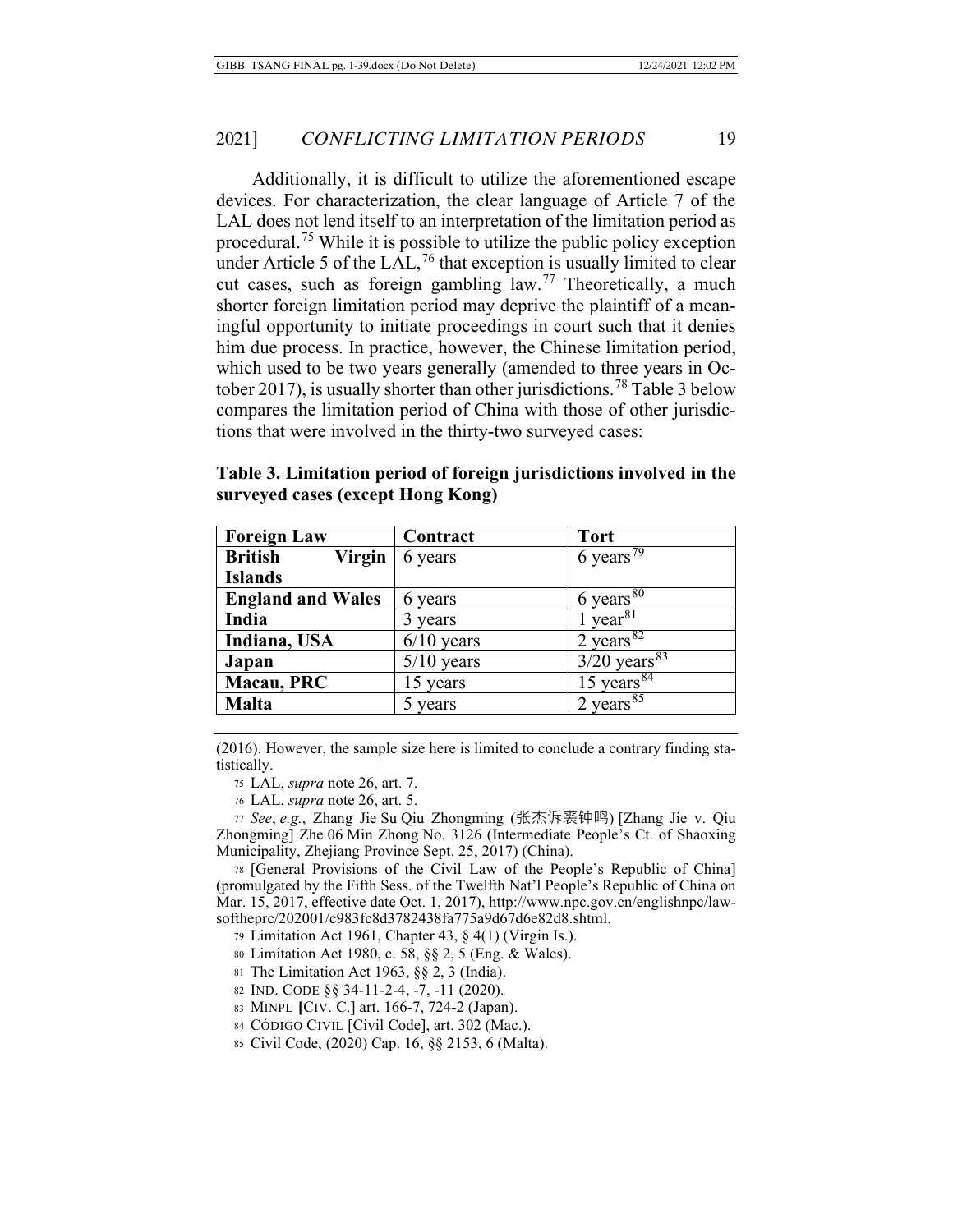| New South Wales,   6 years |          | $6 \overline{\text{ years}}^{86}$ |
|----------------------------|----------|-----------------------------------|
| Australia                  |          |                                   |
| <b>Samoa</b>               | 6 years  | 6 years $87$                      |
| <b>Singapore</b>           | 6 years  | $6$ years <sup>88</sup>           |
| <b>Taiwan</b>              | 15 years | $2/10$ years <sup>89</sup>        |
| <b>Turkey</b>              | 2 years  | 2 years $\overline{90}$           |
| Vietnam                    | years    | 2 years <sup>91</sup>             |

Among the four cases that applied a different limitation period from the substantive law, there was one case relating to proof of foreign law, but the practice has been inconsistent, as illustrated by the following cases. In *Navalgalaxy Shipping Ltd. v. China Metallurgical*  I/E Shandong Co.,<sup>92</sup> the Qingdao Maritime Court held that the plaintiff failed to provide English law regarding the contractual rights and obligations, but did provide the information regarding the English limitation period.93 The court therefore applied Mainland law as to the contractual rights and obligations and English law as to the limitation period. This decision was affirmed on appeal,<sup>94</sup> and has been regarded as an application of *dépeçage*. 95 However, in *American International* 

<sup>86</sup> *Limitation Act 1969* (NSW) s 14 (Austl.).

87 Limitation Act 1975, § 6(1)(a) (Samoa).

88 Limitation Act 1996, Cap. 163, § 6(1)(a) (Sing.).

89 Minfa (㮹㱽) [Civil Code], (1998) §§ 125, 197 (Taiwan).

90 Turkish Code of Obligations, (2011) § 72 (Turk.) (*translated in* Erdem Büyüksagis, *Extracts from the New Turkish Code of Obligations*, 3 **J. EURO. TORT L.** 90, 96-97 (2012)).

91 CIVIL CODE (2015) §§ 429, 588 (Viet.).

92 Nawagelekexi Hangyun Youxian Gongsi Su Zhongguo Yejin Jinchukou Shandong Gongsi (纳瓦嘎勒克西航运有限公司诉中国冶金进出口山东公司) [Navalgalaxy Shipping Ltd. v. China Metallurgical I/E Shandong Company], (Qingdao Maritime Ct. Apr. 4, 2001) (China). This case has been summarized in Huang Jin ( 湬徃) et al., *Review of Judicial Practice in the Chinese Private International Law in 2007*, 11 CHINESE Y.B. PRIV. INT'L L. & COMP. L. 433, 477 (2008).

<sup>93</sup>*Id.* 

94 Nawagelekexi Hangyun Youxian Gongsi Su Zhongguo Yejin Jinchukou Shandong Gongsi (纳瓦嘎勒克西航运有限公司诉中国冶金进出口山东公司) [Navalgalaxy Shipping Ltd. v. China Metallurgical I/E Shandong Company], 2003 (3) Renmin Fayuan Anli Xuan (人民法院案例选) [People's Ct. Case Selection] 387 (Higher People's Ct. of Shandong Province Sept. 24, 2001) (China).

95 Huang Jin (湬徃) et al., *Review of Judicial Practice in the Chinese Private International Law in 2007*, 11 CHINESE Y.B. PRIV. INT'L L. & COMP. L. 433, 477 (2008). *Dépeçage* refers to "the process of dividing a case up into various issues governed by potentially different laws." *See* LEA BRILMAYER ET AL., CONFLICT OF LAWS, 121 ( $6<sup>th</sup>$  ed. 2011).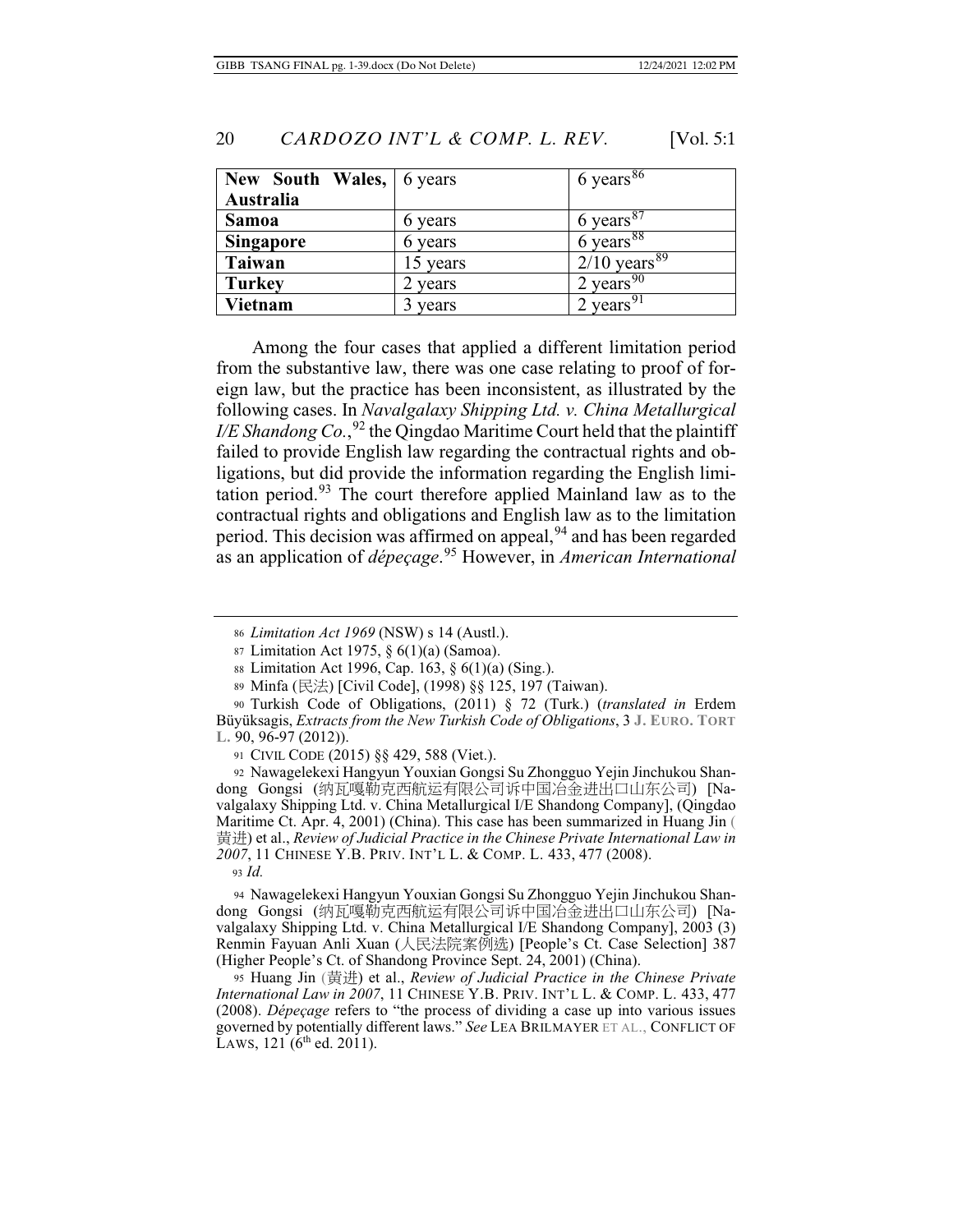### 2021] *CONFLICTING LIMITATION PERIODS* 21

*Group, Inc. (Shanghai Branch) v. TOHO Shipping Ltd.*, 96 the Chinese court found the submission of a legal opinion by a single English lawyer unsatisfactory proof of English law. This allowed the Mainland court to avoid the designation of English law as the governing law by an express choice-of-law clause contained in the contract, as well as the nine-month limitation period specified in the contract.<sup>97</sup> It should be noted that the latter case predated the LAL and made no reference to the 1988 Interpretation; thus, it was not included in the survey above.<sup>98</sup>

Similar uncertainty regarding the applicability of *dépeçage* is also found in cases involving mandatory rules. In *Tongchuan Xinguang*  Aluminum Co. Ltd. v. Bank of China (Hong Kong) Ltd.,<sup>99</sup> which focuses on a guarantee that violated Chinese foreign exchange control law, the court stated that the mandatory rule on foreign exchange control should only affect the relevant part of the foreign law that was in conflict, and thus should not affect other parts covered by foreign law, such as the limitation period under Article 195 of the 1988 Interpretation. In contrast, the Intermediate People's Court of Guangzhou Municipality, Guangdong Province in *Bank of China (Hong Kong) Ltd. v. Zengcheng Enterprises Group Ltd.*100 displaced the Hong Kong law as

<sup>96</sup> Meiya Baoxian Gongsi Shanghai Fengongsi Su Xianggang Donghang Chuanwu Youxian Gongsi (美亚保险公司上海分公司诉香港东航船务有限公司 ) [American International Group, Inc. (Shanghai Branch) v. TOHO Shipping Ltd.] (2003) Hu Hai Fa Shang Chu Zi No. 207, (Shanghai Maritime Ct. Sept. 23, 2004) (China).

<sup>97</sup> Parties may not agree to shorten the limitation period under Chinese law. *See* Minfadian (民法典) [Civil Code] (promulgated by the Nat'l People's Cong., May 28, 2020, effective Jan. 1, 2021), art. 197 (China), http://www.npc.gov.cn/npc/c30834/202006/75ba6483b8344591abd07917e1d25cc 8.shtml.

<sup>98</sup> Both cases predate the LAL.

<sup>99</sup> Tongchuan Xinguang Luye Youxian Gongsi Su Zhongguo Yinhang (Xianggang) Youxian Gongxi (铜川鑫光铝业有限公司诉中国银行(香港)有限公司) [Tongchuan Xinguang Aluminum Co. Ltd. v. Bank of China (Hong Kong) Ltd.], (2004) Yue Gao Fa Min Si Zhong Zi No. 6 (Higher People's Ct. of Guangdong Province May 8, 2004) (China).

<sup>100</sup> Zhongguo Yinhang (Xianggang) Youxian Gongsi Su Zengcheng Jingmao Qiye Jituan Gongsi (中国银行(香港)有限公司诉增城经贸企业集团公司) [Bank of China (Hong Kong) Ltd. v. Zengcheng Enterprises Group Ltd.], (2007) Sui Zhong Fa Min Si Chu Zi No. 17 (Intermediate People's Ct. of Guangzhou Municipality, Guangdong Province Dec. 4, 2007).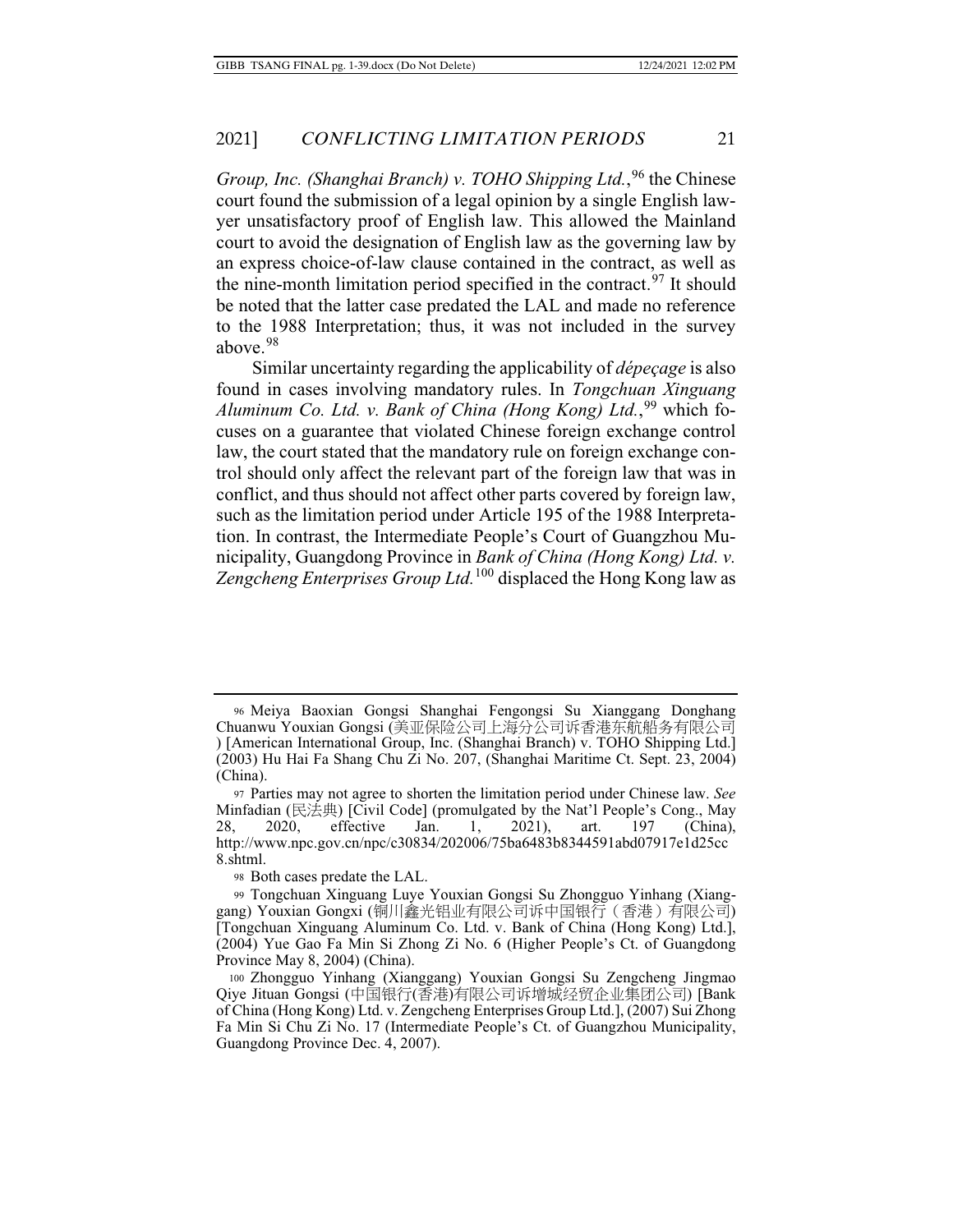the governing law for violating the mandatory Chinese Exchange Control Law.<sup>101</sup> In doing so, the court also displaced the Hong Kong limitation period without further elaboration.

While it was suggested that *dépeçage* in the context of limitation period would be appropriate as it gave affect to party autonomy to the maximum extent,  $102$  it should be noted that *dépeçage* is not expressly provided in LAL, nor in the relevant Supreme People's Court ("SPC") interpretation. It does not help that the SPC did not clarify this issue in a recent case.

In *Evergreen Marine (Singapore) Pte. Ltd. v. First Insurance Co., Ltd.*, despite the Court deciding that the relevant liability in dispute was governed by Mexican law, it nonetheless found the Chinese limitation period to be applicable.<sup>103</sup> This decision may be justified by the unique circumstances of the case. The governing law of the shipping transaction was generally Mainland law.104 However, according to Article 105 of the Maritime Law, if damage to the goods has occurred in a certain section of the transport, the laws governing that specific section of the multimodal transport shall be applicable to matters concerning the liability of the multimodal transport operator.<sup>105</sup> Mexican

101 Daibiao Fa (担保法) [Guarantee Law] (promulgated by Standing Comm. of the Nat'l People's Cong., June 30, 1995, effective Oct. 1, 1995), art. 8 (China). Note that foreign exchange control law is a specified category of mandatory law under Zhuigao Renmin Fayuan Guanyu Shiyong <Zhonghua Renmin Gongheguo Shewai Minshi Guanxi Falu Shiyong Fa> Ruogan Wenti de Jieshi (Yi), Fashi [2012] Ershisi Hao (最高人民法院关于适用《中华人民共和国涉外民事关系法律适用法》若 干问题的解释(一), 法释[2012]24号) [Interpretations of the Supreme People's Ct. on Several Issues Concerning the Application of the Law on the Application of Law for Foreign-related Civil Legal Relationships of the People's Republic of China, Judicial Interpretation No. 24 [2012]] (promulgated by the Adjudication Comm. Sup. People's Ct., Dec. 28, 2012, effective Jan. 7, 2013), art. 10(4) (China), http://www.court.gov.cn/shenpan-xiangqing-5273.html.

<sup>102</sup> *Id.*

<sup>103</sup> Xinjiapo Zhangrong Haiyun Gufen Youxian Gongsi Su Diyi Chanwu Baoxian Gufen Youxian Gongsi (新加坡长荣海运股份有限公司诉第一产物保险股份有 限公司) [Evergreen Marine (Singapore) Pte. Ltd. v. First Insurance Co., Ltd.] (2018) Zui Gao Fa Min Zai No. 196 (Supreme People's Ct. June 28, 2019) (China).

<sup>104</sup> This is because both parties agreed to apply Chinese law at trial.

<sup>105</sup> This is an application of Zhuigao Renmin Fayuan Guanyu Shiyong <Zhonghua Renmin Gongheguo Shewai Minshi Guanxi Falu Shiyong Fa> Ruogan Wenti de Jieshi (Yi), Fashi [2012] Ershisi Hao (最高人民法院关于适用《中华人民共和国 涉外民事关系法律适用法》若干问题的解释(一) ,法释[2012]24号) [Interpretations of the Supreme People's Ct. on Several Issues Concerning the Application of the Law on the Application of Law for Foreign-related Civil Legal Relationships of the People's Republic of China, Judicial Interpretation No. 24 [2012]] (promulgated by the Adjudication Comm. Sup. People's Ct., Dec. 28, 2012, effective Jan. 7, 2013), art. 3 (China), http://www.court.gov.cn/shenpan-xiangqing-5273.html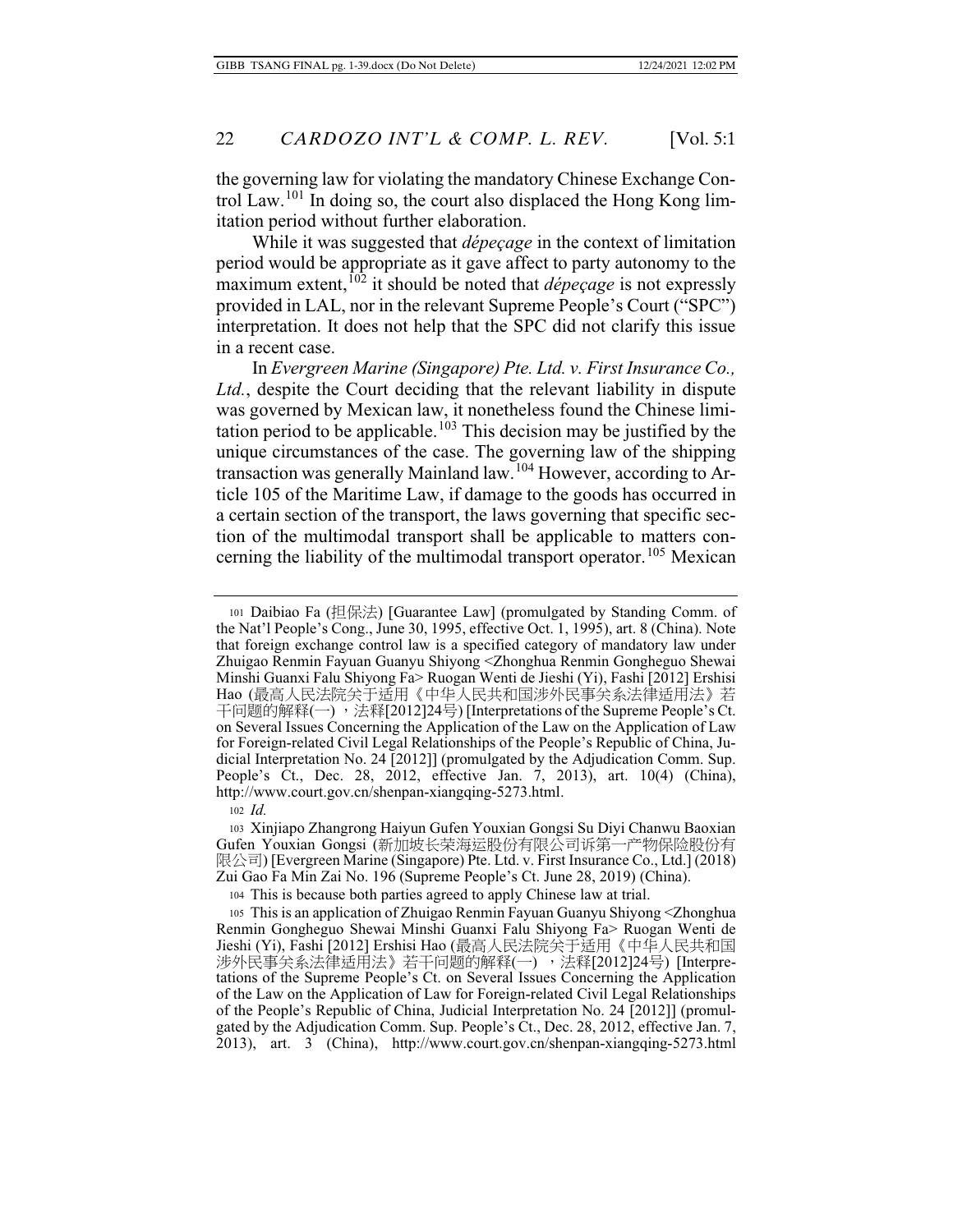law was thus only applicable to determine liability since the contract in question happened to be such a multimodal transport contract and the damage arose during transportation in Mexico. Interpreting Article 105, the SPC observed that the words there did not expressly cover limitation periods and the SPC did not think it should be extended to cover the same.<sup>106</sup> Thus, it could be argued that the relevant "substantive law," for the purpose of Article 7, refers to Mainland law instead of Mexican law. That said, the SPC could certainly have provided a clearer guidance if it discussed Article 7 and *dépeçage* in its judgment.

In the end, despite some uncertainties relating to *dépeçage*, it is safe to say that the Mainland choice of law rule usually applies the limitation period of the substantive law, particularly in cases where the court has made a reference to Article 7. It should be noted, however, that the consistency between substantive law and a limitation period does not mean that a Mainland court could not manipulate a limitation period. It can certainly do so by manipulating the substantive law like in *Bank of China (Hong Kong) Ltd. v. Zengcheng Enterprises Group Ltd.*, where the governing law of the contract was displaced for violating mandatory foreign exchange control laws. The general choice of law practice of the Mainland, however, is a topic beyond the scope of this article.

#### IV. INTERACTIONS WITH HONG KONG CHOICE OF LAW

With the expansive commercial transactions between Hong Kong and China, there are plenty of opportunities for interactions of the two regimes in the limitation periods and choice of law context.

#### *A. How Will Hong Kong Courts Characterize Chinese Limitation Periods?*

A review of the main provisions of Chinese limitation periods law shows major difficulties and the artificiality of the Hong Kong right and remedy approach.<sup>107</sup>

<sup>(</sup>providing that provisions in the Maritime Law of the People's Republic of China shall prevail if they are in conflict with those in the LAL).

<sup>106</sup> Xinjiapo Zhangrong Haiyun Gufen Youxian Gongsi Su Diyi Chanwu Baoxian Gufen Youxian Gongsi (新加坡长荣海运股份有限公司诉第一产物保险股份有 限公司) [Evergreen Marine (Singapore) Pte. Ltd. v. First Insurance Co., Ltd.] (2018) Zui Gao Fa Min Zai No. 196 (Supreme People's Ct. June 28, 2019) (China). 107 *See id.* Part II.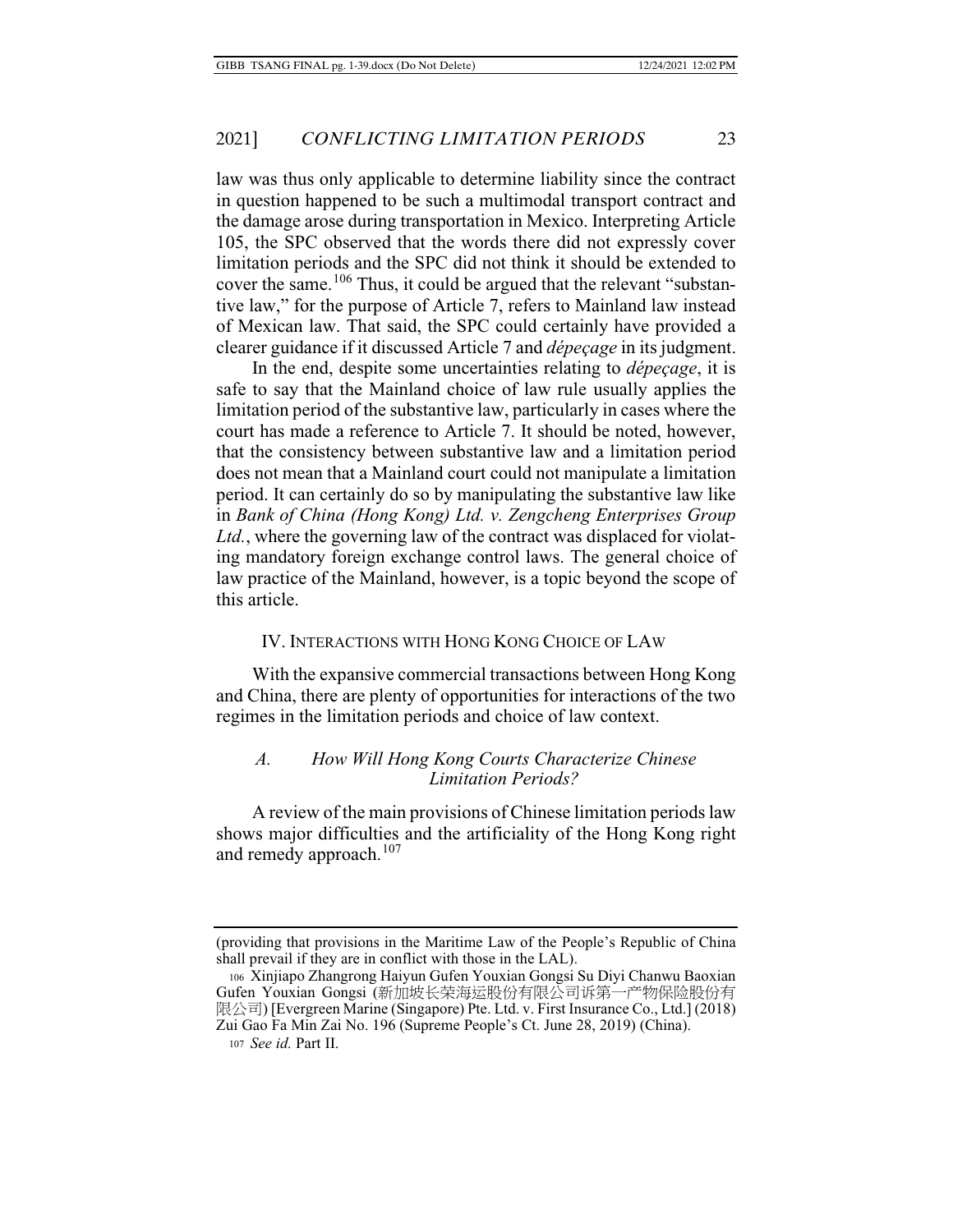A number of Mainland statutes contain provisions relevant to limitation periods.<sup>108</sup> The major provisions are set out in the Civil Code<sup>109</sup> and its predecessors, General Principles of the Civil Law ("GPCL"), $^{110}$  and General Provisions of the Civil Law.<sup>111</sup> The provision that is likely most indicative of the right and remedy distinction is Article 188 of the Civil Code:

The prescriptive period shall be calculated from the day when the obligee knows or should have known that his or her right has been infringed upon and who the obligor is, except as otherwise provided for by any law. The people's court *shall not offer protection* if 20 years have elapsed since the infringement.  $\ldots$ .<sup>112</sup>

108 Minfadian (民法典) [Civil Code] (promulgated by the Nat'l People's Cong., May 28, 2020, effective Jan. 1, 2021) (China), http://www.npc.gov.cn/npc/c30834/202006/75ba6483b8344591abd07917e1d25cc 8.shtml; Hetong Fa (合同法) [Contract Law] (promulgated by the Nat'l People's Cong., Mar. 15, 1999, effective Oct. 1, 1999) (China) [hereinafter Contract Law], http://www.gov.cn/banshi/2005-07/11/content\_13695.htm; Chanpin Zhiliang Fa (2018 Xiuzheng) (产品质量法 (2018修正)) [Product Quality Law (2018 Amendment)] (promulgated by Standing Comm. of the Nat'l People's Cong., Dec. 29, 2018, effective Dec. 29, 2018) (China), http://www.npc.gov.cn/zgrdw/npc/xinwen/2019-01/07/content\_2070255.htm; Huanjing Baohu Fa (2014 Xiuding) (环境 ᾅ㉌㱽炷2014ᾖ孊炸) [Environmental Protection Law (2014 Revision)] (promulgated by Standing Comm. of the Nat'l People's Cong., Apr. 24, 2014, effective Jan 1., 2015) (China), http://www.gov.cn/zhengce/2014-04/25/content\_2666434.htm; Hai Shangfa (海商法) [Maritime Law] (promulgated by Standing Comm. of the Nat'l People's Cong., Nov. 7, 1992, effective July 1, 1993) (China), http://www.npc.gov.cn/wxzl/wxzl/2000-12/05/content 4575.htm; Baoxian Fa http://www.npc.gov.cn/wxzl/wxzl/2000-12/05/content\_4575.htm; Baoxian Fa (2015 Xiaozheng) (保险法 (2015修正)) [Insurance Law (2015 Amendment)] (promulgated by Standing Comm. of the Nat'l People's Cong., Apr. 24, 2015, effective Apr. 24, 2015) (China), http://www.npc.gov.cn/wxzl/gongbao/2015-07/06/content\_1942828.htm.

109 Minfadian (民法典) [Civil Code] (promulgated by the Nat'l People's Cong., May 28, 2020, effective Jan. 1, 2021) (China), http://www.npc.gov.cn/npc/c30834/202006/75ba6483b8344591abd07917e1d25cc 8.shtml [hereinafter Civil Code].

110 Minfa Tongze (民法通则) [General Principles of the Civil Law] (promulgated by the Nat'l People's Cong., Apr. 12, 1986, effective Jan. 1, 1987) (China), http://www.npc.gov.cn/wxzl/wxzl/2000-12/06/content\_4470.htm. *See also* Minfa Tongze (2009 Xiuzheng) (民法通则 (2009修正)) [General Principles of the Civil Law (2009 Amendment)] (promulgated by the Nat'l People's Cong., Aug. 27, 2009, effective Aug. 27, 2009) (China), http://www.npc.gov.cn/zgrdw/npc/lfzt/rlys/2014- 10/28/content\_1883354.htm [hereinafter GPCL].

111 Minfa Zongze (㮹㱽⇁) [General Provisions of the Civil Law] (promulgated by the Nat'l People's Cong., Mar. 15, 2017, effective Oct. 1, 2017) (China), http://www.npc.gov.cn/zgrdw/npc/xinwen/2017-03/15/content\_2018907.htm [hereinafter General Provisions].

112 Civil Code, *supra* note 111, art. 188 (emphasis added).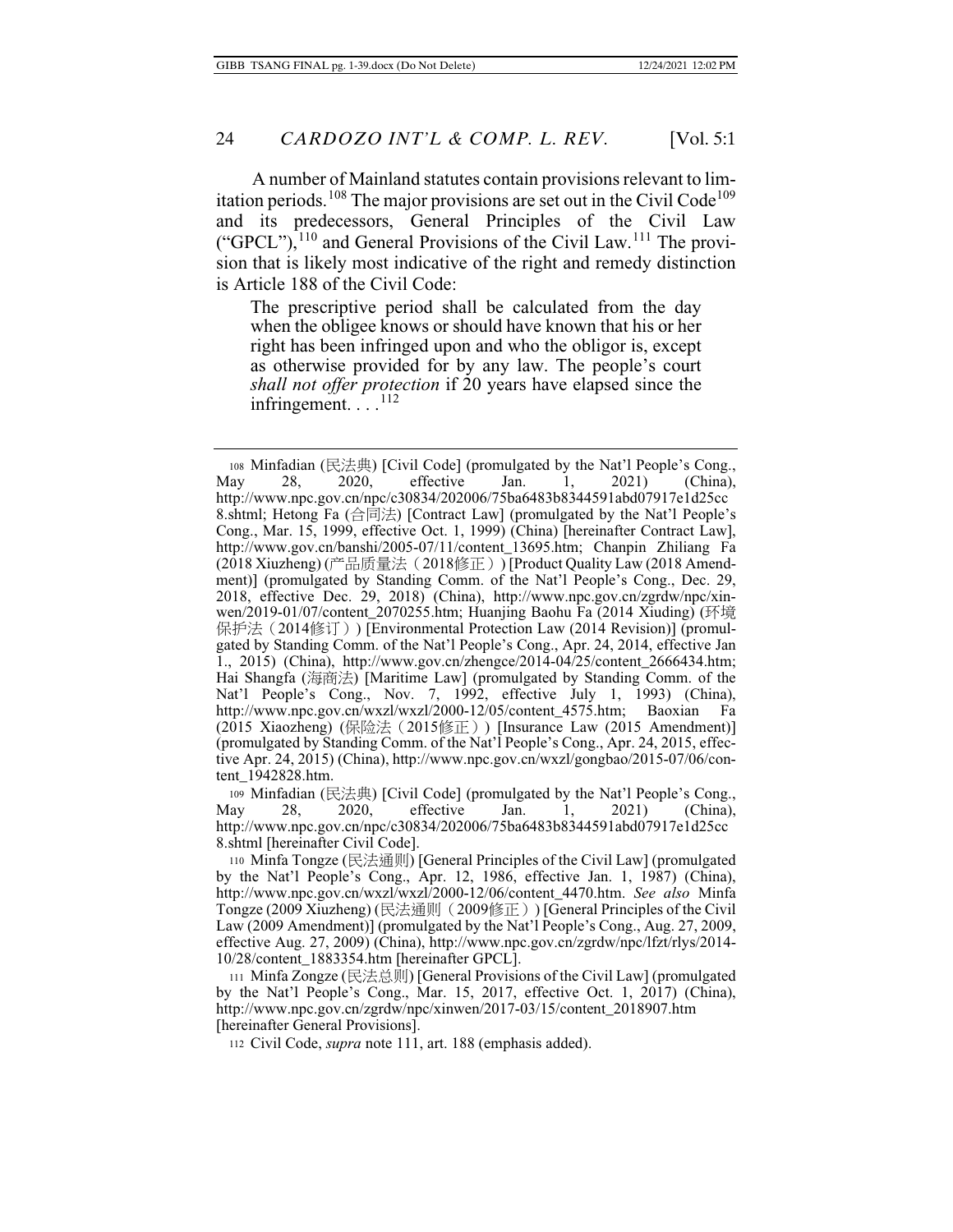Because the provision calls for the court not to protect the plaintiff's right to initiate a lawsuit, instead of extinguishing the right itself, it suggests that the Mainland's limitation period should be regarded as a remedy. It will thus fall into the procedural rule category and will not be applicable in Hong Kong courts. Such wording is comparable to its counterpart under Hong Kong law. Identical wording has been used under Mainland law since 1986, when the GPCL was first promulgated.<sup>113</sup>

Similarly, Article 192 also indicates a procedural characterization:

When the prescriptive period expires, the obligor may use it as a defence for non-performance of obligations. Where the obligor agrees to perform after the prescriptive period expires, the obligor may not defend on the ground that the prescriptive period has expired; and if the obligor has voluntarily performed, *no request for restitution may be made*. 114

This provision states that, if sued, the obligor can raise the defense of the expiration of the limitation period, but the obligee's contractual rights are still preserved, and if the obligor agrees to honor his contractual obligations outside the limitation period, he is bound to do so.

In relation to the special limitation period for international sales of goods and technology contracts, Article 128 of the Contract Law states, "[t]he time limit for initiating legal proceedings or applying for arbitration regarding contracts of international sale of goods and contracts on technology import and export shall be four years . . . ."<sup>115</sup> Again there is nothing here to suggest the right is killed off.

However, another provision invites a contrary interpretation. Article 199 of the Civil Code provides that:

Except as otherwise provided for by any law, the duration of rights such as the right of revocation and the right of rescission as granted by laws or agreed upon by the parties shall be calculated from the day when a right holder knows or should have known that such a right has arisen, and the provisions on the suspension, interruption, and extension of extinctive prescription shall not apply to the above duration. The right of revocation, right of rescission, and other *rights shall be*  extinguished upon expiration of such duration.<sup>116</sup>

<sup>113</sup> *See* GPCL, *supra* note 112, art. 135; General Provisions, *supra* note 113, art. 188; Civil Code, *supra* note 111, art. 188.

<sup>114</sup> Civil Code, *supra* note 111, art. 192 (emphasis added).

<sup>115</sup> Contract Law, *supra* note 110, art. 128.

<sup>116</sup> Civil Code, *supra* note 111, art. 199 (emphasis added).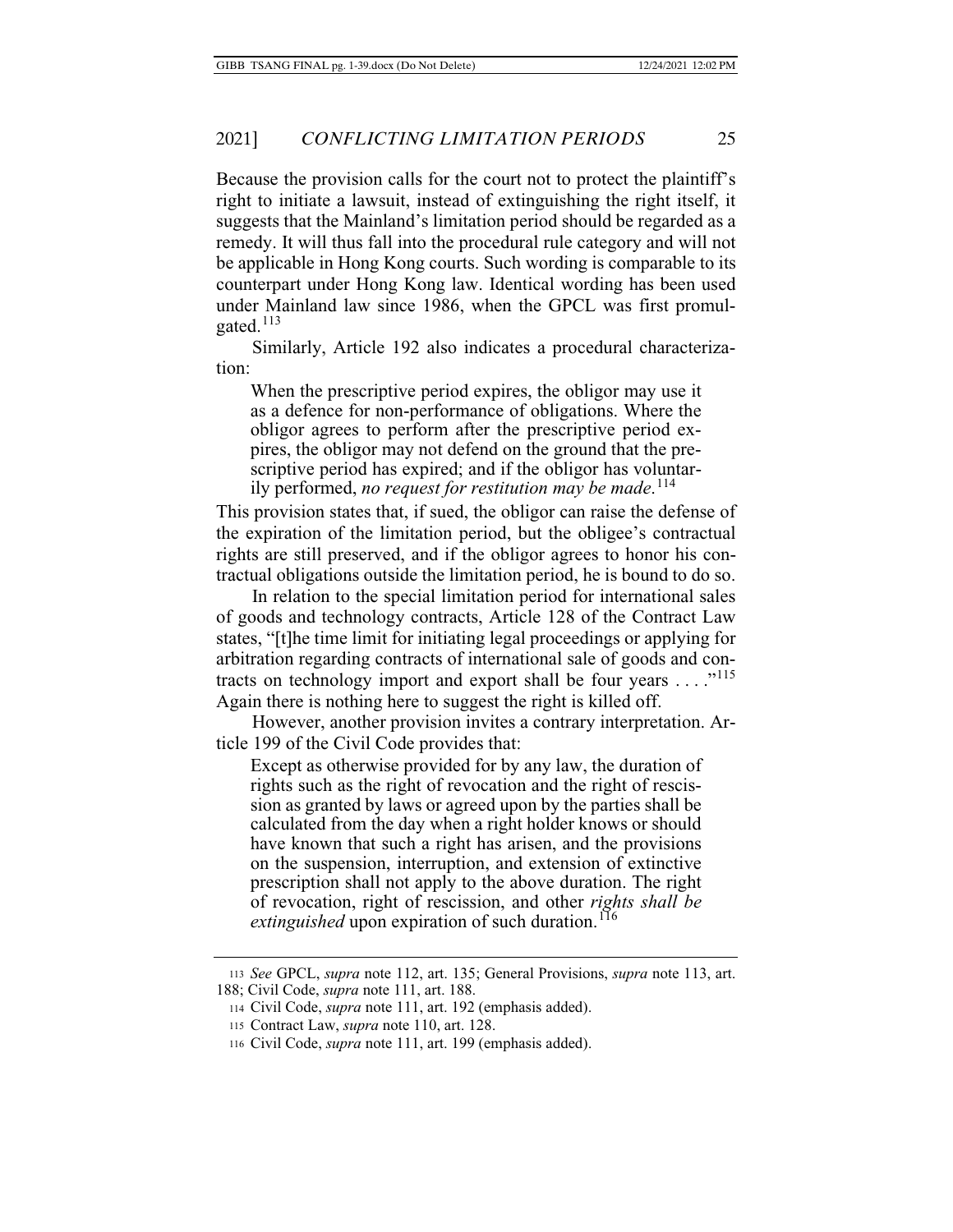In contrast to Article 188, at least in the context of revocation and rescission, Article 199 extinguishes a right upon the expiry of the limitation period.117 Under the right and remedy approach, this will be regarded as a right and thus put the Chinese limitation period rule in the substantive category. As such, the Chinese limitation period potentially will be applied by the Hong Kong courts where the substantive law is Chinese.<sup>118</sup>

### *1. Reconciling the Conflicting Provisions*

Will it be possible to reconcile these conflicting provisions? Theoretically, it is possible to do so by relegating the substantive characterization of Article 199 to revocation and rescission only and to characterize the Mainland limitation period generally as procedural. However, this interpretation would cause practical problems. Imagine a situation where a plaintiff claims both damages and rescission as alternative remedies. The damages claim would apply the Hong Kong limitation period since the general limitation period will not be governed by the Mainland limitation period rule, a procedural law. However, the rescission claim will be governed by the much shorter Mainland limitation period instead, assuming that Mainland law is the proper law of contract. With the application of two different limitation periods, this is again a form of *dépeçage*. However, unlike the *dépeçage* discussed above where different laws are applied to two issues, the contractual liability and limitation period, respectively,<sup>119</sup> this would apply two different limitation periods to the same issue. There is no justification for the same cause of action to have two different limitation periods. Why should rescission have a shorter limitation period than damages, except for a technicality of the choice of law rule? It is therefore unlikely for a Hong Kong court to apply *dépeçage* in this context.

If a Hong Kong court has to decide between the two categories when the Mainland limitation period is involved, which category will it choose in practice? Looking at the provisions as a whole, it is suggested that the procedural category is more appropriate. Article 188 is a more general provision than Article 199. This is further confirmed by Article 192 of the Civil Code and Article 128 of the Contract Law.

<sup>117</sup> *Id.*

<sup>118</sup> This depends on the analysis of Re Cohn below. *See supra* notes 17–20; *infra* notes 121–25 and accompanying text.

<sup>119</sup> *See supra* notes 102–06 and accompanying text.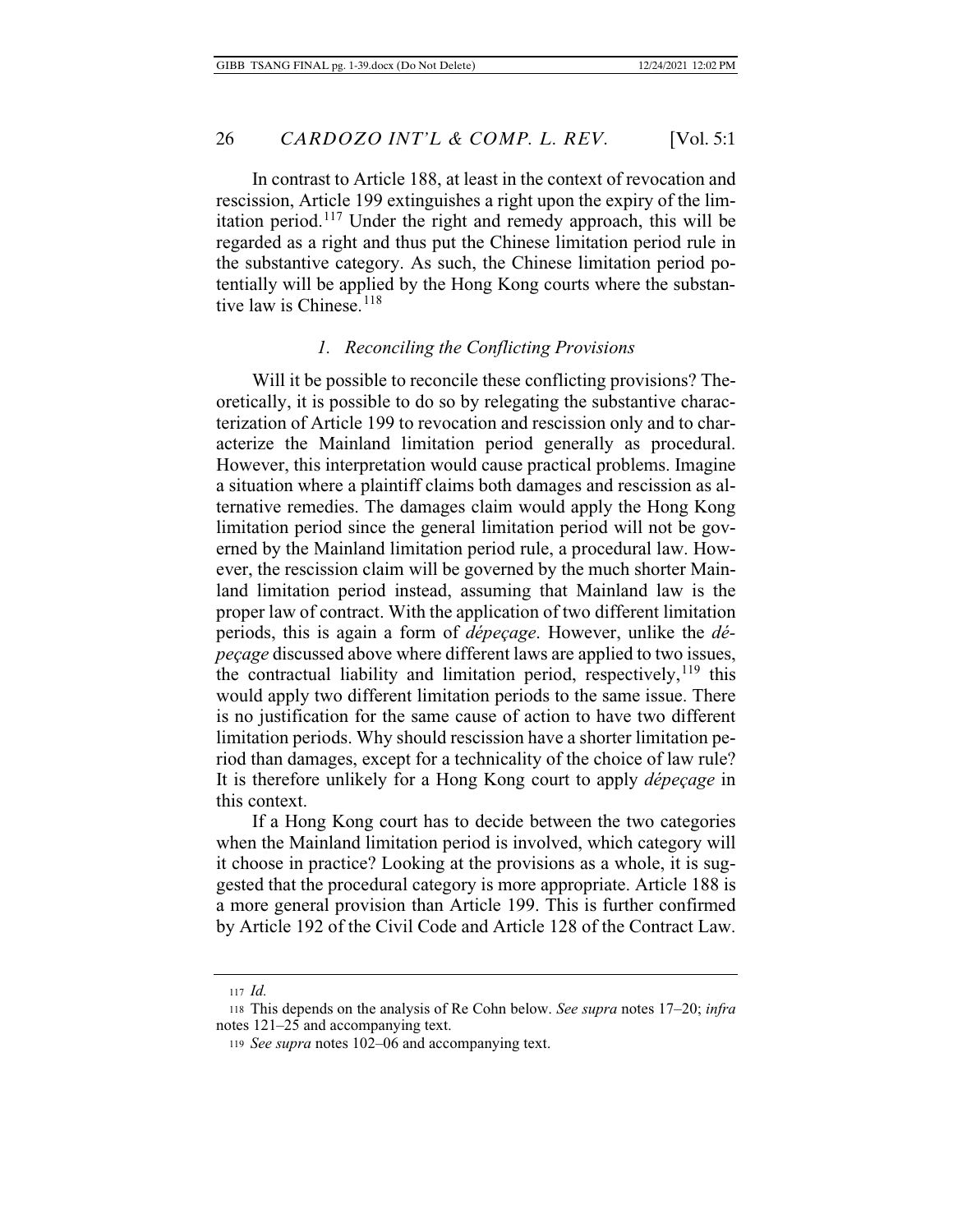As mentioned above, Article 188 and its predecessors have been key Mainland limitation period provisions since 1986, whereas Article 199 only came into existence in 2017. It is unlikely that the characterization of a country's limitation period should be changed only because of one recent addition relating to certain remedies adopting a different wording.

Apart from the confusion from the differing words, other considerations further complicate the characterization of the Mainland limitation period.

### *2. The Fallacies of In re Cohn*

As discussed above, characterization of rules instead of issues could lead to the potential fallacies of *In re Cohn*. 120 If a Hong Kong court applies this approach using the traditional rights/remedies distinction regarding substance and procedure,  $^{121}$  the process of deciding which law applies can become complex.

**Diagram A. Four possible conclusions of Hong Kong courts regarding the substance-procedure characterization**

| <b>Scenario</b>     | <b>Hong Kong Law</b> | <b>Mainland Law</b> |
|---------------------|----------------------|---------------------|
| <b>Scenario A1:</b> | Procedural           | Procedural          |
| <b>Scenario A2:</b> | Procedural           | Substantive         |
| <b>Scenario A3:</b> | Substantive          | Substantive         |
| <b>Scenario A4:</b> | Substantive          | Procedural          |

With two potential characterizations (substantive and procedural) in each of Hong Kong's and the Mainland's laws, there are four possible scenarios (assuming Mainland law is governing):

Scenario A1: where both the Hong Kong and Mainland limitation period rules are characterized as procedural.

Scenario A2: where the Hong Kong limitation period rule is characterized as procedural, while the Mainland limitation period is characterized as substantive.

Scenario A3: where both the Hong Kong and Mainland limitation period rules are characterized as substantive.

Scenario A4: where the Hong Kong limitation period rule is characterized as substantive, while the Mainland limitation period is characterized as procedural.

<sup>120</sup> *See supra* notes 17–20 and accompanying text.

<sup>121</sup> *See supra* notes 29–43 and accompanying text.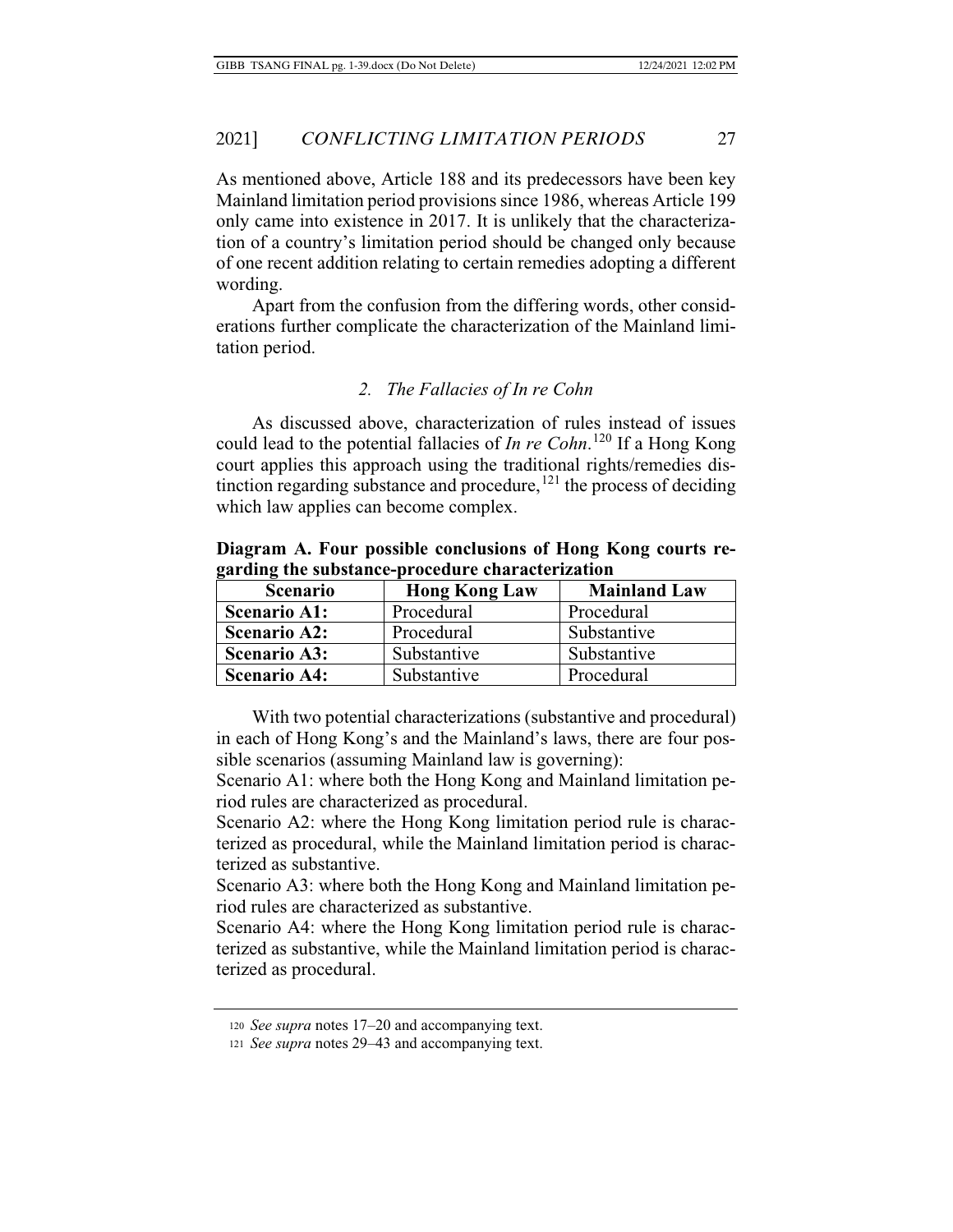Given that the Hong Kong limitation period rule will likely be characterized as procedural,<sup>122</sup> only Scenarios A1 and A2 are relevant, with the difference between the two lying in the Hong Kong court's characterization of the Mainland limitation period.

Scenario A1 will certainly lead to the application of the Hong Kong limitation period because Hong Kong courts can only apply Hong Kong procedural law.123 However, Scenario A2 causes a major problem. Given the fact that Hong Kong's limitation period rules are procedural under the traditional rules, if the Mainland rules are regarded as substantive and thus *prima facie* applicable, how would a Hong Kong judge solve the problem of having to apply two conflicting limitation periods where the plaintiff is time barred under one but not the other? There is no direct precedent on this scenario. Dicey, however, suggested that "once a substantive period of limitation of the *lex causae* had expired, no action could be maintained even though a procedural period of limitation imposed by the *lex fori* ha[s] not yet expired: in such a case there was simply no right left to be enforced." $124$ Accordingly, if the Mainland limitation provision is substantive law and the plaintiff is outside the Mainland limitation period, the claim in Hong Kong would likely be dismissed. Effectively, therefore, the court is applying the shorter limitation period under the substantive law.

Having said that, Dicey's position, while persuasive, remains untested in a case directly involving the very issue and a level of uncertainty lingers. Given that the main provision (Article 188) pointed to the procedural category, the Hong Kong courts could easily avoid the said uncertainty in Scenario A2 by characterizing Mainland limitation period as procedural and thus putting the case under Scenario A1. In other words, in choosing the two possible characterizations of the

<sup>122</sup> *See supra* notes 37–43 and accompanying text; *see also* GRAEME JOHNSTON & PAUL HARRIS, S.C., THE CONFLICT OF LAWS IN HONG KONG 30–31 (3d ed. 2017).

<sup>123</sup> JOHNSTON & HARRIS, *supra* note 27, ¶ 2.008–2.009, p. 16.

<sup>124</sup> LAWRENCE COLLINS ET AL., DICEY, MORRIS & COLLINS ON THE CONFLICT OF LAWS ¶ 7.056; *See also* the conclusions reached in Huber v. Steiner (1835) 132 Eng. Rep. 80 (C.P.) and Harris v. Quine (1869) LR 4 QB 653, 658 (LRQB) (Eng.), that if the foreign limitation periods had destroyed the right no claim could be brought in the English courts. Lush, J. in Harris v. Quine stated:

Had the Manx statute of limitations been analogous to our statute  $(3 \& 4 Wm. 4$ . c.27) as to real property, and had extinguished the right after the limited time and not merely barred the remedy, there would have been good ground for defence in this court. But the Manx law is like our statute of limitations, and bars the remedy only; and all that was decided in the Manx court was, that the action could not be maintained there. *Id.* at 658.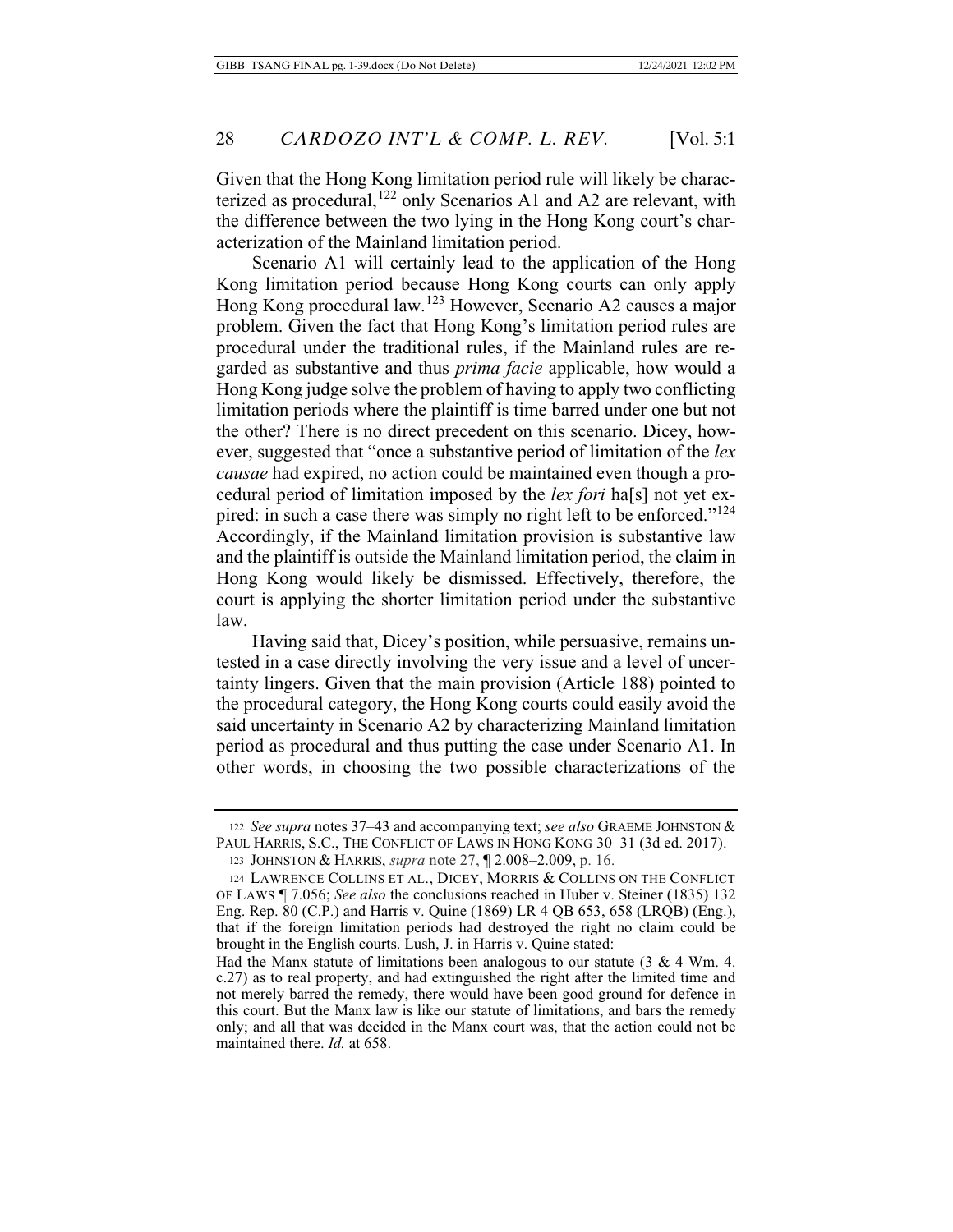Mainland limitation period, the fallacies give the court additional motivation to characterize it as procedural.

### *3. Forum Shopping*

This procedural characterization will, nevertheless, incentivize forum shopping. Such characterization will thus be contrary to public policy. The relative incentives of forum shopping are shown in the diagrams below.

### **Diagram B. In the event that the Mainland limitation period is characterized as procedural by the Hong Kong courts**

|                                   | <b>Hong Kong Law as</b><br><b>Governing Law</b> | <b>Mainland Law as</b><br><b>Governing Law</b> |  |
|-----------------------------------|-------------------------------------------------|------------------------------------------------|--|
| <b>Litigating in Hong</b><br>Kong | period                                          | B1. HK limitation B2. HK limitation<br>period  |  |
| Litigating in<br><b>Mainland</b>  | B3. HK limitation<br>period                     | Mainland<br>B4.<br>limitation period           |  |

**Diagram C. In the event the Mainland limitation period is characterized as substantive by the Hong Kong courts**

| $\frac{1}{2}$ and $\frac{1}{2}$ and $\frac{1}{2}$ and $\frac{1}{2}$ and $\frac{1}{2}$ and $\frac{1}{2}$ and $\frac{1}{2}$ |                                 |                                                            |  |
|---------------------------------------------------------------------------------------------------------------------------|---------------------------------|------------------------------------------------------------|--|
|                                                                                                                           | <b>Governing Law</b>            | Hong Kong Law as   Mainland Law as<br><b>Governing Law</b> |  |
| <b>Litigating in Hong</b>                                                                                                 | C1. HK limitation $\vert$ C2.   | Mainland                                                   |  |
| Kong                                                                                                                      | period                          | limitation period                                          |  |
| Litigating in                                                                                                             | $C3.$ HK limitation $\vert C4.$ | Mainland                                                   |  |
| <b>Mainland</b>                                                                                                           | period                          | limitation period                                          |  |

Diagrams B and C combine the above discussions on the Hong Kong choice of law rule (as illustrated in Diagram A) and the Mainland choice of law rule under Article 7 of the LAL. As discussed above, Hong Kong courts could theoretically characterize the Chinese limitation period as either substantive or procedural, which will have two alternative consequences: first, application of the Hong Kong limitation period (if the Mainland limitation period is characterized as procedural, as in Scenario A1) or second, application of the Mainland limitation period (if the Mainland limitation period is characterized as substantive, as in Scenario A2). These two scenarios, which have been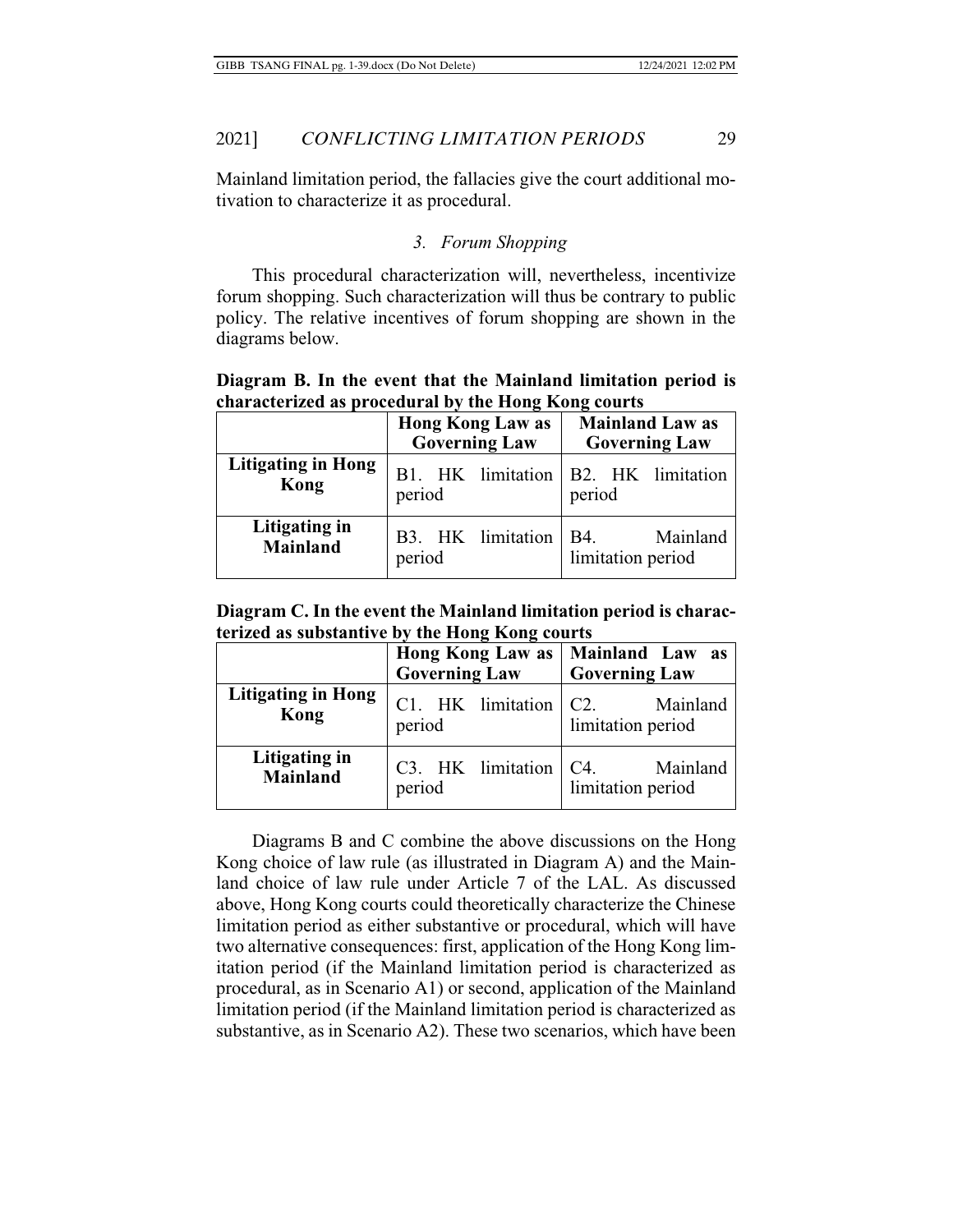shaded in Diagrams B and C, are represented by Scenarios B2 and C2, respectively.

Comparison of the two diagrams shows that there will be no incentives for parties to conduct forum shopping if Hong Kong law governs,<sup>125</sup> regardless of how the Mainland limitation period is characterized (i.e., comparing B1/B3 with C1/C3). The real incentive for forum shopping is only present where Mainland law governs (i.e., the last column of Diagrams B and C). The plaintiff will have an incentive to forum shop in Diagram B (i.e., choosing to file the lawsuit in Hong Kong), but the incentive will not be present in Diagram C where the Mainland limitation period is characterized as substantive. This is because both Hong Kong and Mainland courts will apply the same limitation period (i.e.,  $C2 = C4$ ). Accordingly, comparing the two possible characterizations of the Mainland limitation period, the procedural characterization will increase the risk of forum shopping. If a Hong Kong court were to take into account forum shopping, it would give the court an incentive to interpret the wording of the Mainland Civil Code as being substantive.

### *4. No Limitation Period Case in Hong Kong*

Table 2 shows that the Mainland courts have applied the Hong Kong limitation period in five cases. In addition, two Mainland cases involved potential application of the Hong Kong limitation period, though the arguments failed in the end. However, to date, in no Hong Kong case has a defendant argued for the application of the Mainland limitation period. Since the Mainland limitation period is generally shorter than the Hong Kong limitation period,<sup>126</sup> defendants have an incentive to raise the issue in hopes of rendering the Hong Kong suits time barred. The most obvious explanation for this is that both parties assume that the limitation periods in both jurisdictions are procedural. This impression may be created by *Peregrine*, 127 the only Hong Kong case in which the characterization was discussed.

In addition, the wording of the Mainland limitation period provisions are unlikely to be regarded as substantive under the traditional approach. The defendants may therefore prefer to pick another battlefield to fight on, rather than attempt to make legal history in Hong

<sup>125</sup> It is, however, possible for the two jurisdictions to identify different governing laws.

<sup>126</sup> *See* Table 3.

<sup>127</sup> Peregrine, *supra* note 37.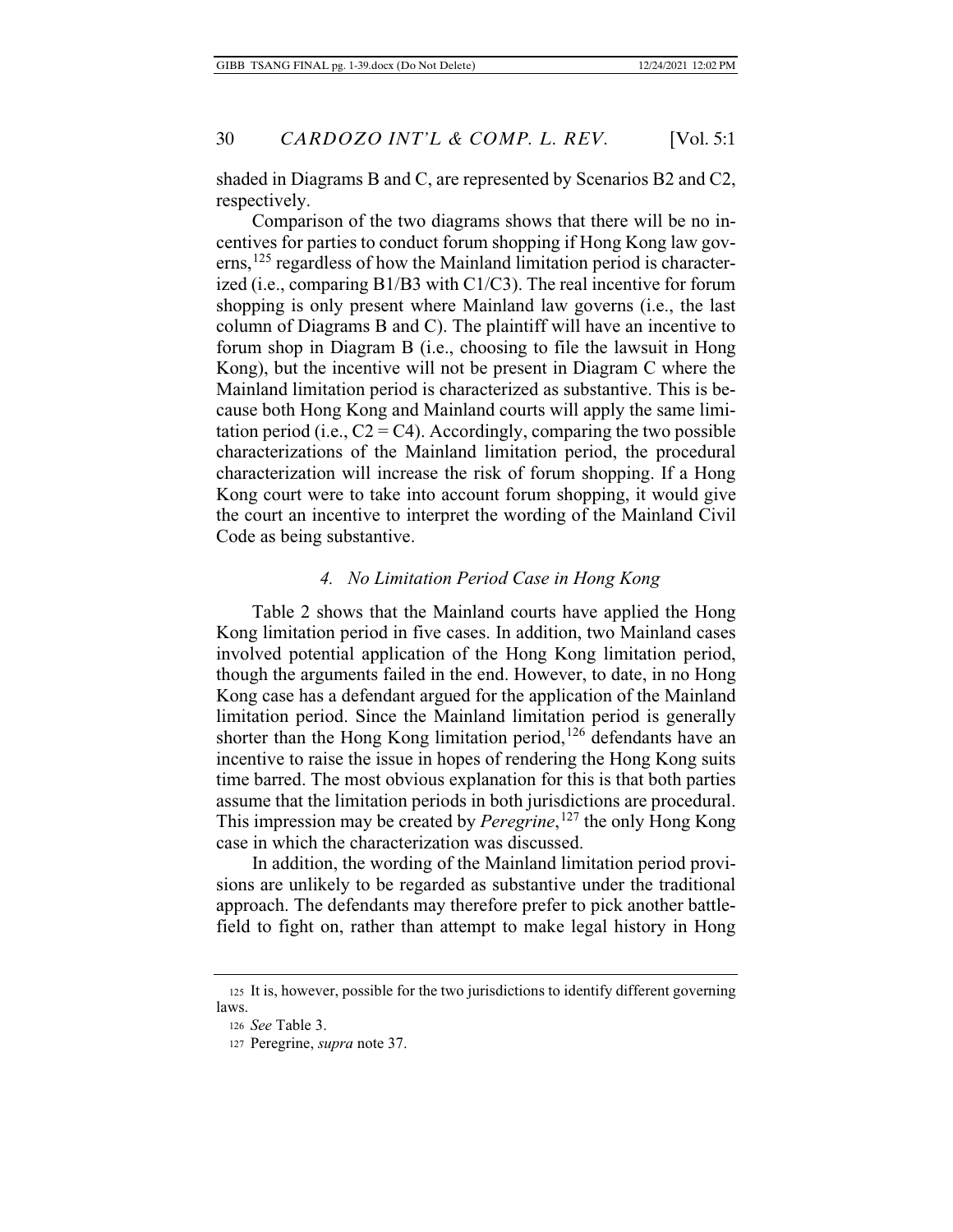Kong by establishing that the modern approach of classifying procedure/substance applies to limitation periods. The situation, however, is different in Mainland litigation. With a bright-line rule, the outcome of the characterization argument is obvious, namely that the case is time barred under Mainland law but not under Hong Kong law.<sup>128</sup>

Before we turn to the proposal to address these problems, it is important to highlight the impact of this characterization on jurisdiction, particularly *forum non conveniens*.

#### V. LIMITATION PERIODS AND *FORUM NON CONVENIENS*

Even though the question of applicable limitation periods is, strictly speaking, a choice of law issue, it clearly has jurisdictional implications. If the claim is time barred, then even though the Hong Kong court may have technical jurisdiction, the claim cannot proceed. Therefore, when the claim is time barred under Mainland law, a claim in a Hong Kong court can only proceed if the limitation period in both jurisdictions is classified as procedural so that the only applicable limitation period is that of the *lex fori*.

Therefore, an important related question arises in the context of *forum non conveniens*: specifically, what is the impact on the defendant's Mainland rights of the Hong Kong court's decision to allow the dispute to proceed in Hong Kong? Should the Hong Kong court be sympathetic to the plaintiff in this situation and allow the claim to proceed?

In the second stage of such an argument, a plaintiff in Hong Kong frequently uses the argument of the *forum non conveniens* test that, even though the dispute may have a closer connection with a foreign jurisdiction, "substantial justice" would not be obtained by the plaintiff if proceedings went ahead there, as the plaintiff is time barred in that jurisdiction.<sup>129</sup>

<sup>128</sup> The core of this argument is not the characterization of the Hong Kong limitation period, but rather which substantive law to apply.

<sup>129</sup> Hong Kong follows Lord Goff's classic *forum non conveniens* test stated in Spiliada Maritime Corp. v. Cansulex Ltd. [1986] UKHL 10, AC 460 (HL) (appeal taken from Eng.). *See also* The Owners of Cargo Lately Laden on Board the Ship or Vessel "Adhiguna Meranti" v. The Owners of the Ships or Vessels "Adhiguna Harapan" [1987] H.K.L.R. 904, 907 (C.A.) (Hunter JA) (H.K.) ("(I) Is it shown that Hong Kong is not only not the natural or appropriate forum for the trial, but that there is another available forum which is clearly or distinctly more appropriate than Hong  $Kong[?) \dots (II)$  If the answer to (I) is yes, will a trial at this other forum deprive the plaintiff of any "legitimate personal or juridical advantages[?]").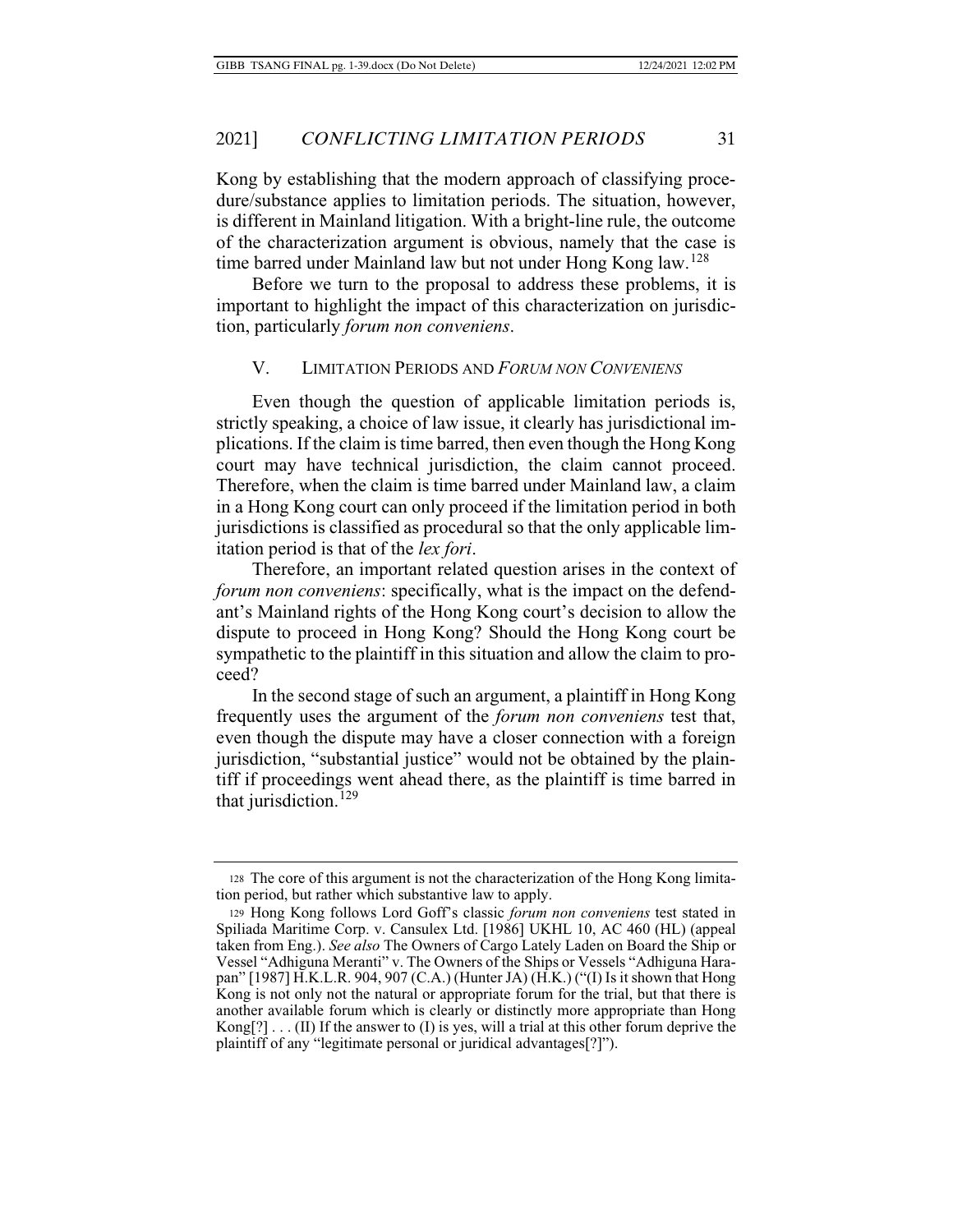For this argument to work, however, the plaintiff would have to prove that he acted reasonably in allowing the claim in the foreign forum to become time barred. The relevant law is succinctly stated by Lord Goff in *Spiliada*:

Let me consider how the principle of forum non conveniens should be applied in a case in which the plaintiff has started proceedings in England where his claim was not time barred, but there is some other jurisdiction which, in the opinion of the court, is clearly more appropriate for the trial of the action, but where the plaintiff has not commenced proceedings and where his claim is now time barred. Now, to take some extreme examples, suppose that the plaintiff allowed the limitation period to elapse in the appropriate jurisdiction, and came here simply because he wanted to take advantage of a more generous time bar applicable in this country; or suppose that it was obvious that the plaintiff should have commenced proceedings in the appropriate jurisdiction, and yet he did not trouble to issue a protective writ there; in cases such as these, I cannot see that the court should hesitate to stay the proceedings in this country, even though the effect would be that the plaintiff's claim would inevitably be defeated by a plea of the time bar in the appropriate jurisdiction. Indeed a strong theoretical argument can be advanced for the proposition that, if there is another clearly more appropriate forum for the trial of the action, a stay should generally be granted even though the plaintiff's action would be time barred there.<sup>130</sup>

Applying these principles, if the plaintiff should have been aware that the Mainland was an appropriate forum and took no action to preserve the limitation period there, then his second-stage *forum non convenien*s argument in favor of Hong Kong will fail. Thus, in *Re Kappa Sea*, <sup>131</sup> the court decided that the plaintiff had acted unreasonably in failing to issue a protective writ in Myanmar within the applicable limitation period, given the fact that the dispute had a strong connection to Myanmar and very little connection to Hong Kong.<sup>132</sup>

This is not a case where the factors connecting the action to Hong Kong were, rightly or wrongly, thought to be much stronger than Myanmar so that one might perhaps be excused

<sup>130</sup> Spiliada [1987] AC 460 (HL) 483E-4A (appeal taken from Eng.).

<sup>131</sup> Re Kappa Sea, HCAJ 101/2015 (C.F.I. Aug. 25, 2017) (Legal Reference System) (H.K.), *aff'd*, CAMP 38/2017 (C.A. Feb. 12, 2018) (Legal Reference System)  $(H.K.)$ ).

<sup>132</sup> The only Hong Kong connection was the fact that both sides' solicitors were Hong Kong firms. *Id.* ¶ 34.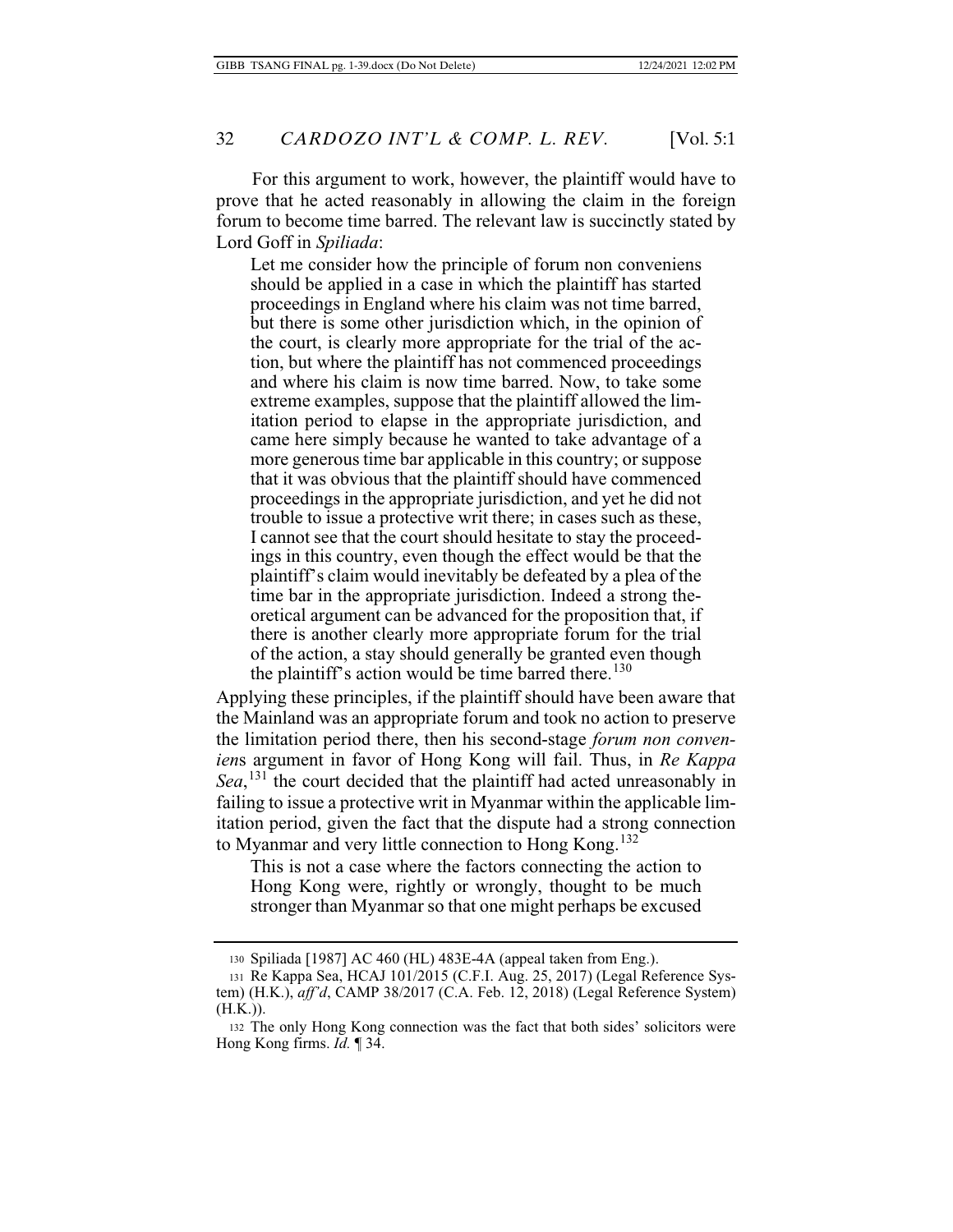### 2021] *CONFLICTING LIMITATION PERIODS* 33

from coming to the view that it is unnecessary to protect the limitation period in Myanmar. Nor is this a case where the factors connecting the action to Hong Kong and Myanmar are evenly balanced, and owing to the Plaintiffs' view on the comparative quality of justice in both jurisdictions, they have decided to sue in Hong Kong, instead of Myanmar. As this court pointed out earlier, the action has no or no relevant connections with Hong Kong at all.<sup>133</sup>

This decision can be distinguished from *Bright Shipping Ltd. v. Changhong Group (HK) Ltd*,<sup>134</sup> which involved a tanker collision that had occurred in international waters. As it was accepted that there was no natural forum for the dispute, it was decided that the plaintiff was not at fault in allowing the claim to become time barred in Shanghai.<sup>135</sup>

What if the plaintiff asserts that the reason why the action was time barred in the Mainland was his or her lack of confidence in the Mainland legal system? In line with the English courts,  $136$  the Hong Kong courts take the view that a mere assertion that a plaintiff would be deprived of a fair trial if the claim proceeded in the Mainland is not sufficient. The plaintiff would have to produce cogent evidence to justify this.

It is nowadays unlikely that concerns as to the quality of justice to be had in mainland courts per se will persuade the Hong Kong court not to grant a stay in favour of the PRC. It is open to plaintiffs in Hong Kong to make allegations of a denial of justice, but these must be asserted candidly and supported by cogent and positive evidence, which is lacking in the present case.<sup>137</sup>

However even if there is no evidence of any unfairness, "[s]ometimes a person's experience in a certain jurisdiction was so harrowing that even if objectively speaking even handed justice could be obtained in that jurisdiction, the inaction by that plaintiff might not be regarded by

137 Gain Park Holdings Ltd. v. Eversino Investments Ltd., HCA 1638/2013 ¶ 61 (C.F.I. Nov. 26, 2014) (Legal Reference System) (H.K.).

<sup>133</sup> *Id.* ¶ 59.

<sup>134</sup> Bright Shipping Ltd. v. Changhong Group (HK) Ltd., HCAJ 3/2018 (C.F.I. Nov. 15, 2018) (Legal Reference System) (H.K.) (*upheld on appeal*, Bright Shipping Ltd. v. Changhong Group (HK) Ltd., FAMV 3/2020 (C.F.A. July 16, 2020) (Legal Reference System) (H.K.)).

<sup>135</sup> *Id*. ¶ 57.

<sup>136 &</sup>quot;Comity requires that the court be extremely cautious before deciding that there is a risk that justice will not be done in the foreign country by the foreign court, and that is why *cogent evidence* is required." AK Investment CJSC v. Kyrgyz Mobil Tel Ltd [2011] UKPC 7, [2012] 1 WLR 1804, ¶ 97 (Lord Collins) (appeal taken from Isle of Man) (emphasis added).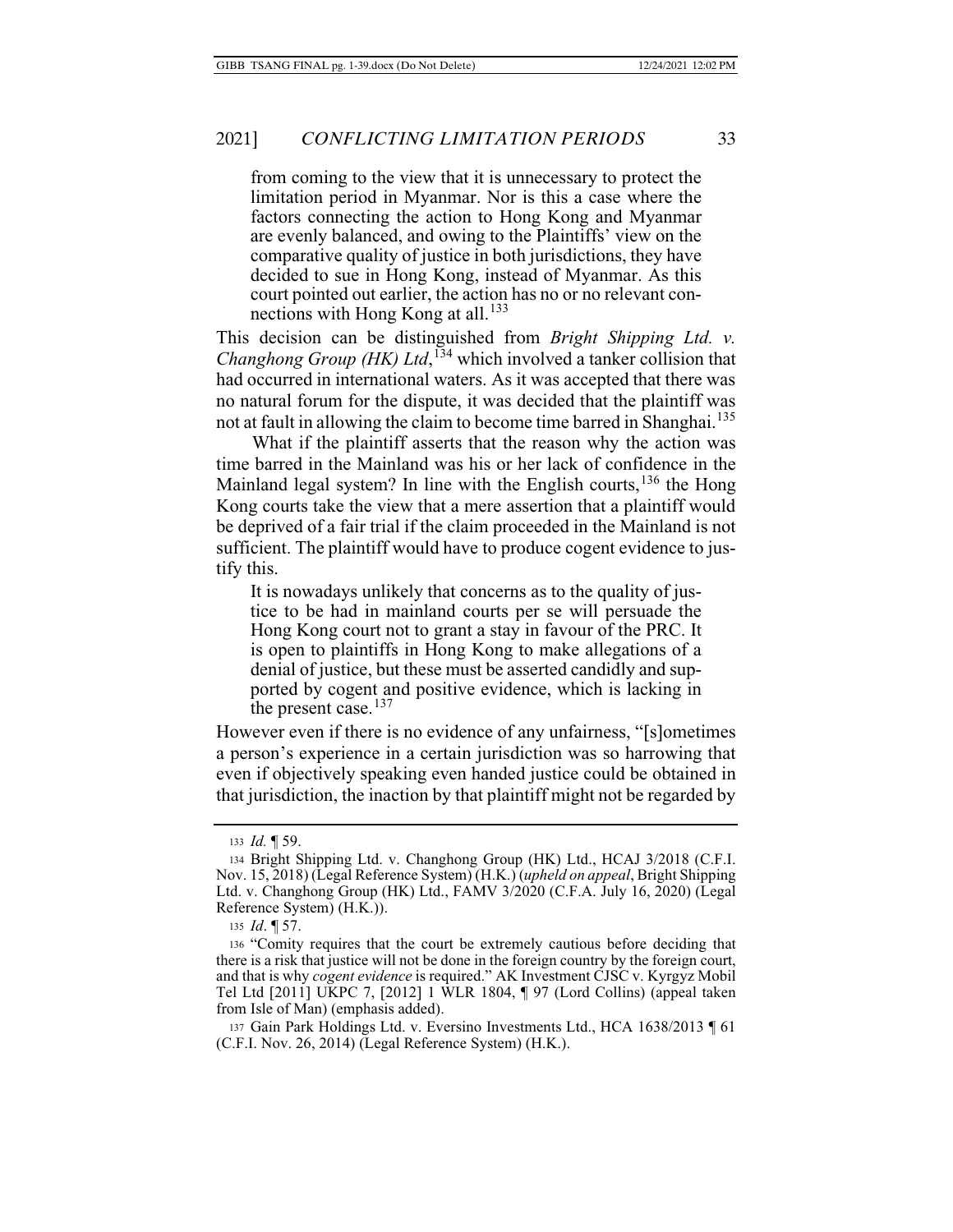an objective bystander as unreasonable."138 Thus, in *Duan Qi Gui v. Upper Like Investments Ltd.*,<sup>139</sup>

[d]uring the relevant limitation period, which . . . expired in May 2001, the plaintiff was detained from July 1999 in respect of charges which resulted in the death sentence in March 2001, which was not overturned until 28 August 2002. There was also the confiscation of all her assets in March 2001 and perhaps more importantly, the prospect of these consequences when she was detained pending trial. In such circumstances, we do not believe the learned judge's view that her inaction was not unreasonable could be faulted.

The message from the above cases is therefore clear. If there is a possibility that the Mainland could be an appropriate forum,  $140$  a plaintiff should take measures to protect the limitation period there. If there is a failure to do so, the fact that the Mainland limitation period has expired will not benefit the plaintiff in considering whether Hong Kong was *forum conveniens* unless, as in *Duan Qi Gui*, something has happened in the Mainland that objectively gives the plaintiff an understandable loss of confidence in the administration of justice there.

What would happen if the defendant is prepared to give a time bar waiver, such that if the case is stayed in favor of the Mainland the defendant will not raise the limitation defense in the Mainland proceedings ? Clearly this waiver is only relevant if the defendant can establish that the waiver would be accepted by the foreign court. It is therefore up to the defendant's legal expert to satisfy the Hong Kong court that such a waiver would be accepted. In *The Owners of Cargo Lately Laden on Board the Ship or Vessel "Adhiguna Meranti" v. The Owners of the Ships or Vessels "Adhiguna Harapan*,*"*141 the court refused to accept such evidence:

It was agreed that Article 741 of the Commercial Code imposed a time limit of 1 year. The issue was whether this was mandatory or could effectively be waived by a party. [The

141 [1987] H.K.L.R. 904, 919G-H (C.A.). A similar view was taken in *Andhika Samyra*, [1989] 1 H.K.L.R. 198, 204D (C.F.I.).

<sup>138</sup> Duan Qi Gui v. Upper Like Investments Ltd., CACV 320/2007 (C.A. June 17, 2008) (Legal Reference System) (H.K.).

<sup>139</sup> *Id.* at 40.

<sup>140</sup> In *Oracle Software Systems Co Ltd. (China) v. Citic 21 CN Technology Co Ltd. (China)*, HCA 105/2012 (Sept. 18, 2013) (Legal Reference System) (H.K.), it was decided that the Mainland was not an appropriate forum and therefore the plaintiff had not acted unreasonably in allowing the claim to be time barred there because any Mainland judgment could not be enforced in Hong Kong, where the defendant had its assets.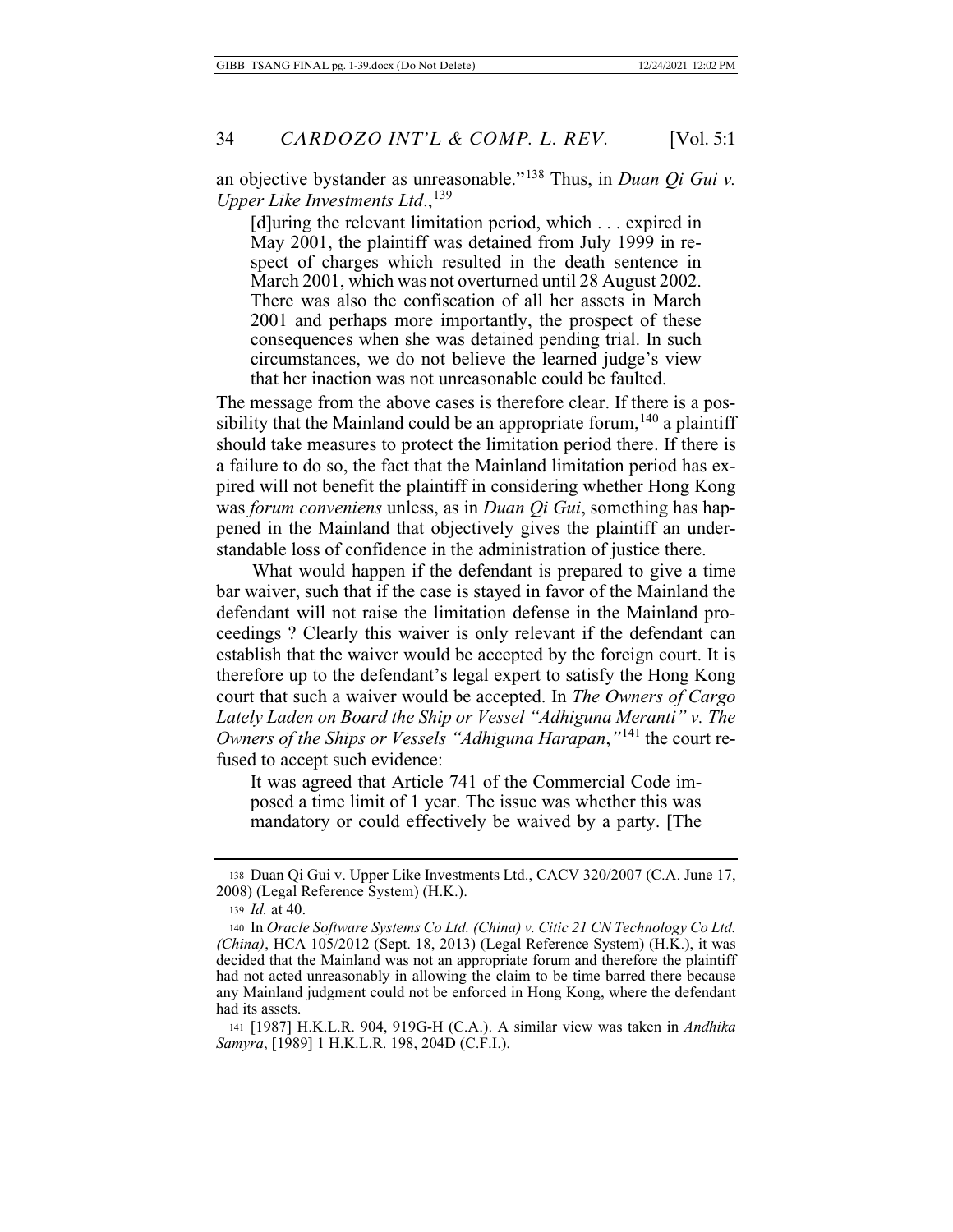Plaintiff's expert's] view was that the court 'may not and is not obligated' to give effect to any agreement or waiver, citing a case where the court had taken the limitation point of its own motion. [The defendant's expert] was of the opinion that the court would uphold an agreement to waive the time bar, citing post-independence Dutch authority in support. On this evidence, it was uncertain whether the Indonesian court would uphold a unilateral waiver and not raise limitation of its own motion.<sup>142</sup>

This is contrasted with *The Owners of the Ship or Vessel "Lanka Athula" v. The Owners of Cargo Lately Laden on Board the Ship or Vessel "Lanka Muditha"*143 and *Peregrine Fixed Income Ltd v. JP Morgan Chase Bank*, 144 where it was decided that the undertakings to waive time-bars would be accepted by the New York courts.

In relation to undertakings by defendants to waive time bar defenses in the Mainland in *Duan Qi Gui v. Upper Like Investments Ltd.*145 and *Oracle (China) Software Systems Co. Ltd. v. Citic 21 CN*  (China) Technology Co. Ltd.,<sup>146</sup> the Hong Kong courts rejected the view that a waiver would be effective in the Mainland courts; whereas in *New Link Consultants Ltd. v. Air China*<sup>147</sup> and *Zhou Yi Qin v. Pong Tak Sen,*148 such an assurance was held to be effective. The facts of *New Link Consultants Ltd.*, however, predate the introduction of Mainland legislation (*see infra* Table 4), which now makes it clear that any waiver agreement or unilateral assurance will have no legal effect.149 Also, *Zhou Yi Qin* simply applied the former case without taking the relevant law into account.

147 [2005] 2 H.K.C. 260, 287C-G, 90F-I.

149 The rationale behind art. 197 is: (1) The statute of limitations aims to urge the relevant parties to exercise their rights in a proactive manner to promote the use of property and the normal economics of the society in general. Further, it facilitates discovery and assessment of the relevant evidence. These purposes will be frustrated if the parties could create variations. (2) It is likely that third parties do not know about the contractual parties' agreement on the extension of the statutory limitation period. This may cause uncertainties and potential detriments to the third parties. (3) Allowing the parties to agree to extend the limitation period is not beneficial to urging the obligors to exercise their rights against the obliges. (4) In case the parties'

<sup>142</sup> *Id.* at 916.

<sup>143 [1991] 1</sup> H.K.L.R. 741, 744G-7J (C.A.).

<sup>144 [2005] 3</sup> H.K.L.R.D. 1, 7E-I (C.F.I.).

<sup>145</sup> CACV 320/2007 ¶ 47-8 (C.A. June 17, 2008) (Legal Reference System) (H.K.).

<sup>146</sup> HCA 105/2012 ¶ 43-5 (C.F.I. Sept. 18, 2013) (Legal Reference System) (H.K.).

<sup>148</sup> HCA 66/2011 ¶ 28-33 (C.F.I. Mar. 14, 2012) (Legal Reference System) (H.K.).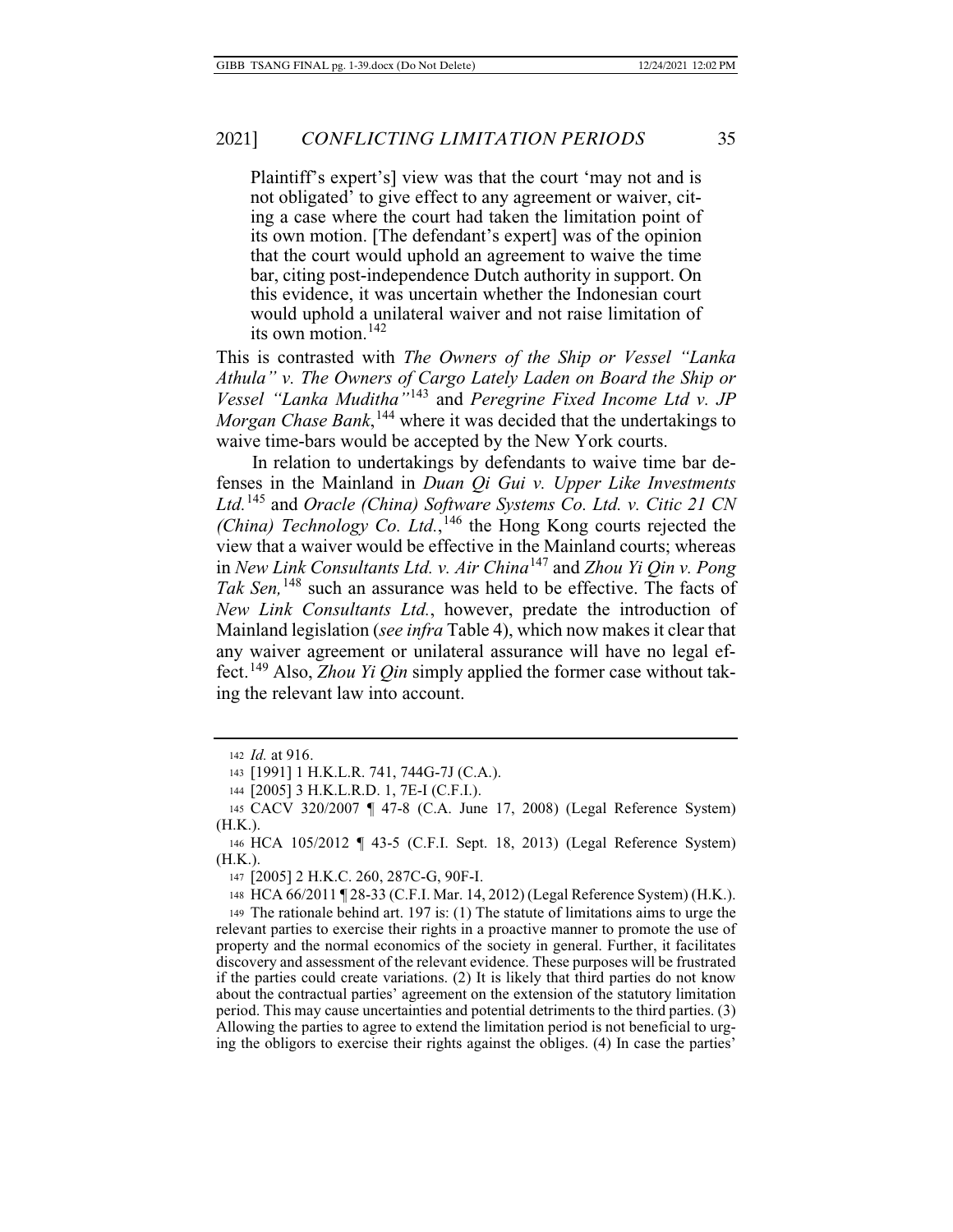### **Table 4. Legal instruments passed in the Mainland providing for the ineffectiveness of the parties' waivers of statutory limitations**

| <b>Legal Instrument</b>                                                                                                                                                                                                                                                                          | <b>Effective</b><br>Date | <b>Relevant Provision</b>                                                                                                                                                                                                                                                   |
|--------------------------------------------------------------------------------------------------------------------------------------------------------------------------------------------------------------------------------------------------------------------------------------------------|--------------------------|-----------------------------------------------------------------------------------------------------------------------------------------------------------------------------------------------------------------------------------------------------------------------------|
| Provisions of<br>the<br>People's<br>Supreme<br>Court on Several<br>Issues Concerning<br>the Application of<br>of<br>Statute<br>Limitations During<br>the Trial of Civil<br>Cases (Judicial<br>Interpretation No. 11<br>[2008]) (最高人民<br>法院关于审理民事<br>案件适用诉讼时效<br>制度若干问题的规<br>定 (法释[2008]11<br>号)) | September<br>1,2008      | <b>Article 2</b> The people's court<br>shall not<br>support<br>any<br>agreement reached<br>in<br>violation of law between the<br>parties on extending<br>or<br>shortening the statute<br>- of<br>limitations or waiving any<br>interest from the statute of<br>limitations. |
| General Provisions<br>of the Civil Law $($ $\mathbb{R}$<br>法总则)                                                                                                                                                                                                                                  | Oct. 1, 2017             | Article 197 The period,<br>calculation method,<br>and<br>causes of suspension or<br>interruption of extinctive<br>prescription<br>shall<br>be<br>provided for by laws, and<br>any agreement between the                                                                     |

agreements to shorten the limitation period are recognized, the relevant parties may not have sufficient time to exercise their rights. (5) Renouncement of benefits may well be one of the clauses on contract templates and parties with more bargaining power may well abuse it. WANG LIMING**,** ANNOTATIONS ON THE GENERAL PROVISIONS OF THE CIVIL LAW OF THE PEOPLE'S REPUBLIC OF CHINA 505 (2017); Jia Dongming (賈东明), <Zhonghua Renmin Gongheguo Minfa Zongze> Shijie Yu Shiyong (《中华人民共和国民法总则》释解与适用) [Annotations and Applications of the "General Provisions of the Civil Law of the People's Republic of China"] 508-09 (2017); WANG ZHU **(**䌳䪡), <ZHONGHUA RENMIN GONGHEGUO MINFA ZONGZE> BIANZUAN DUIZHAOBIAO YU TIAOWEN SHIYI (《中华人民共和国民 法总则》编纂对照表与条文释义) [Comparison Table and Annotations of the "General Provisions of the Civil Law of the People's Republic of China"] 357 (2017).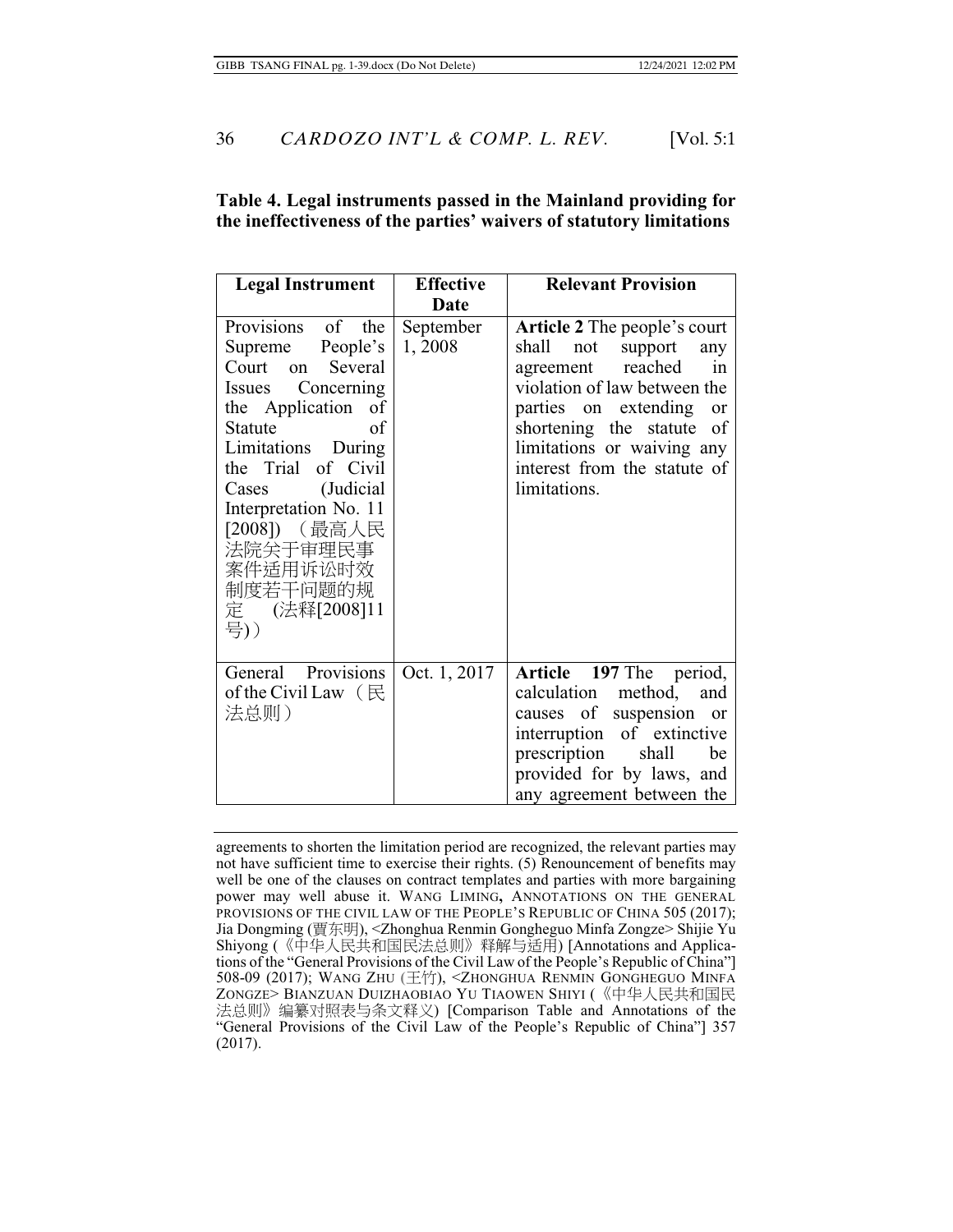|             |          |              | parties in this respect shall<br>be void.<br>party's prior<br>$\mathbf{A}$<br>renouncement of the benefit<br>of prescription shall be<br>void.                                                                                                                                                                                           |
|-------------|----------|--------------|------------------------------------------------------------------------------------------------------------------------------------------------------------------------------------------------------------------------------------------------------------------------------------------------------------------------------------------|
| Civil<br>典) | Code (民法 | Jan. 1, 2021 | Article 197 The period,<br>calculation method,<br>and<br>causes of suspension or<br>interruption of extinctive<br>prescription shall<br>be<br>provided for by laws, and<br>any agreement between the<br>parties in this respect shall<br>be void.<br>A party's prior<br>renouncement of the benefit<br>of prescription shall be<br>void. |

While the fact that it is not possible to waive a Mainland time bar defense may be used to support the argument that the claim should be allowed to proceed in Hong Kong, the argument is weakened by the fact that a Hong Kong court will not automatically assume that this will justify the case proceeding in Hong Kong. As discussed above, if the Mainland is an appropriate forum, the defendant must still produce convincing reasons as to why he or she allowed the claim to become time barred there. This therefore diminishes, to some degree, the concern that to construe both limitation periods as procedural would encourage forum shopping in Hong Kong.

### VI. PROPOSAL

As discussed in Part IV, there are various issues with the traditional common law rules. First, the literalist interpretation applied to the foreign limitation period statute in construing it as procedural is artificial and does not give effect to the legislative intention of the foreign country where it was clearly intended to have a substantive effect. Second, the traditional characterization of rules of law rather than issues could lead to the fallacies of *In re Cohn*. Although the cumulation case between Mainland and Hong Kong laws is likely to be resolved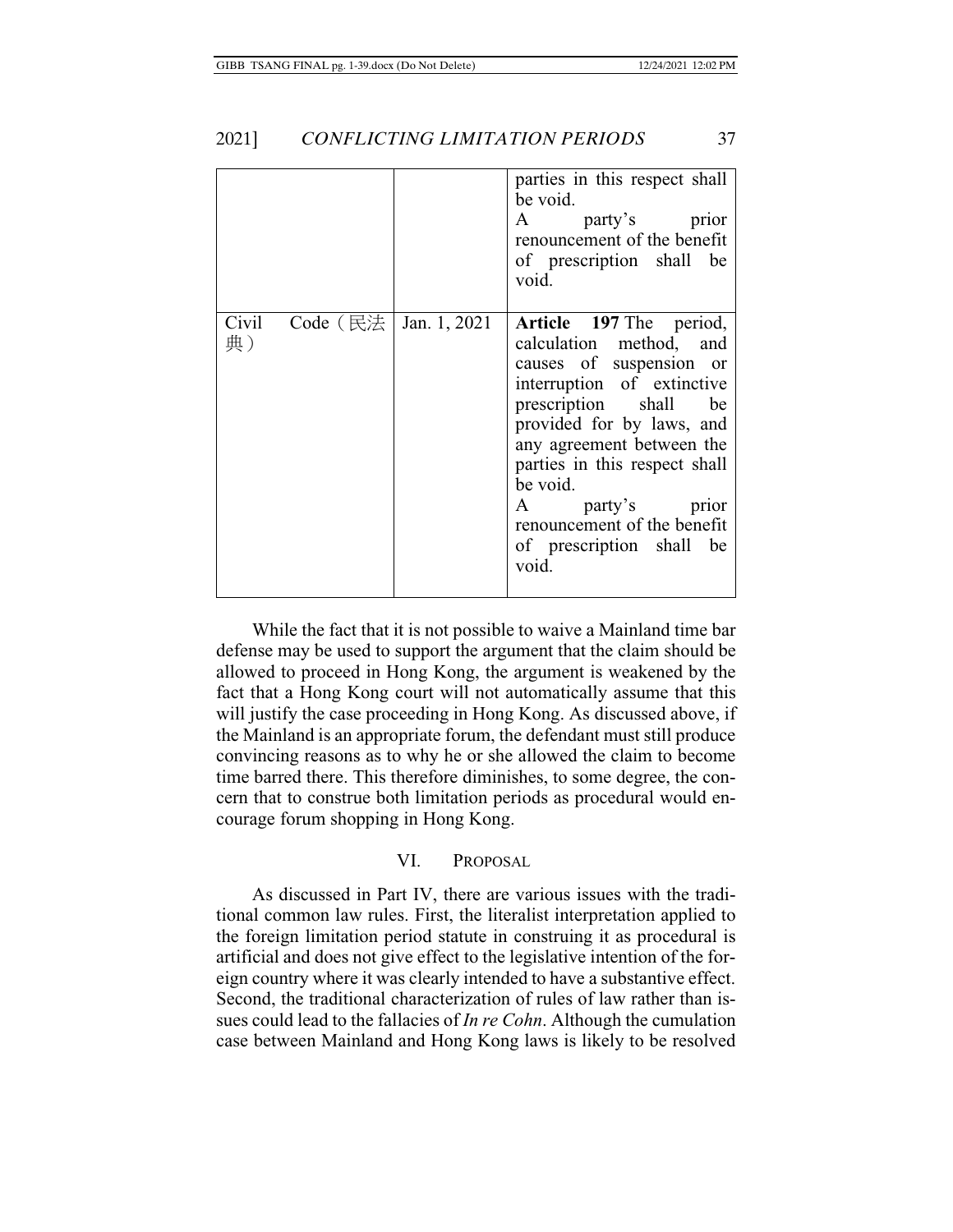in the application of Mainland law, per Dicey's suggestion, these uncertainties and confusions could be avoided if the traditional common law approach to rights and remedies is abolished. Third, we have also seen how a procedural characterization could incentivize forum shopping. This in fact highlights the importance of adopting a characterization rule that is in line with prevailing international practice—the characterization of time limits as substantive, particularly when the largest trading partner adopts such a rule.

To avoid forum shopping and provide much needed certainty as to whether a claim is time barred, Hong Kong should follow the approach of civil law jurisdictions and most common law countries<sup>150</sup> in enacting legislation on limitation periods. It should make clear that the limitation provisions of the law of the cause of action will be applied irrespective of whether the limitation rules are classified as procedural under the law of the cause of action's choice of law rules, subject to a public policy or undue hardship exception.

An alternative solution could also be found in the Hong Kong courts adoption of the modern approach, as suggested by Lord Collins in *First Laser*. However, in the interests of certainty, it is surely preferable to introduce legislation to quickly settle this important matter, rather than wait for case law to eventually reach the conclusion that the modern approach should apply. In addition, legislative reform can make the change prospective so as not to undermine any choice of court agreements made on the understanding that limitation periods were procedural. Finally, it seems preferable to have more precision than would exist at common law as to when not to apply the foreign limitation period. The public policy exception is seldom applied at common law. Therefore, legislation specifying the foreign limitation period would not apply if this would cause undue hardship to one of the parties would make the exception far more certain, as the Hong Kong courts could rely on the substantial body of precedents on the meaning of this expression that the English courts have created under the Foreign Limitation Periods Act. This will also have the effect of harmonizing the Hong Kong rule with its counterpart under Article 7 of the LAL and reduce the transaction costs in dispute resolution between the jurisdictions.

<sup>150</sup> In recent years, New Zealand and Singapore have introduced such legislation. *See* Limitation Act 2010, s 55 (N.Z.); Singapore (Foreign Limitation Periods Act, (2013) Cap. 111A, § 3(1) (Sing.). Other common law countries, such as Canada, have departed from the traditional common law rule by way of case law. *See* Tolofson v. Jensen, [1994] 3 S.C.R. 1022 (Can.); *John Pfeiffer Pty. Ltd. v. Rogerson* (2000) 203 CLR 503 (Austl.).